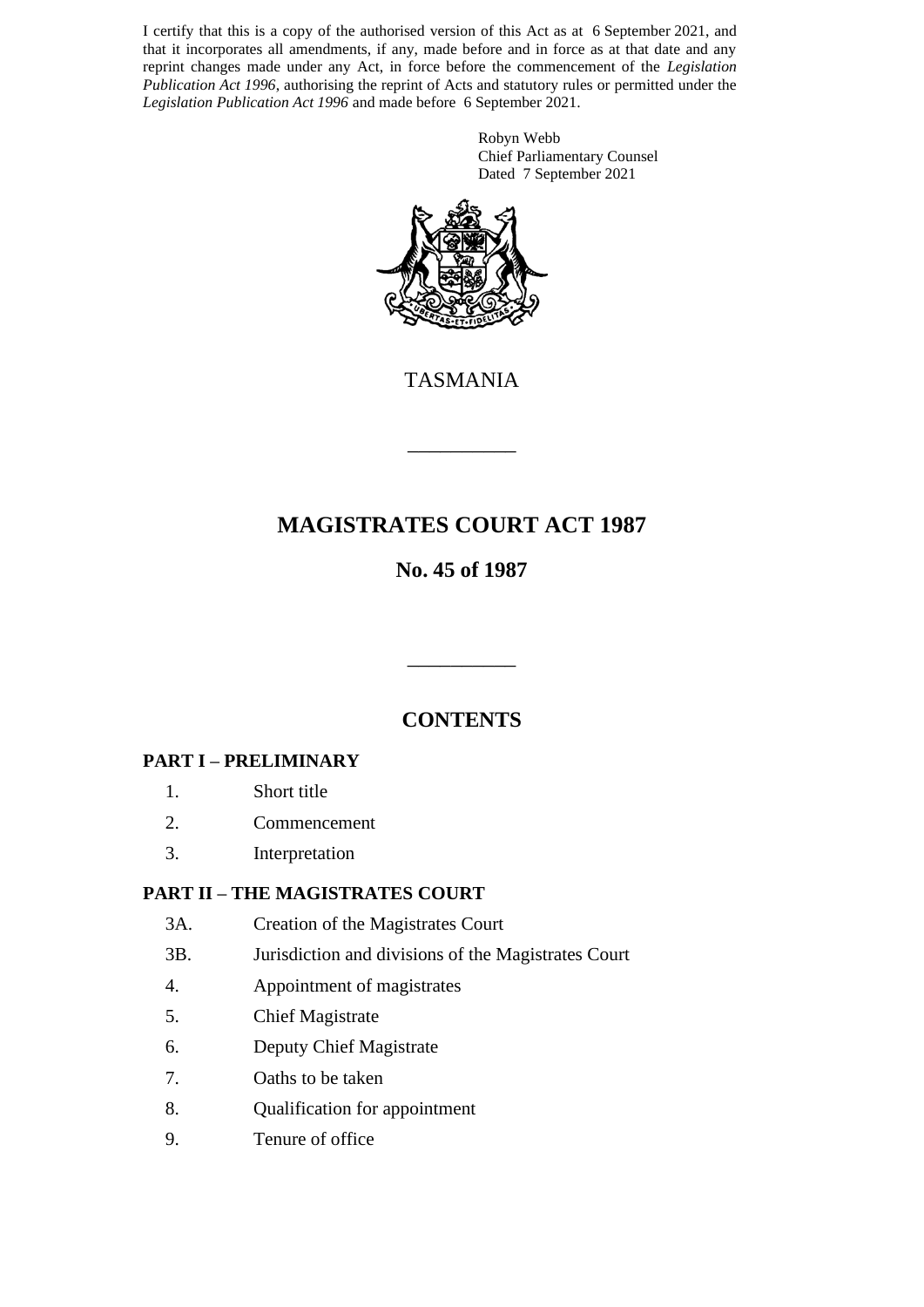| 10.   | Terms and conditions of service of magistrates                |
|-------|---------------------------------------------------------------|
| 10A.  | Immunities                                                    |
| 10B.  | Magistrates not required to give evidence in certain cases    |
| 11.   | Where magistrates are to be stationed                         |
| 11A.  | Hours of work of certain magistrates                          |
| 12.   | Magistrates not to undertake other work                       |
| 13.   | Jurisdiction and powers of magistrates                        |
| 14.   | Jurisdiction and powers of Chief Magistrate                   |
| 15.   | Arrangement of business of courts, and administrative matters |
| 15AA. | <b>Practice directions</b>                                    |
| 15AB. | Professional development                                      |

#### **PART IIA – RULES**

| 15AC. | <b>Magistrates Rule Committee</b>   |
|-------|-------------------------------------|
| 15AD. | Meetings and procedure of committee |
| 15AE. | Committee may make rules of court   |

#### **PART III – REGISTRIES, OFFICERS, AND SEAL**

| 15A. | Registries                         |
|------|------------------------------------|
| 16.  | Administrator of Magistrates Court |
| 16A. | Registrars                         |
| 16B. | Seals of Court                     |

#### **PART IV – MISCELLANEOUS**

- 16C. Inter-court exchanges
- 17. Delegation
- 17A. Contempt of Court
- 17B. Special evidentiary rules
- 17C. Annual report
- 18. Regulations
- 19. Transitional provisions
- 19A. Transitional and saving
- 19B. Transitional provision: membership of committee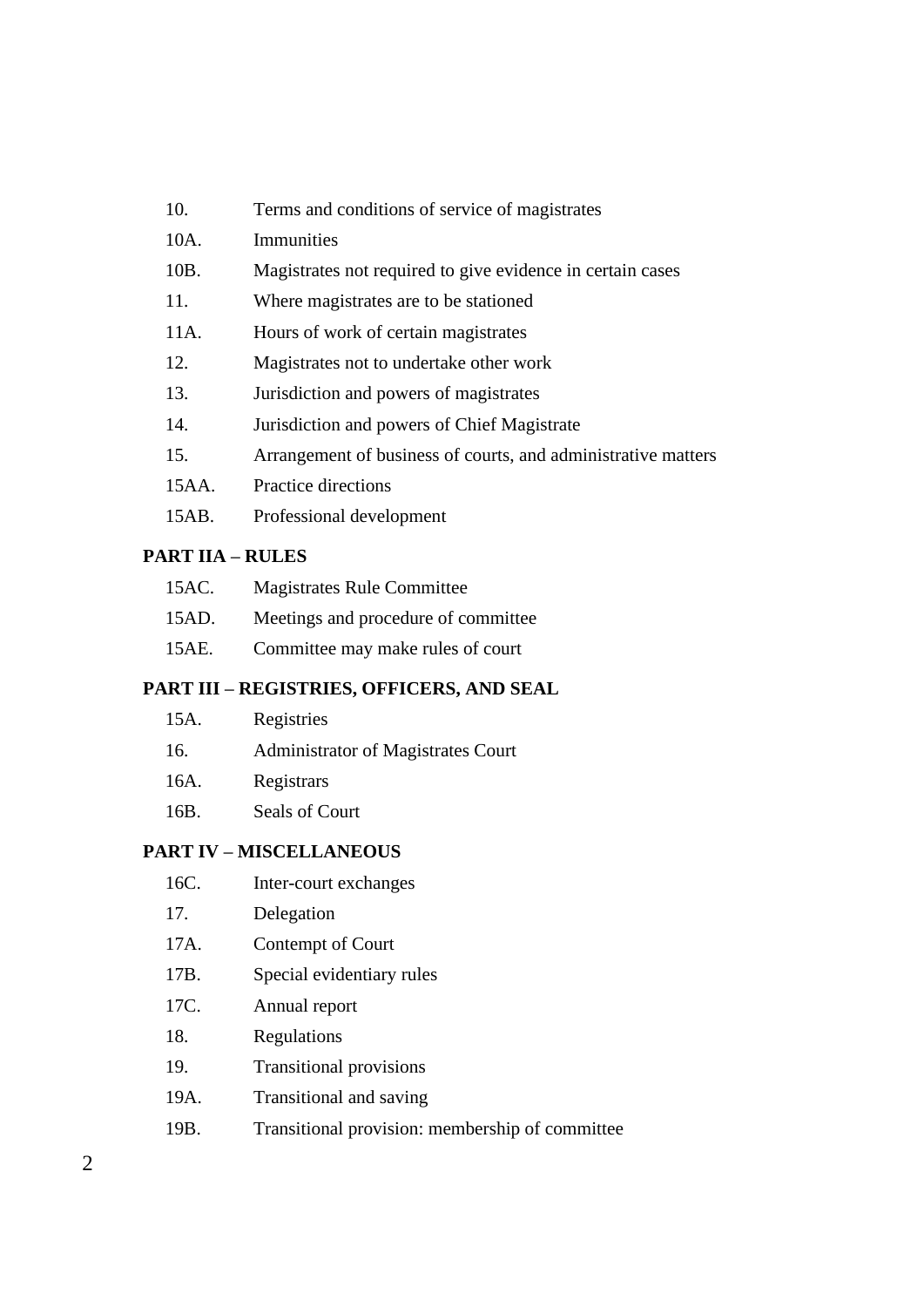20. Repeals

21. . . . . . . . .

**SCHEDULE 1 –** . . . . . . . .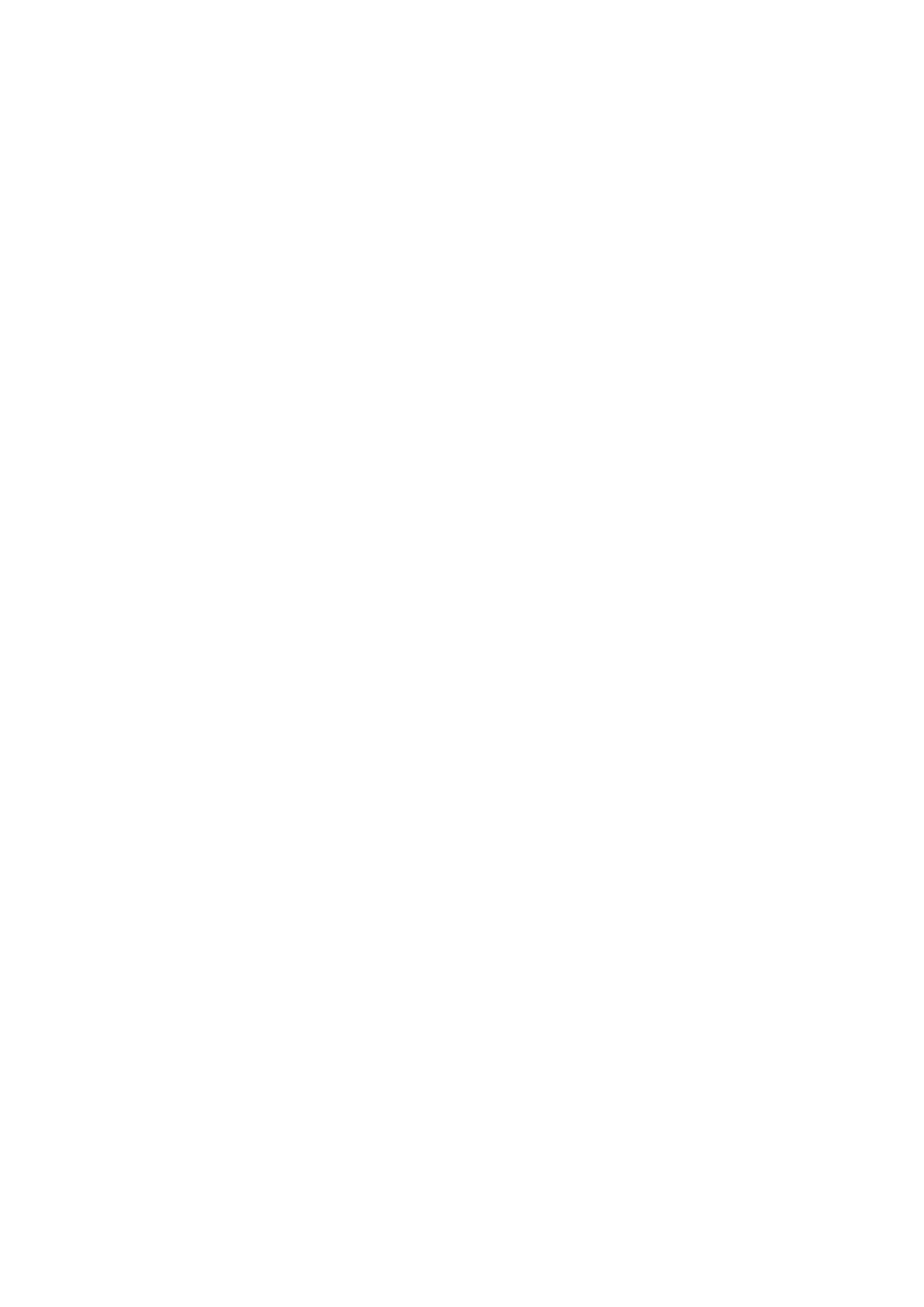

## **MAGISTRATES COURT ACT 1987**

## **No. 45 of 1987**

**An Act to provide for the establishment of a Magistrates Court, to make fresh provision with respect to the appointment and tenure of office of magistrates, and to provide for the appointment of a Chief Magistrate, a Deputy Chief Magistrate, and senior officers of that Court, and for other purposes**

## **[Royal Assent 18 August 1987]**

Be it enacted by His Excellency the Governor of Tasmania, by and with the advice and consent of the Legislative Council and House of Assembly, in Parliament assembled, as follows:

## **PART I – PRELIMINARY**

## **1. Short title**

This Act may be cited as the *Magistrates Court Act 1987*.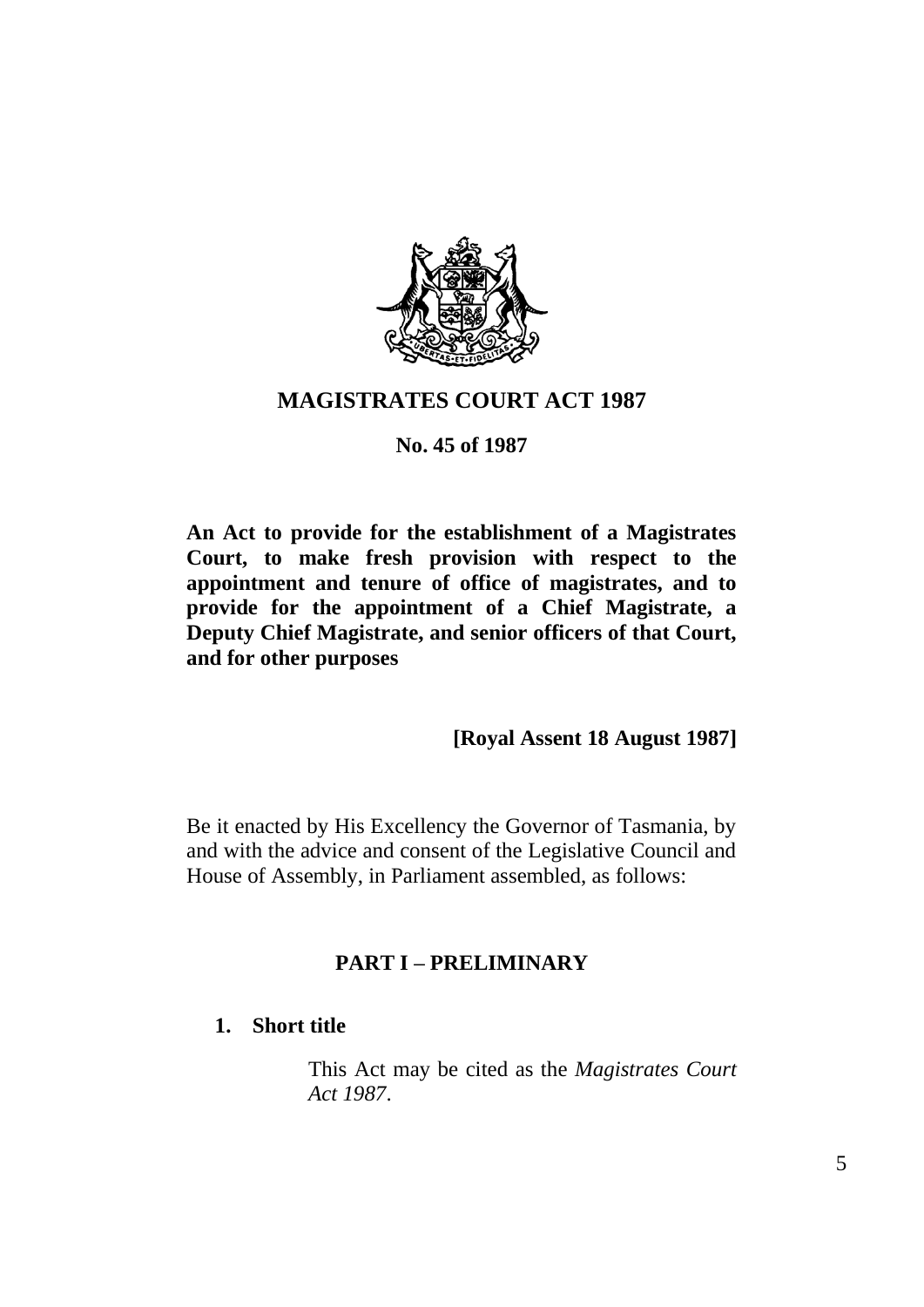#### **2. Commencement**

- (1) This section and section 1 shall commence on the day on which this Act receives the Royal Assent.
- (2) Except as provided in subsection (1), this Act shall commence on a day to be fixed by proclamation.

#### **3. Interpretation**

In this Act, unless the contrary intention appears –

- *Administrator of the Magistrates Court* or *Administrator* means the person who is appointed as Administrator of the Magistrates Court pursuant to section 16;
- *Chief Magistrate* means the person who is appointed as Chief Magistrate pursuant to section 5;
- *committee* means the committee continued in existence by section 15AC under the name "Magistrates Rule Committee";
- *complying superannuation scheme* means a complying superannuation fund as provided by the law of the Commonwealth;
- *coroner* means a coroner within the meaning of the *Coroners Act 1995*;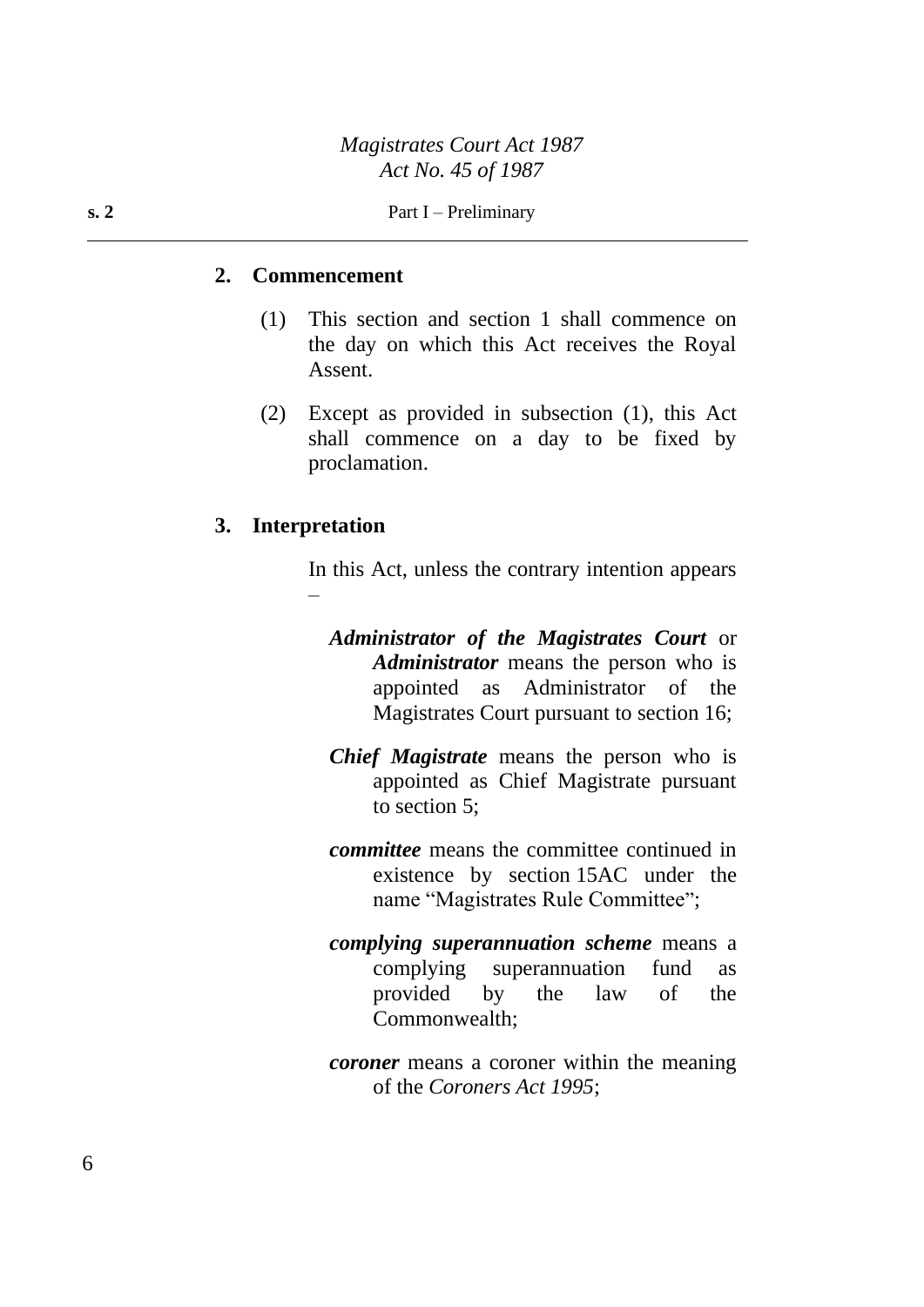- *Deputy Chief Magistrate* means the person who is appointed as Deputy Chief Magistrate pursuant to section  $6(1)$ , and includes an acting Deputy Chief Magistrate temporarily appointed pursuant to section 6(7);
- *division* means a division of the Magistrates Court;

*function* includes duty;

*lower courts* means –

- (a) the Magistrates Court;
- (b) courts of summary jurisdiction within the meaning of the *Justices Act 1959*;
- (ba) the Land Valuation Court continued under Part 7 of the *Valuation of Land Act 2001*;
	- (c) a tribunal under any Act
		- (i) that is constituted by a magistrate; or
		- (ii) of which a magistrate is the chairperson;

 $(d - f)$  . . . . . . . .

*magistrate* means a person who is appointed as a magistrate pursuant to section 4, and includes a person who, by virtue of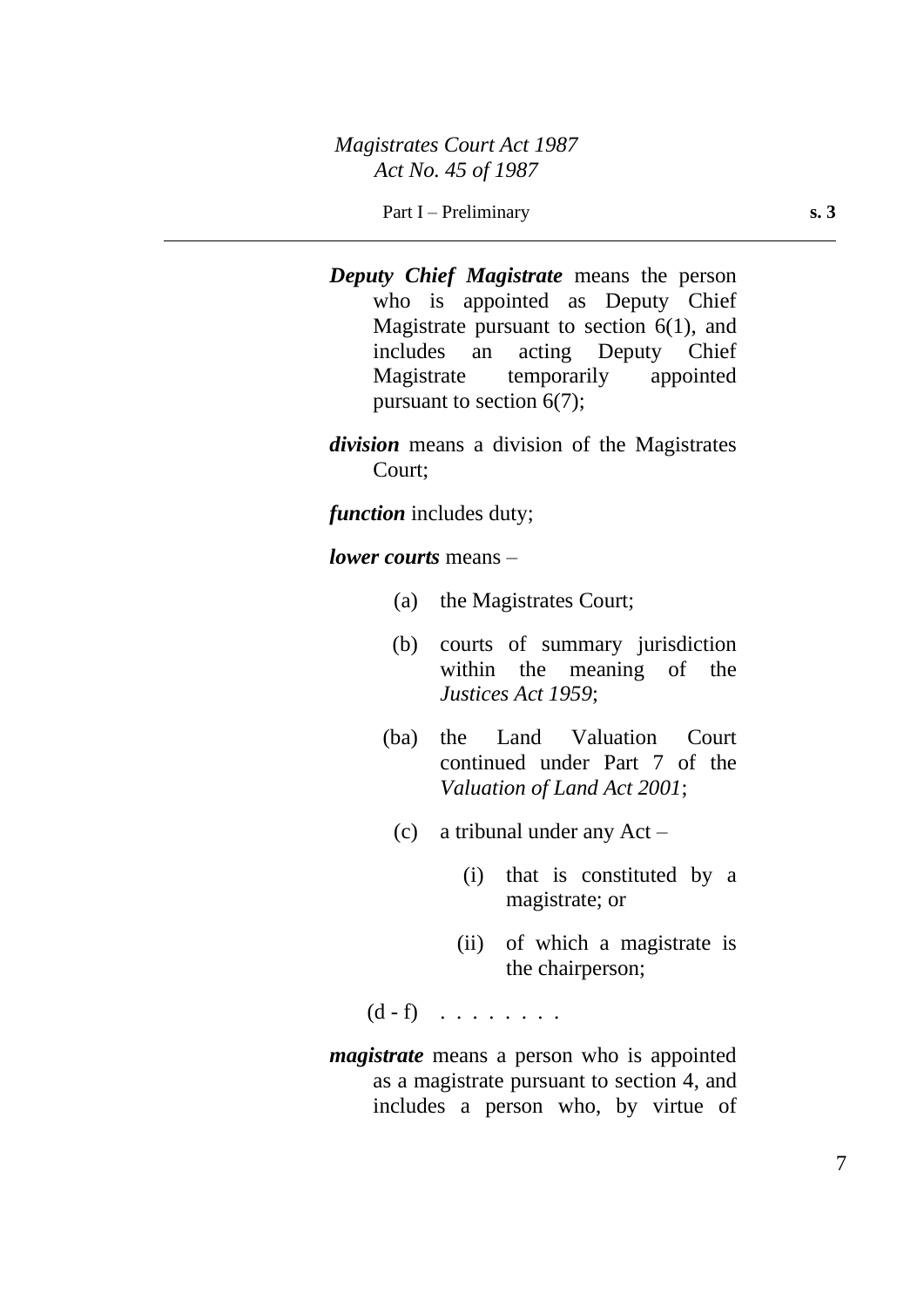section 19(1), is deemed to have been so appointed;

- *Magistrates Court* means the Magistrates Court of Tasmania established by this Act;
- *minor civil claim* means a minor civil claim within the meaning of the *Magistrates Court (Civil Division) Act 1992*;
- *the regulations* means regulations made and in force under this Act.
- *Secretary* means the Secretary of the Department.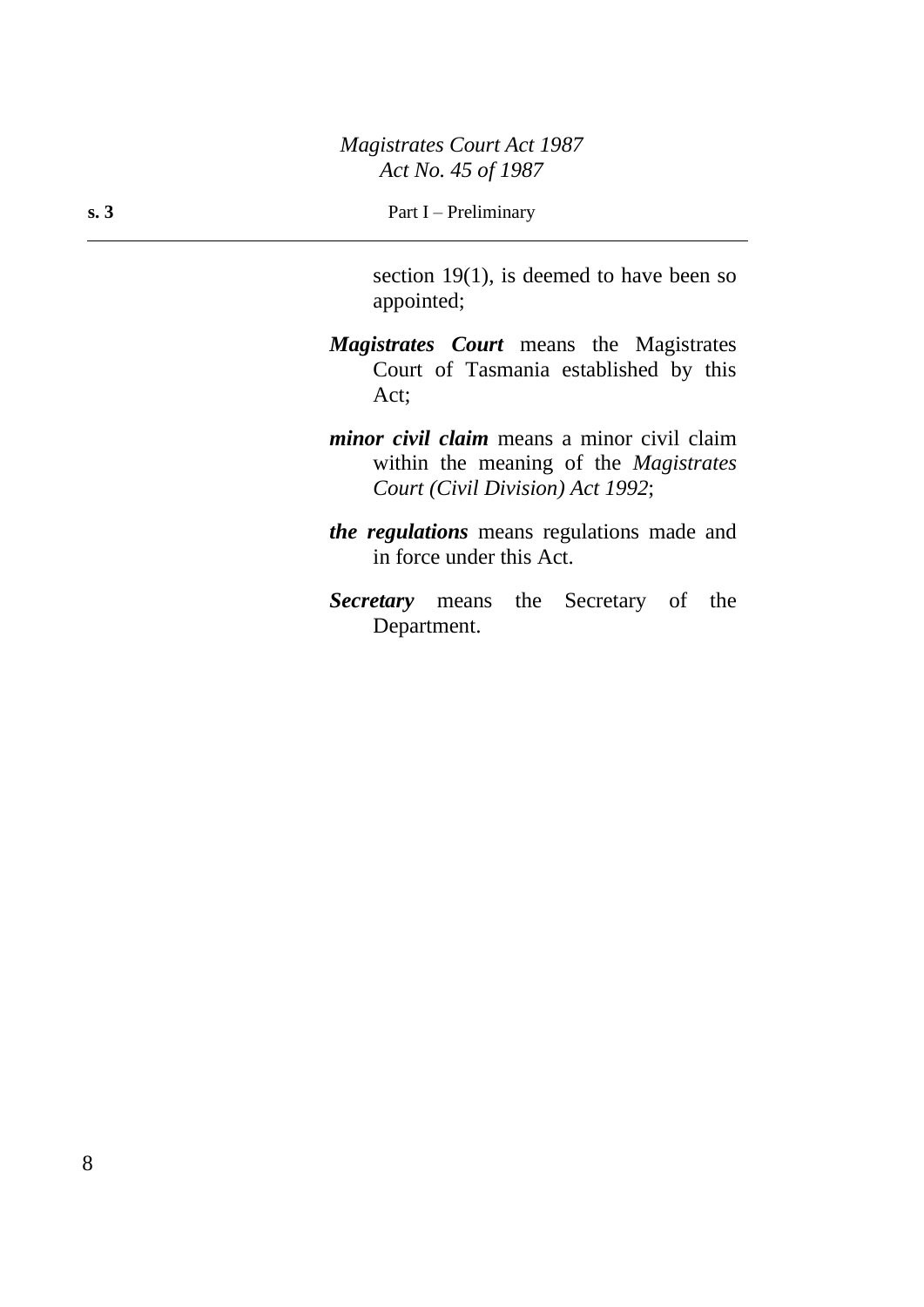#### **PART II – THE MAGISTRATES COURT**

#### **3A. Creation of the Magistrates Court**

- (1) There is established by this Act a court to be known as the Magistrates Court of Tasmania.
- (2) The Magistrates Court is a court of record and shall have jurisdiction throughout the State.
- (3) The Magistrates Court consists of the Chief Magistrate, the Deputy Chief Magistrate, and the magistrates.

#### **3B. Jurisdiction and divisions of the Magistrates Court**

- (1) The Magistrates Court shall have such jurisdictions as are conferred on it by or under this Act or any other Act.
- (2) For the purposes of the organization and conduct of the business of the Magistrates Court, the Court shall exercise its jurisdictions in divisions, which may be created by or under this Act or any other Act and every proceeding in the Court shall be instituted, heard, and determined in one of those divisions.
- (3) Where an Act confers a jurisdiction on the Magistrates Court but does not specify in which division proceedings under that Act shall be adjudicated upon, the Chief Magistrate shall direct in which division the proceedings shall be instituted, heard, and determined.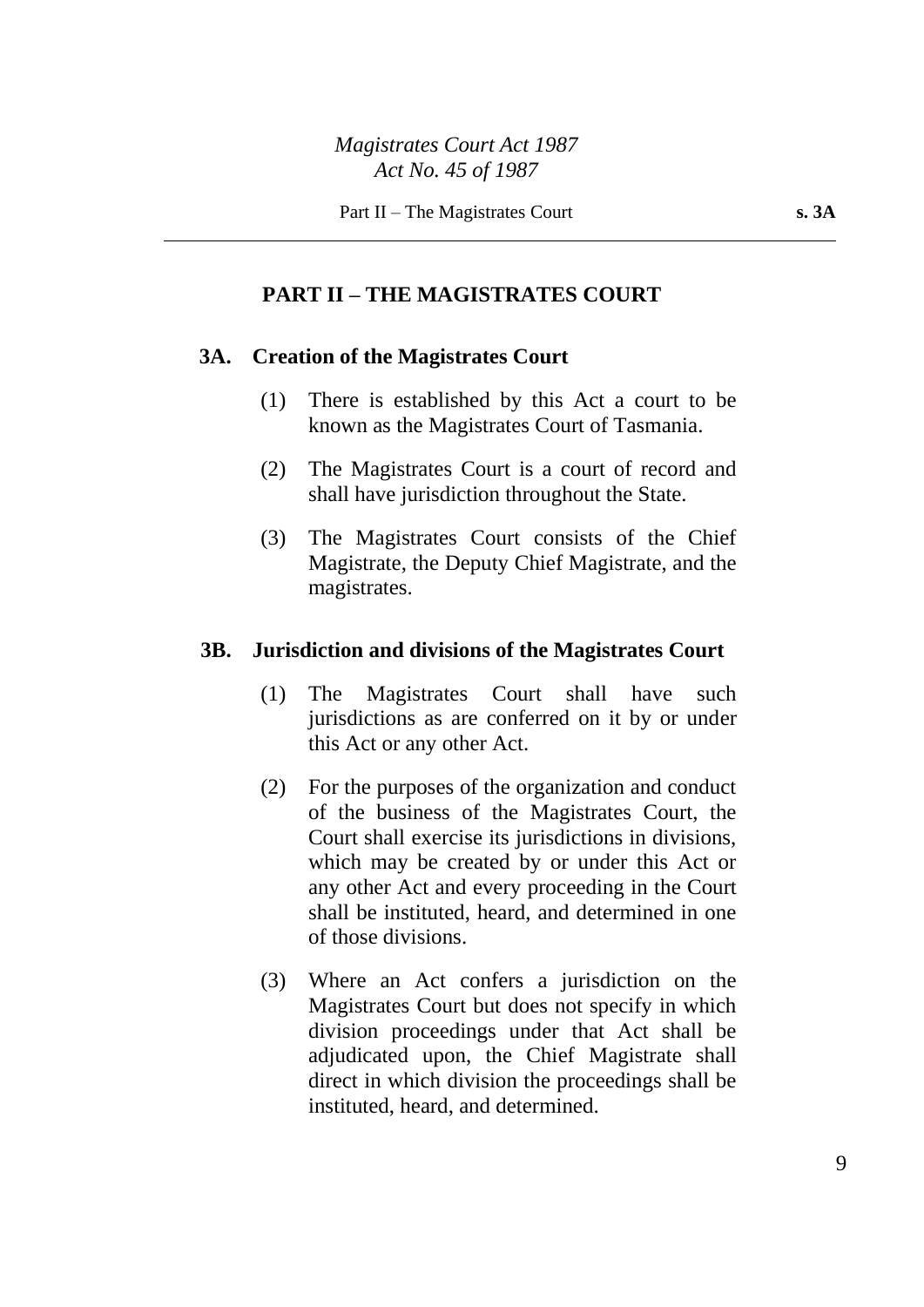#### **s. 4** Part II – The Magistrates Court

- (4) The Chief Magistrate may assign in writing a magistrate (including himself or herself and the Deputy Chief Magistrate) to such division or divisions of the Magistrates Court as he or she thinks fit.
- (5) A magistrate who is not assigned to a division or divisions of the Magistrates Court may take part in the exercise of the jurisdiction of the Magistrates Court in any of its divisions but, subject to subsection (6), a magistrate who is assigned to a division or divisions of the Court shall take part in the exercise of the jurisdiction of the Court in that division or those divisions only.
- (6) Where he or she considers that circumstances make it desirable to do so, the Chief Magistrate may arrange for a magistrate who is assigned to a division or divisions of the Court to take part in the exercise of the jurisdiction of the Court in another division of the Court, and the magistrate shall take part in the exercise of that jurisdiction accordingly.

#### **4. Appointment of magistrates**

- (1) Subject to this Act, the Governor may appoint such magistrates as the Governor thinks fit.
- (1A) Under subsection (1), a person may be appointed as  $a -$ 
	- (a) permanent full-time magistrate; or
	- (b) permanent part-time magistrate.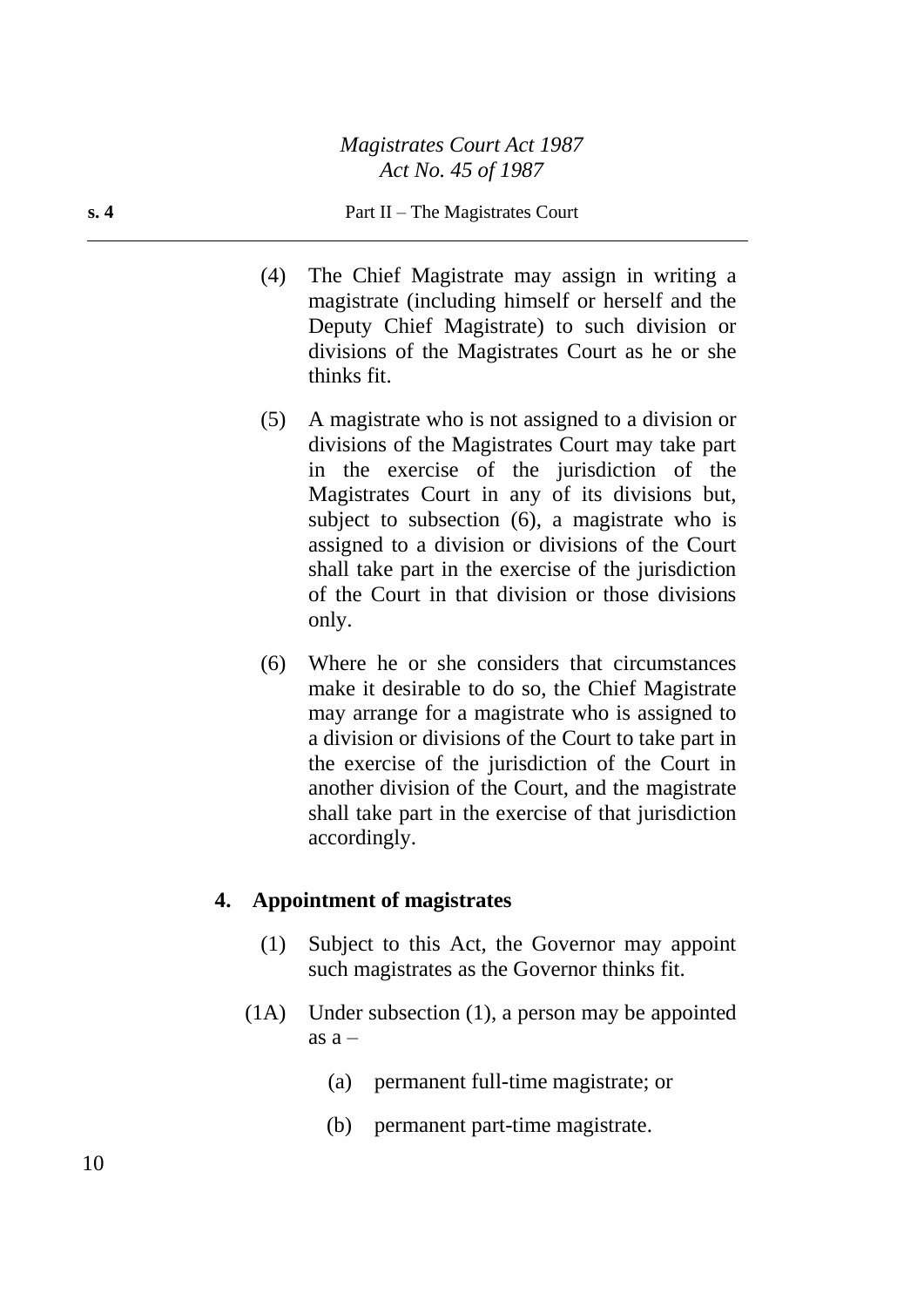- (1B) If the nature of a person's appointment under subsection (1) is not specified in the instrument of appointment, the person is taken to have been appointed as a permanent full-time magistrate.
- (1C) A permanent part-time magistrate holds office for such term, not exceeding 5 years, as is specified in the instrument of appointment.
- (1D) A person appointed as a permanent full-time magistrate may, by written agreement with the Chief Magistrate made with the approval of the Attorney-General, perform the duties of that office on a part-time basis for a period specified in the agreement.
- (1E) An agreement under subsection (1D) is to specify the hours of duty that the magistrate concerned will ordinarily be expected to work whilst performing the duties of that office on a part-time basis, expressed as a proportion of the time that a permanent full-time magistrate is ordinarily expected to work.
- (1F) The hours of duty specified in an agreement under subsection (1D) may be varied by written agreement between the magistrate concerned and the Chief Magistrate made with the approval of the Attorney-General.
- (1G) Subsection (1D) does not apply to the Deputy Chief Magistrate.
	- (2) A magistrate is not subject to the *State Service Act 2000* but a State Service officer or State Service employee who is appointed as a magistrate retains all of his or her existing and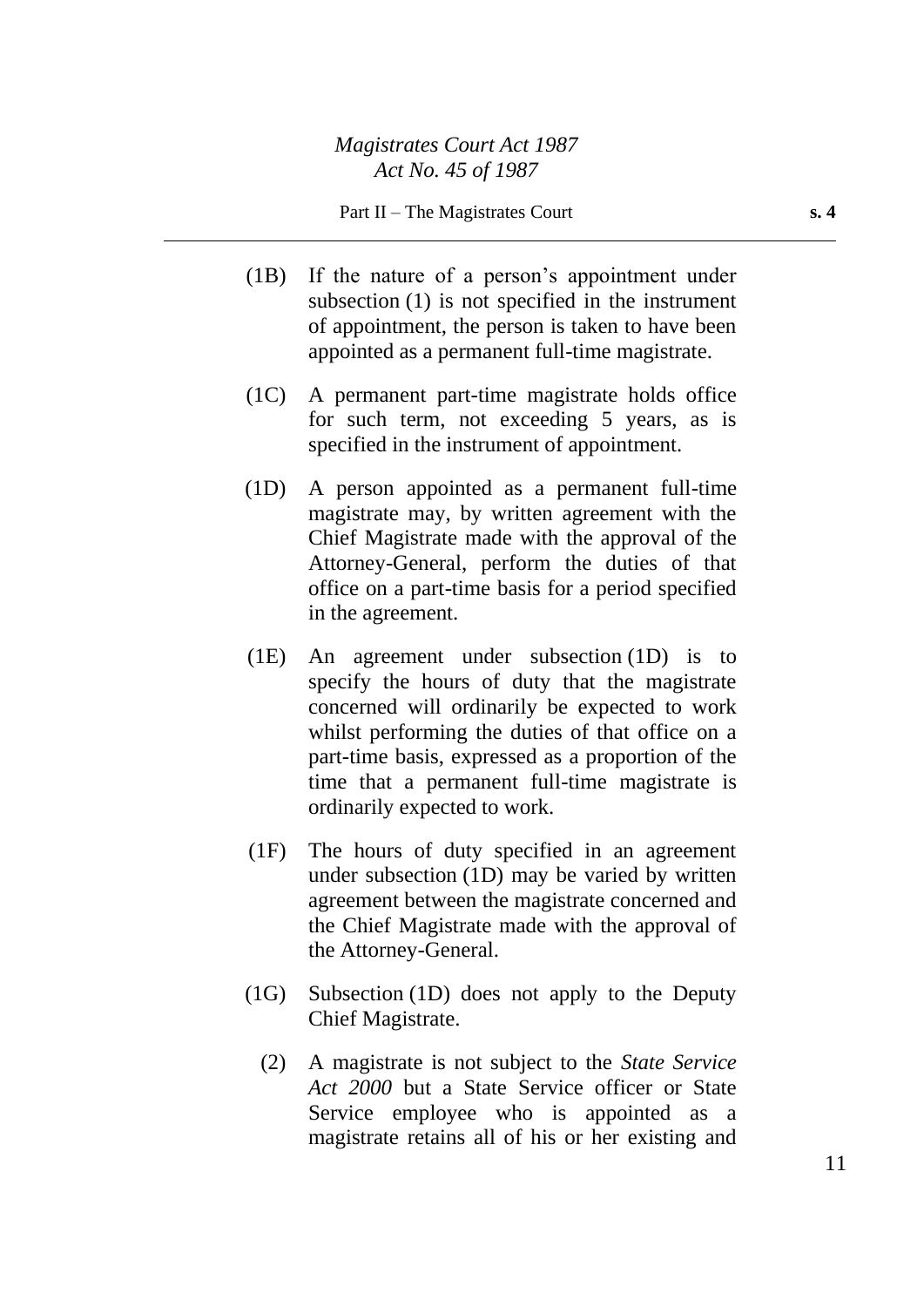accruing rights as if his or her service as a magistrate were a continuation of the State Service employment.

- (3) Where a person ceases to hold the office of magistrate and becomes a State Service officer or State Service employee, the person's service in that office shall be regarded as service as such an officer or employee for the purposes of determining the person's rights as an officer or employee under the *State Service Act 2000*.
- (4) The Governor may, for any temporary purpose, appoint such number of qualified persons as the Governor considers necessary as temporary magistrates, and each person so appointed shall hold office for such period, on such terms, and subject to such conditions, as may be specified in the person's instrument of appointment.
- (4A) In subsection (4),

*qualified person* means a person who –

- (a) is eligible for appointment as a magistrate under section 8(1); or
- (b) is or has been a judge of the Federal Court of Australia; or
- (c) is or has been a judge of the Federal Circuit Court of Australia or has been a magistrate of the Federal Magistrates Court; or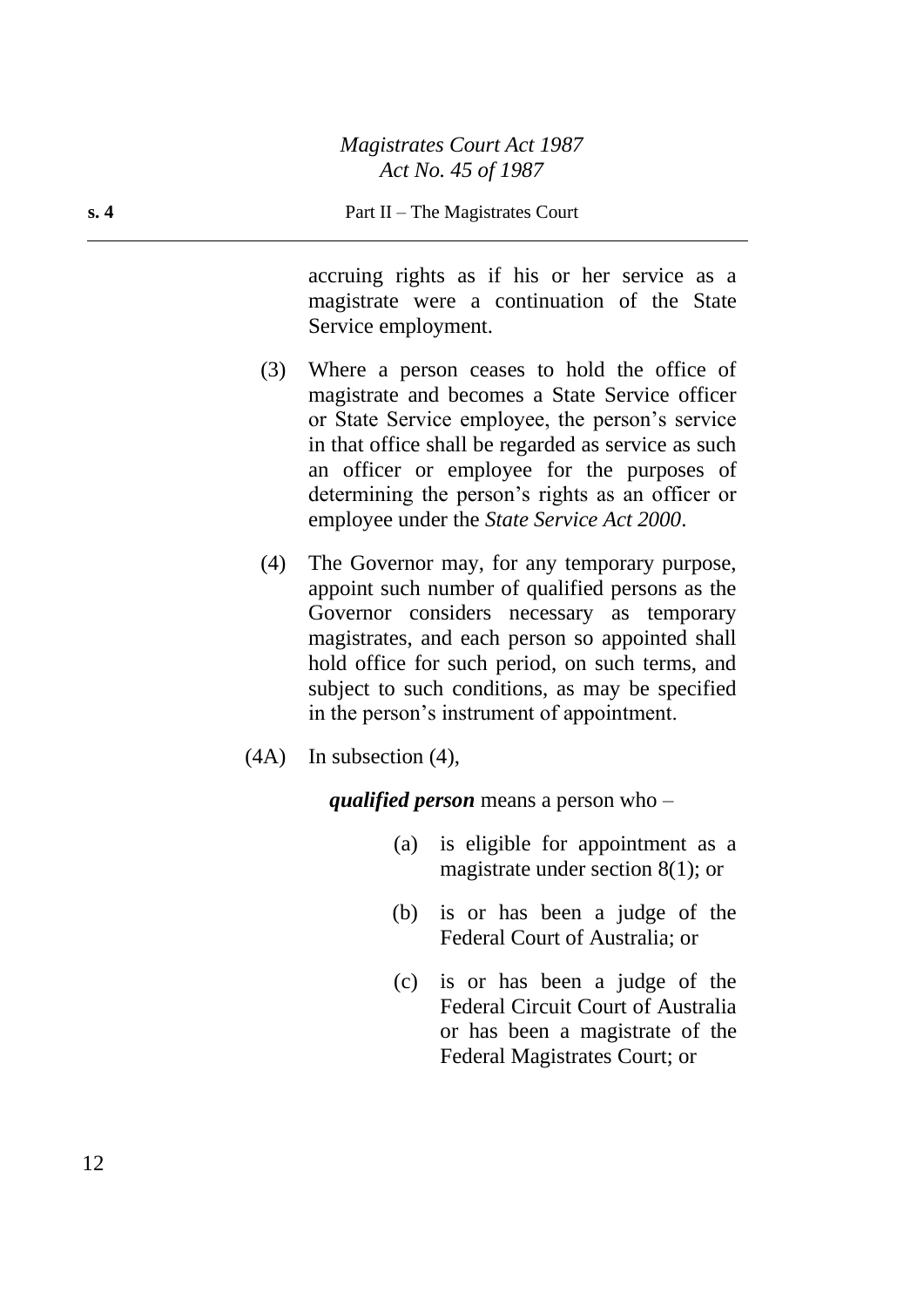- (d) is or has been a magistrate or a judge of a court of another State or a Territory.
- (5) The provisions of sections 9, 10 (other than subsection (4) of that section) and 12 do not apply to a person who is appointed as a temporary magistrate under subsection (4).
- (6) A magistrate is an employee for the purposes of the *Public Sector Superannuation Reform Act 2016*.
- $(7 10)$  . . . . . . .

## **5. Chief Magistrate**

- (1) Subject to section 19(4), the Governor may appoint a permanent full-time magistrate to be the Chief Magistrate.
- (2) The Chief Magistrate may resign from the office of Chief Magistrate but still retain the office of magistrate.

## **6. Deputy Chief Magistrate**

- (1) Subject to section 19(5), the Governor may appoint a permanent full-time magistrate to be the Deputy Chief Magistrate.
- (2) The Deputy Chief Magistrate shall, in addition to exercising his or her functions as a magistrate, exercise such other functions as the Chief Magistrate may direct.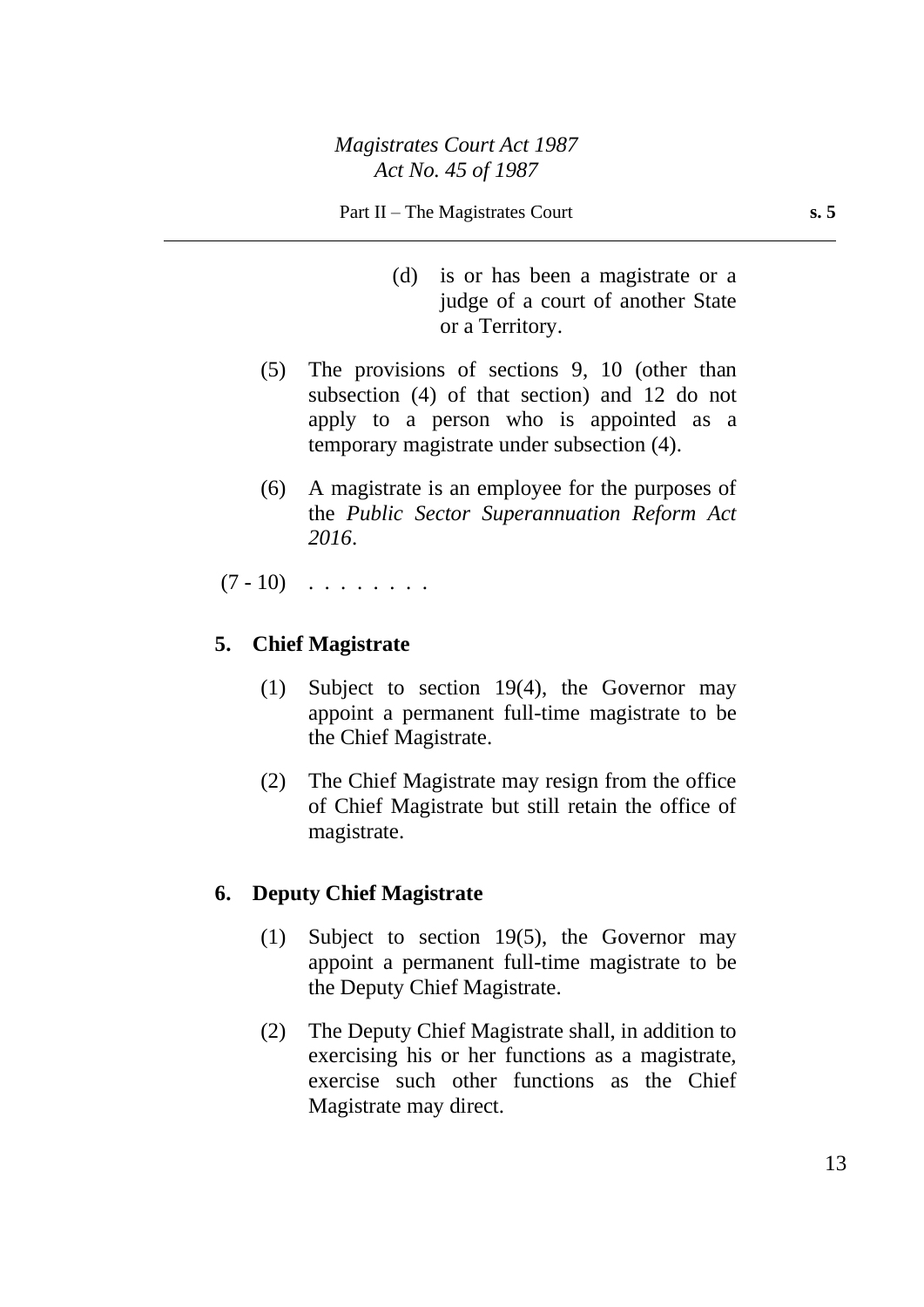#### **s. 6** Part II – The Magistrates Court

- (3) The Deputy Chief Magistrate shall act in the office of the Chief Magistrate during –
	- (a) an absence from duty of the Chief Magistrate; or
	- (b) a vacancy in the office of Chief Magistrate.
- (4) The Deputy Chief Magistrate shall, while acting in the office of the Chief Magistrate, have and may perform all the functions and exercise all the powers of that office and be entitled to receive the same remuneration as is ordinarily payable to the Chief Magistrate.
- (5) Any act, matter, or thing done by the Deputy Chief Magistrate while acting in the office of the Chief Magistrate shall be deemed to have been done by the Chief Magistrate.
- (6) The Deputy Chief Magistrate may resign from the office of Deputy Chief Magistrate but still retain the office of magistrate.
- (7) The Attorney-General may, during an absence from duty by, or vacancy in the office of, Deputy Chief Magistrate, appoint a permanent full-time magistrate to be acting Deputy Chief Magistrate and that magistrate shall, while acting in the office of Deputy Chief Magistrate, be entitled to receive the same remuneration as is ordinarily payable to the Deputy Chief Magistrate.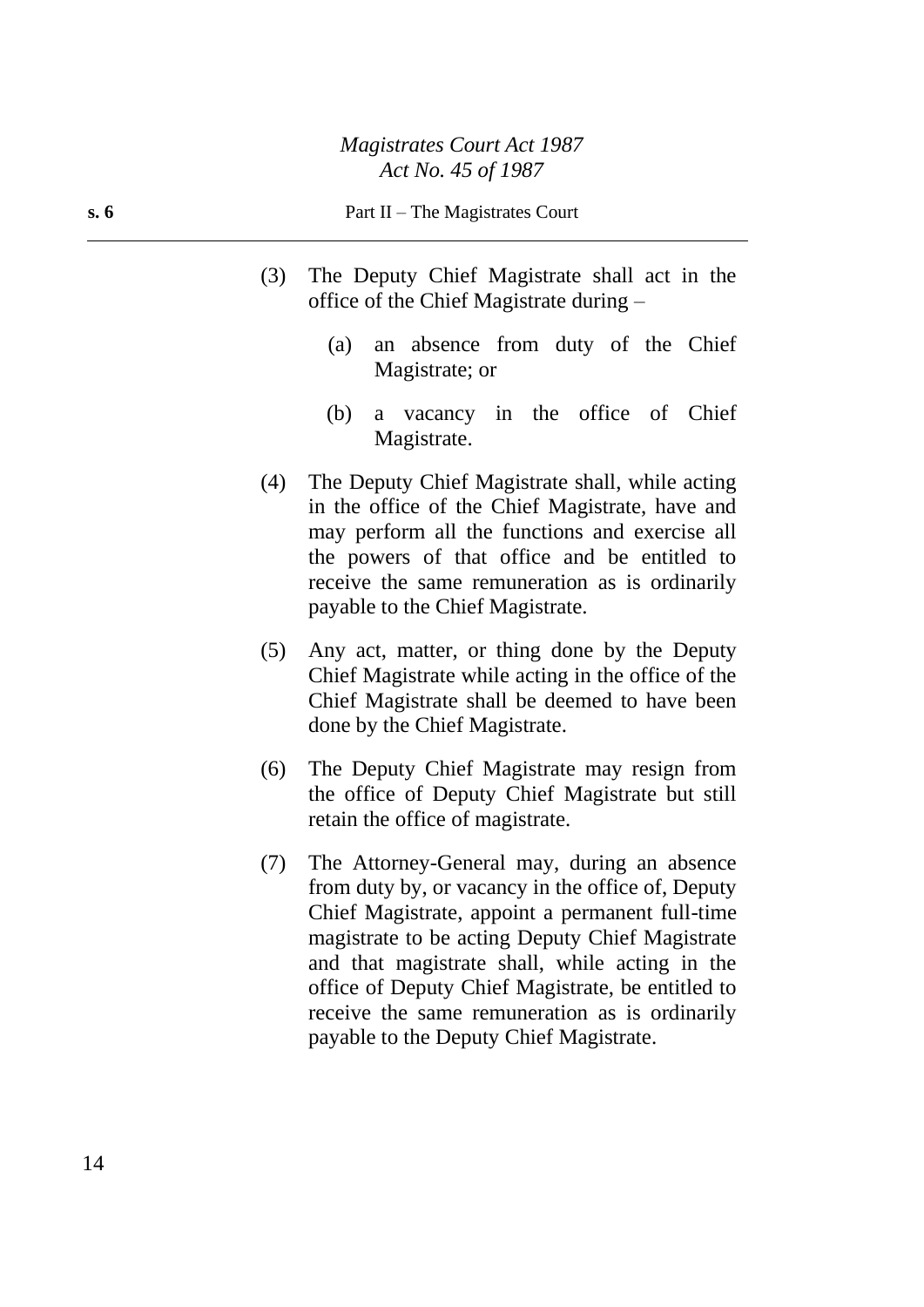## **7. Oaths to be taken**

- (1) A magistrate must not perform or exercise any of the functions, duties or powers of his or her office until he or she has, under section 8(1) of the *Promissory Oaths Act 2015*, taken and subscribed the judicial oath.
- (2) Subsection (1) only applies to a person appointed as a magistrate after the day on which the *Promissory Oaths Act 2015* commences.

## **8. Qualification for appointment**

- (1) A person is not eligible for appointment as a magistrate unless the person is an Australian lawyer of not less than 5 years' standing as an Australian legal practitioner.
- (2) A person is not eligible for appointment as a magistrate if he or she has attained the age of 75 years.
- (3) Subsection (2) does not apply to a person who is otherwise eligible for appointment as a permanent part-time magistrate or temporary magistrate.

## **9. Tenure of office**

(1) A magistrate shall not be suspended or removed from office except by the Governor on an address from both Houses of Parliament, praying for such suspension or removal on the ground of proved misbehaviour or incapacity.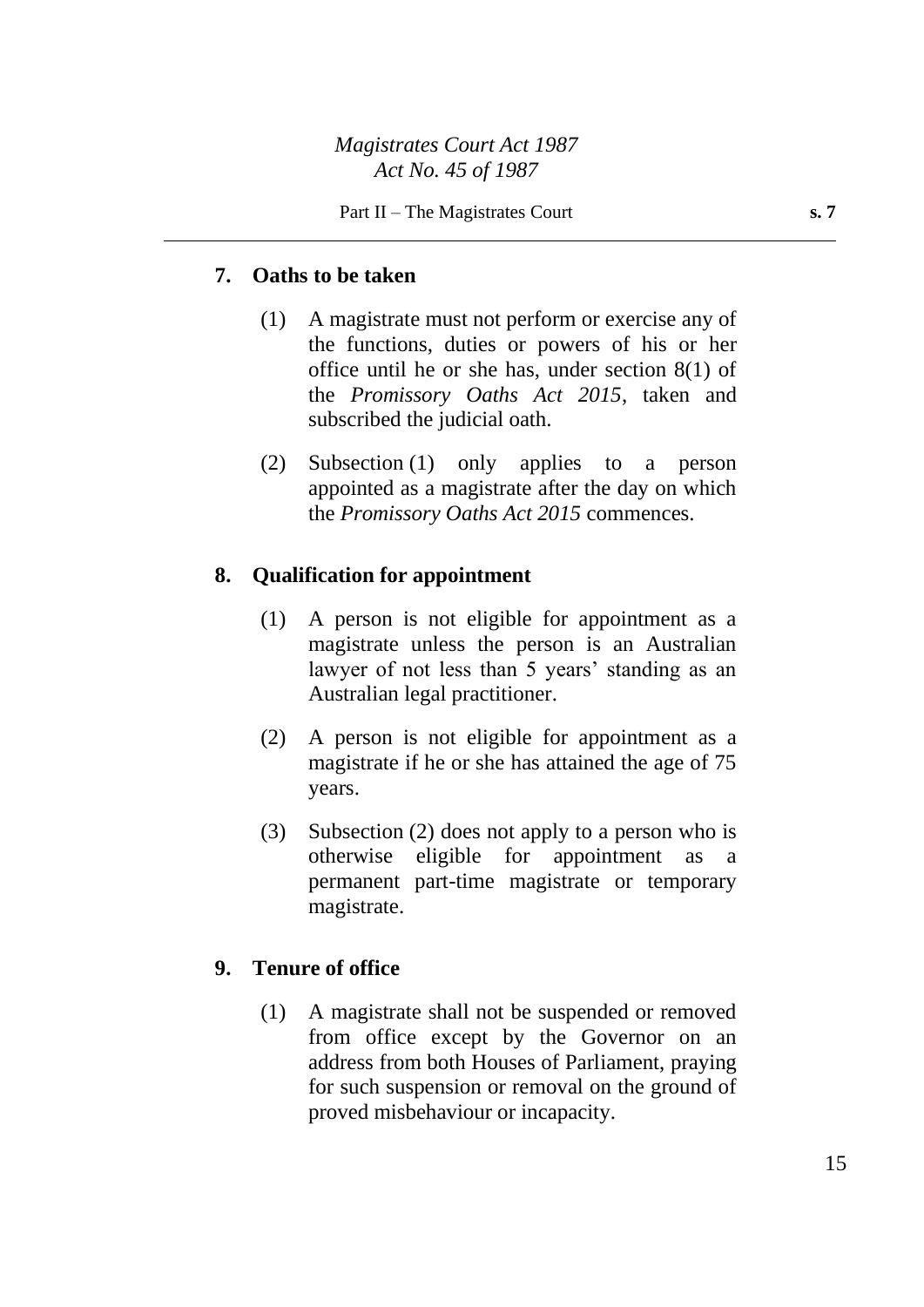#### **s. 10** Part II – The Magistrates Court

- (2) Except as provided by subsection (1), the Governor shall not suspend a magistrate or remove a magistrate from office.
- (3) A magistrate shall be deemed to have vacated the office of magistrate if  $-$ 
	- (a) he or she becomes bankrupt, applies to take the benefit of any laws for the relief of bankrupt or insolvent debtors, compounds with his or her creditors, or makes any assignment of his or her remuneration or estate for their benefit; or
	- (b) he or she becomes unable to perform competently the duties of the office.
- (4) Notwithstanding anything in subsections (1), (2) and  $(3)$  –
	- (a) a permanent full-time magistrate retires from office when he or she turns 75 years of age; and
	- (b) a permanent part-time magistrate retires from office when his or her term of office expires.
- $(5)$  . . . . . . . .

## **10. Terms and conditions of service of magistrates**

(1) A permanent full-time magistrate is entitled to be paid a salary at the rate of  $-$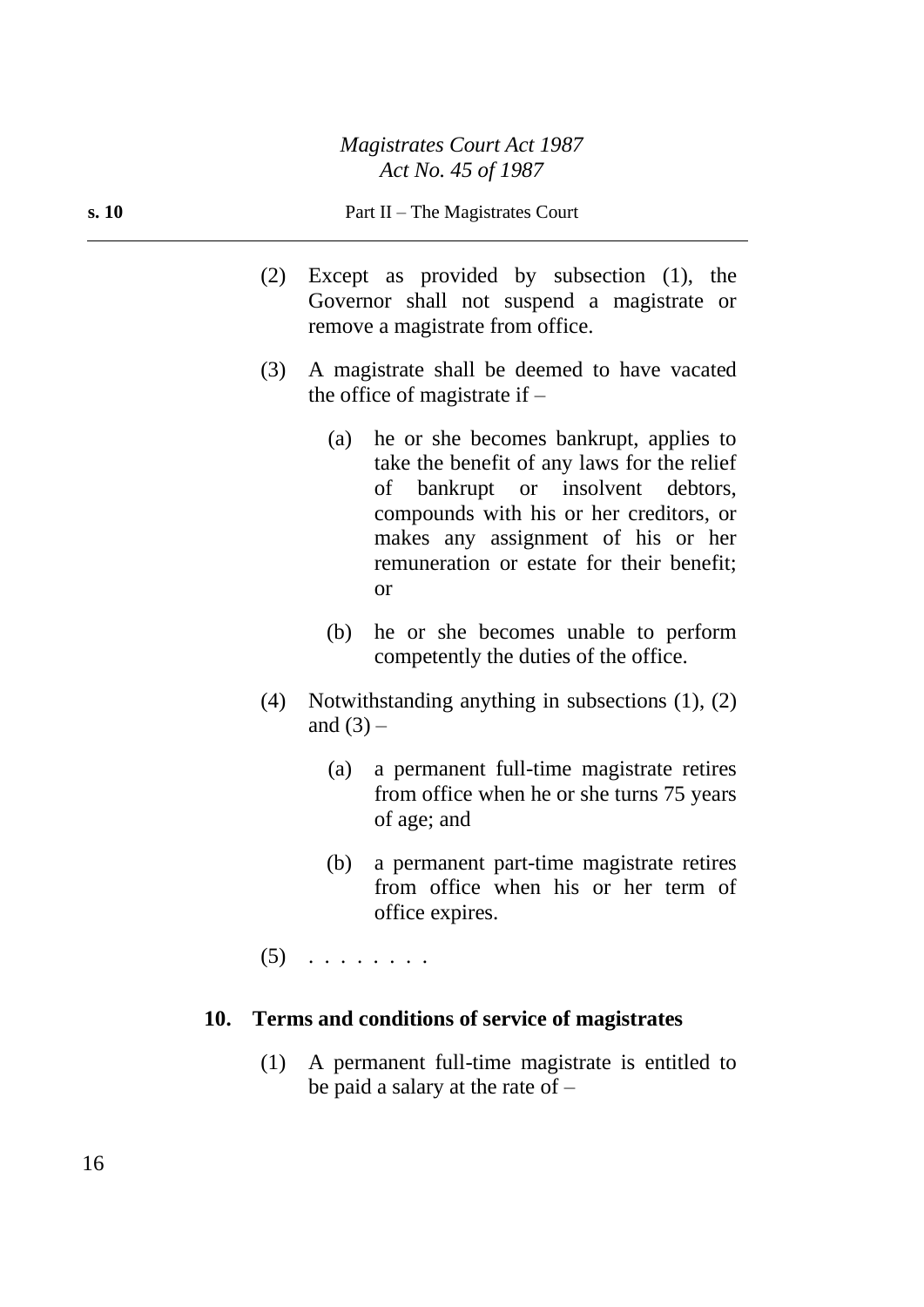- (a) 75% of the salary payable to a puisne judge of the Supreme Court of Tasmania, if the magistrate is the Chief Magistrate; or
- (b) 70% of that salary, if the magistrate is the Deputy Chief Magistrate; or
- (c) 67·5% of that salary, in any other case.
- (1AA) Subsection (1) has effect subject to any proportional adjustment that may be temporarily required consequent on an agreement under section 4(1C).
	- (1A) A permanent part-time magistrate is entitled to be paid such salary as is specified in his or her instrument of appointment.
	- (1B) A magistrate is entitled to be paid such travelling and other allowances as the Governor may from time to time determine or, if there is for the time being no such determination, such travelling and other allowances as are applicable to a person who is a Head of a State Service Agency.
		- (2) A magistrate is an employee for the purposes of the *Long Service Leave (State Employees) Act 1994*.
		- (3) A magistrate is an employee for the purposes of the *Public Sector Superannuation Reform Act 2016*.
		- (4) A magistrate is a worker for the purposes of the *Workers Rehabilitation and Compensation Act 1988* and the *Asbestos-Related Diseases*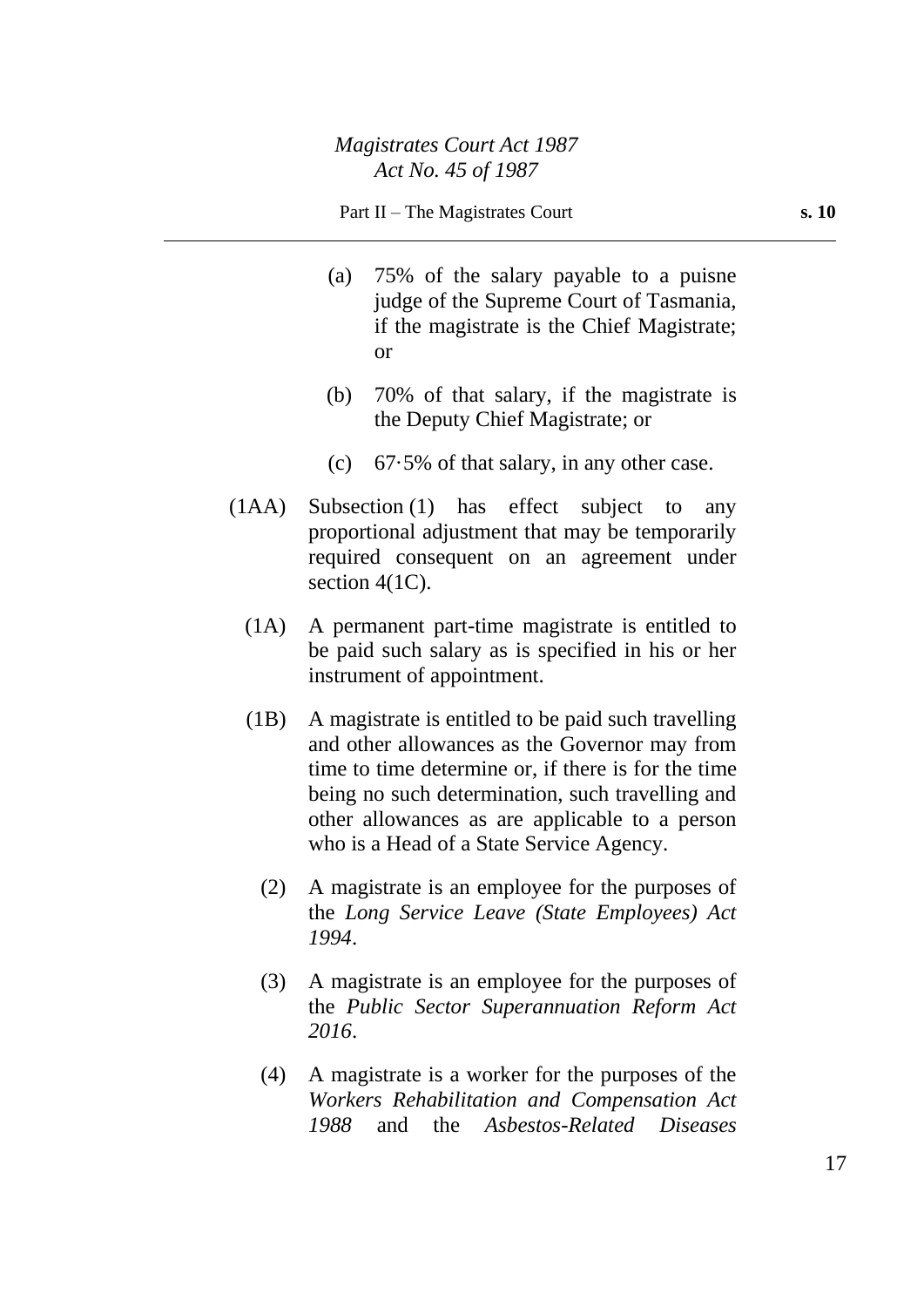#### **s. 10A** Part II – The Magistrates Court

*(Occupational Exposure) Compensation Act 2011*.

- (5) A magistrate is entitled to such leave as may be prescribed for a State Service officer or State Service employee.
- (6) For the purposes of subsection (5), the Chief Magistrate shall perform the same functions and exercise the same powers as a Head of a State Service Agency in respect of the magistrates.
- (7) The Chief Magistrate, Deputy Chief Magistrate and a magistrate are entitled to be paid out of the Public Account.
- (8) Any allowance payable to the Chief Magistrate, Deputy Chief Magistrate or a magistrate under this Act is to be paid out of the Public Account.
- (9) The Public Account is appropriated to the extent necessary for the purposes of subsections (7) and (8).

## **10A. Immunities**

A magistrate, in performing any function or exercising any power of the office of magistrate, has the same immunities as a puisne judge of the Supreme Court has under section 6 (1) of the *Supreme Court Act 1887*.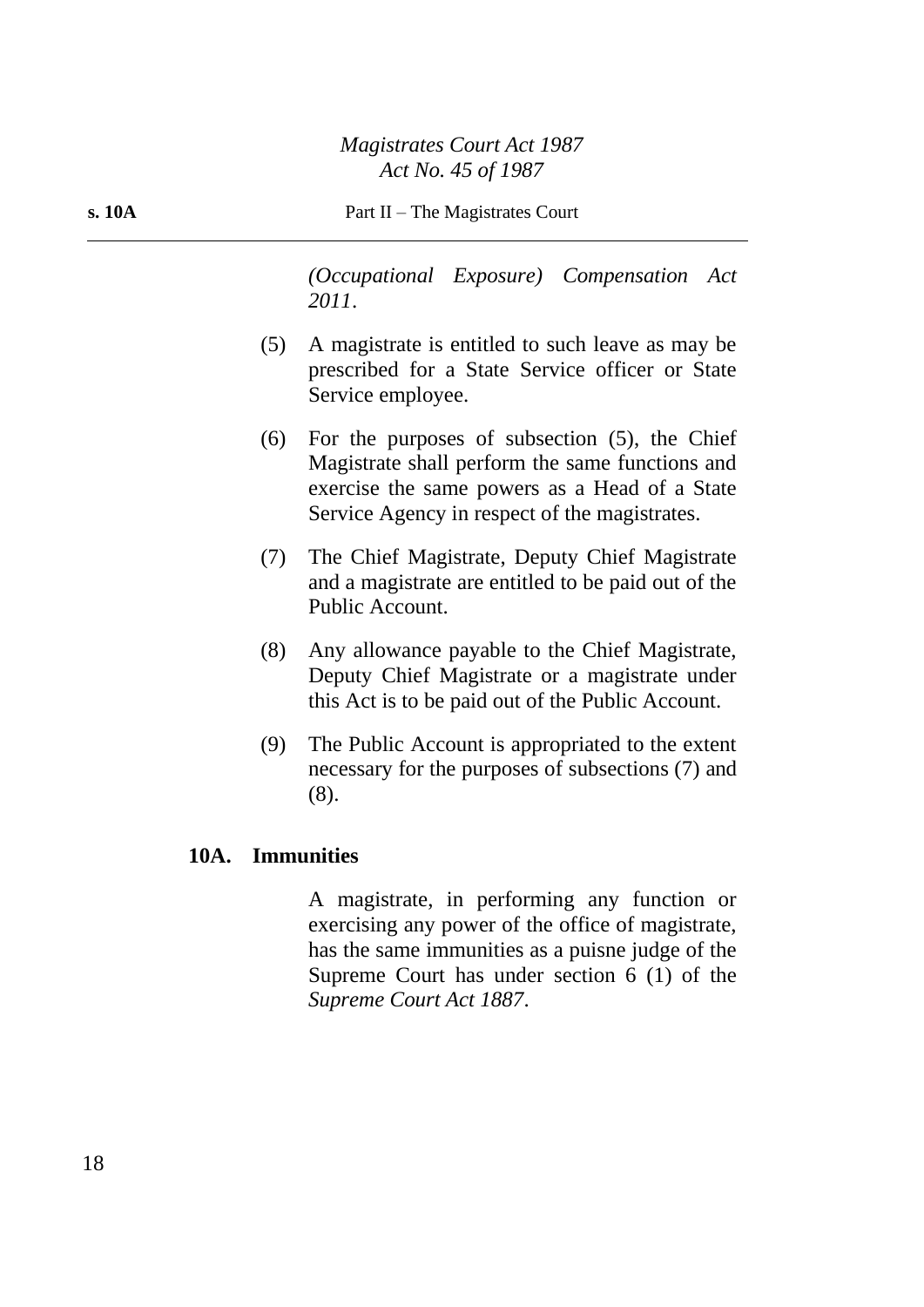## **10B. Magistrates not required to give evidence in certain cases**

A magistrate is not a compellable witness in a court, tribunal or any judicial or other proceedings in respect of anything that came to the magistrate's knowledge in performing and exercising the functions and powers of a magistrate.

## **11. Where magistrates are to be stationed**

- (1) A permanent full-time magistrate is to be stationed in such city or town as the Attorney-General from time to time determines.
- (2) A permanent part-time or temporary magistrate is to work at such locations as the Chief Magistrate from time to time determines.

## **11A. Hours of work of certain magistrates**

A permanent part-time or temporary magistrate is to work such hours as the Chief Magistrate from time to time determines.

## **12. Magistrates not to undertake other work**

A magistrate shall not –

(a) engage in, or continue the practice of, the profession of an Australian legal practitioner; or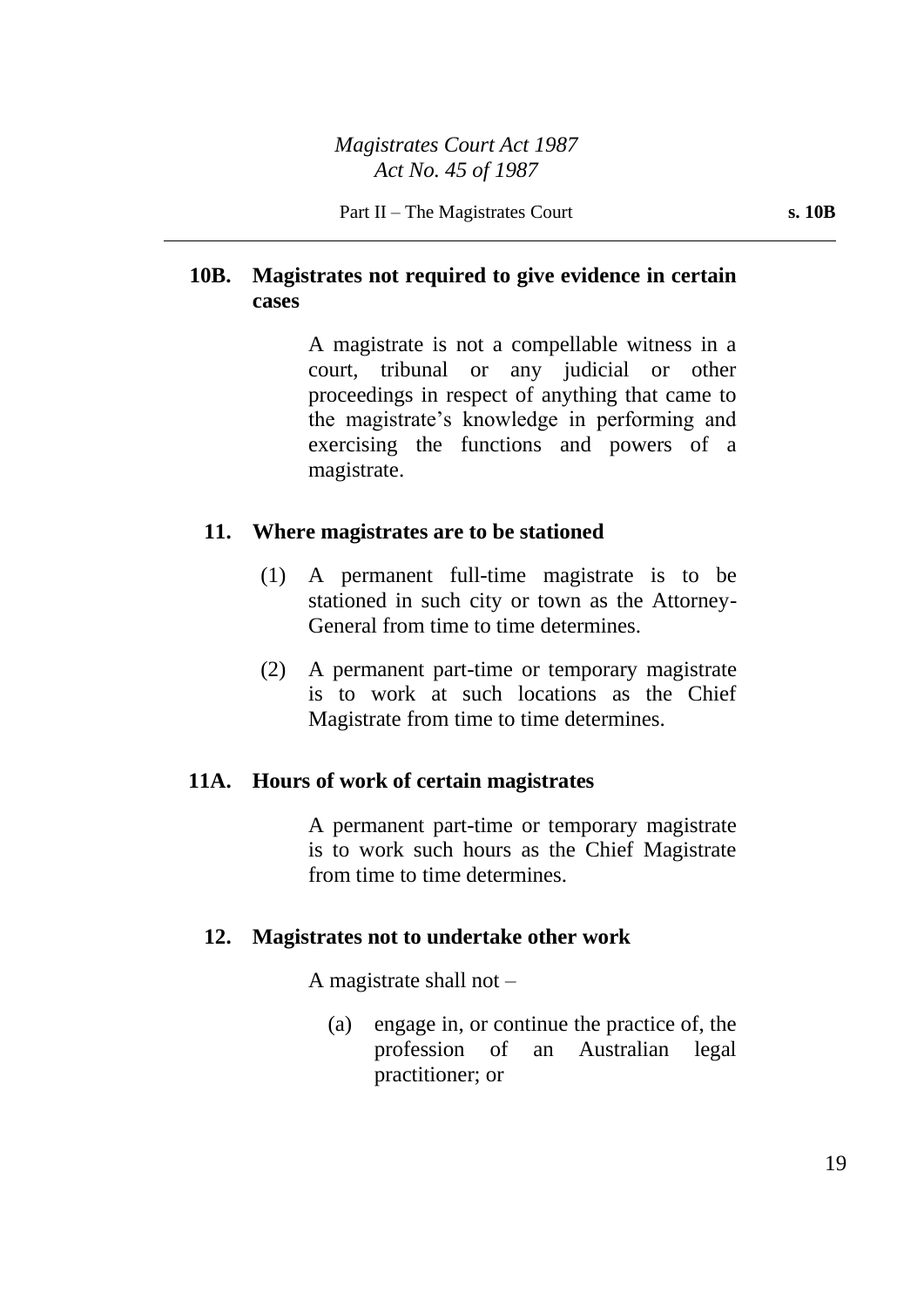#### **s. 13** Part II – The Magistrates Court

- (b) engage in any occupation or hold any office, either on a full-time or part-time basis, where engaging in that occupation or holding that office interferes, or might reasonably be expected to interfere, with the ability of the magistrate to perform the functions of  $-$ 
	- (i) the office of magistrate; or
	- (ii) any office lawfully held by the magistrate in conjunction with, or by virtue of, holding the office of magistrate.

#### **13. Jurisdiction and powers of magistrates**

- (1) A magistrate has jurisdiction as a magistrate throughout the State.
- (2) A magistrate, by virtue of his or her office and without further commission or authority, is a justice.
- (3) A magistrate may exercise and perform, throughout the State, all the jurisdiction, powers, and functions conferred and imposed on magistrates by or under any law of the State.
- (4) The fact that a magistrate presides over or sits in a lower court, or exercises a jurisdiction or power, or performs a function, is conclusive evidence of his or her authority to do so.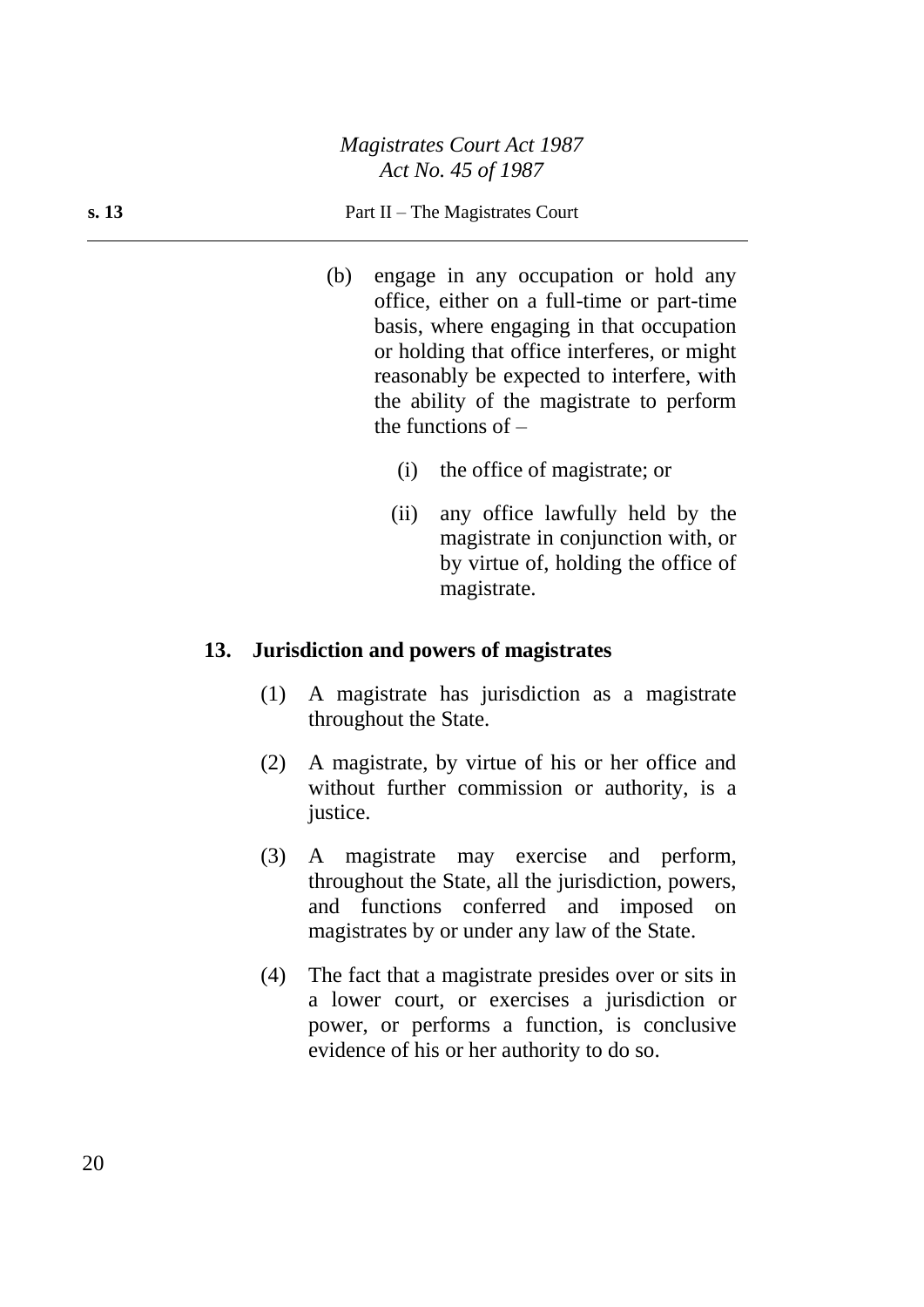#### **14. Jurisdiction and powers of Chief Magistrate**

- (1) The Chief Magistrate has jurisdiction as Chief Magistrate throughout the State.
- (2) The Chief Magistrate, by virtue of his or her office and without further commission or authority, may, in his or her capacity as Chief Magistrate, exercise and perform, throughout the State, all the jurisdiction, powers and functions conferred or imposed on the Chief Magistrate by or under any law of the State.

## **15. Arrangement of business of courts, and administrative matters**

- (1) The Chief Magistrate shall, before 1st December in each year, determine the places where lower courts may be held in the State for the period of 12 months commencing on 1st January next following and may vary the determination at any time during the period of 12 months.
- (2) The Chief Magistrate may determine that a sitting at a specified court on a specified day, or at any time, is to be used only for a specified purpose unless the justice of the matter requires otherwise.
- (3) . . . . . . . .
- (4) In consultation with the Administrator, the Chief Magistrate shall determine what jurisdictions shall be exercised by each lower court.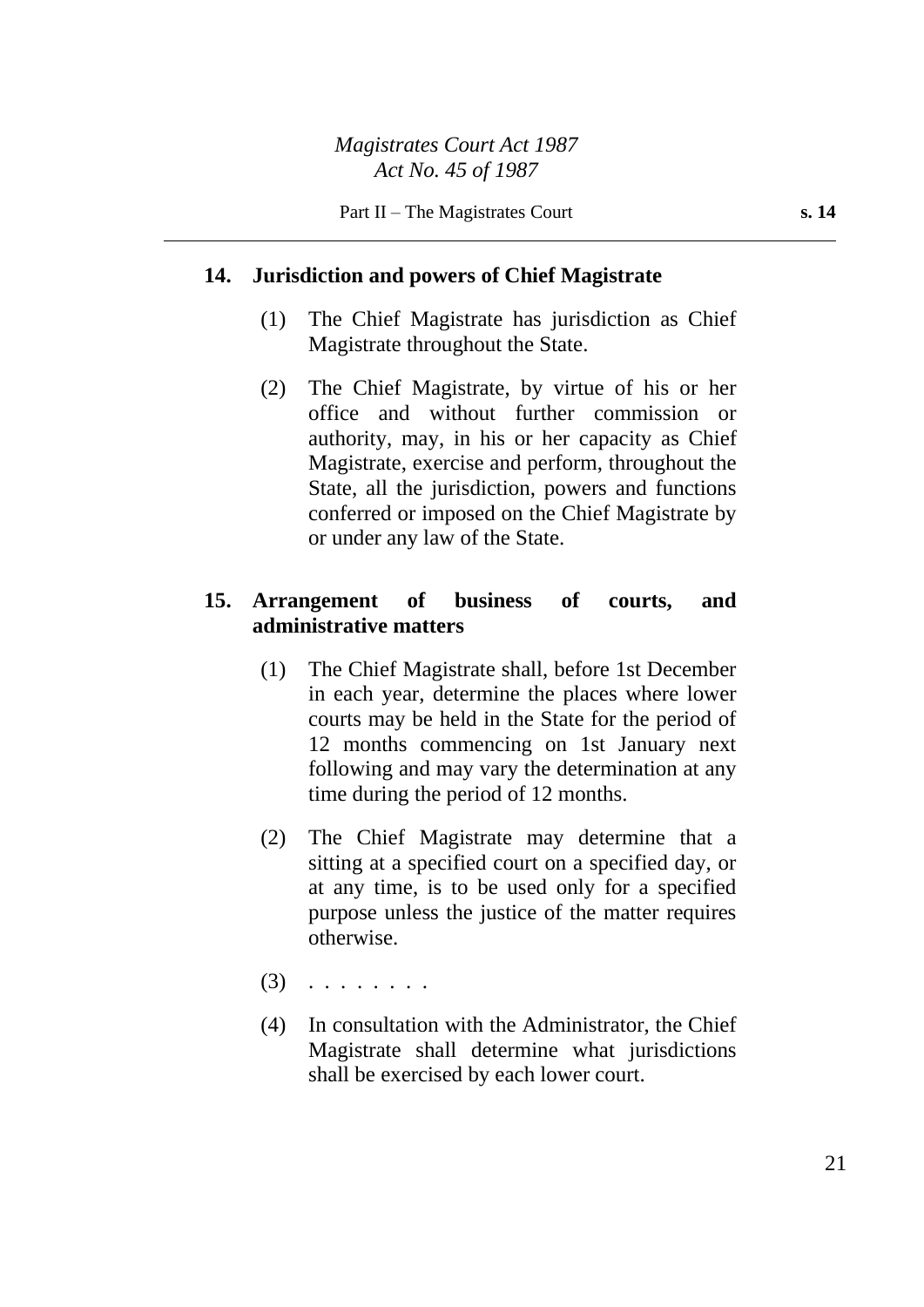#### **s. 15AA** Part II – The Magistrates Court

- (5) The Chief Magistrate must direct in which lower courts and at what times each magistrate, justice, or coroner is to sit.
- (6) The Chief Magistrate is responsible for ensuring the orderly and expeditious discharge of the business of the lower courts and shall, in consultation with the Administrator, determine the administrative procedures to be implemented to ensure the disposal of all matters allocated to the courts with the least possible delay.
- (7) The Chief Magistrate is responsible for the administrative co-ordination, and the allocation of work, between the magistrates and between other justices.
- (8) The Chief Magistrate, in consultation with the Administrator, is responsible for the allocation of all matters for first appearance under any Act or other law in the lower courts throughout the State, regardless of whether any of the matters represents the exercise by a magistrate of an original or an appellate jurisdiction.

#### **15AA. Practice directions**

- (1) The Chief Magistrate may
	- (a) issue such practice directions in relation to the practice and procedure of the lower courts as the Chief Magistrate thinks fit; and
	- (b) vary or revoke any such practice directions; and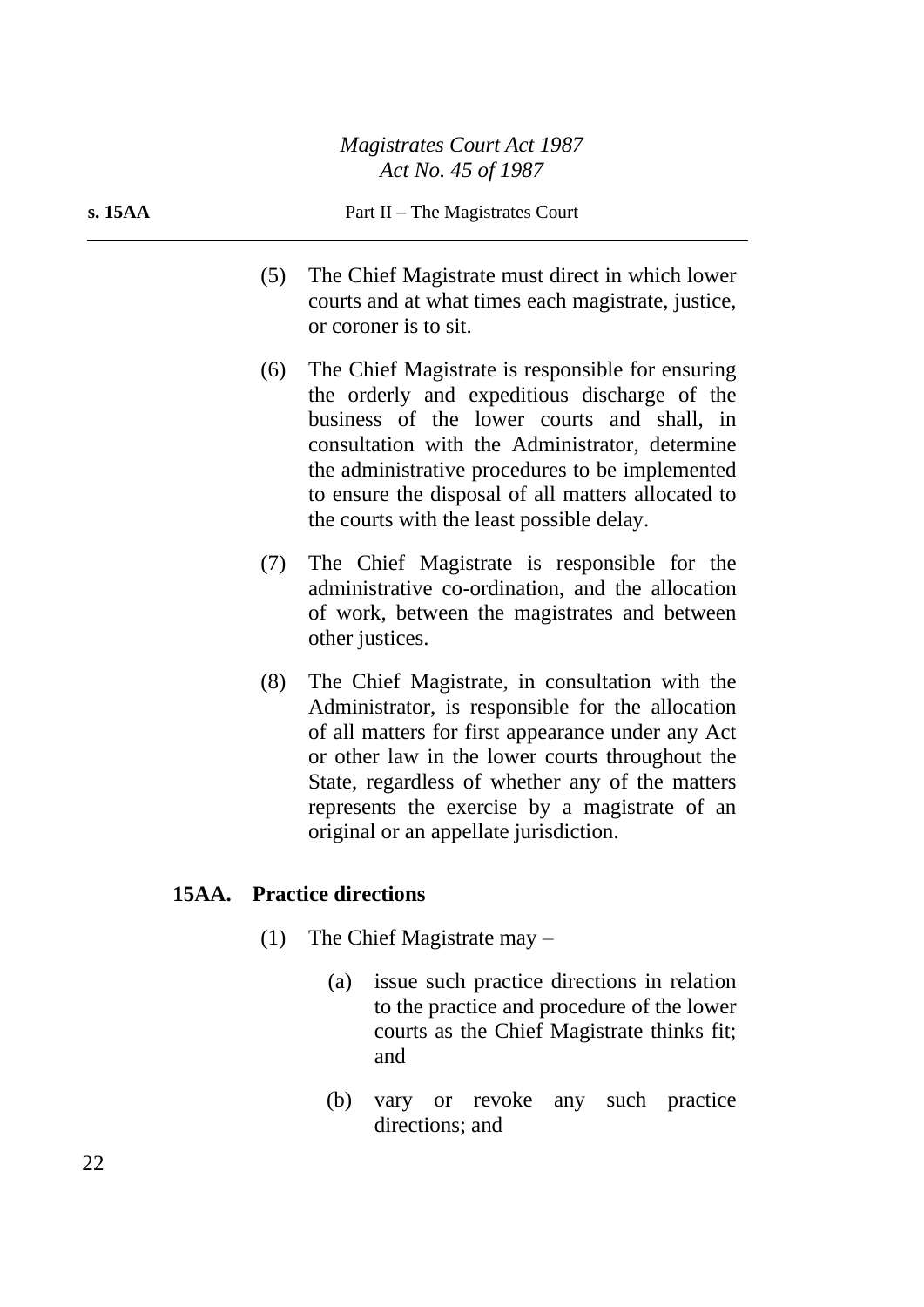- (c) publish any such practice directions as the Chief Magistrate thinks fit.
- (2) The practice and procedure of the lower courts is to be in accordance with the practice directions from time to time in force unless the provisions of any Act or of any rules or other statutory instruments made under an Act provide otherwise.
- (3) The Chief Magistrate may issue practice directions specifying the circumstances in which initiating process must be filed in a registry.

## **15AB. Professional development**

- (1) The Chief Magistrate is responsible for the professional development of the magistrates, the other justices and the lower court staff and may, from time to time, put in place such programs for that purpose as the Chief Magistrate thinks fit.
- (2) For this section,
	- *lower court staff* includes the Administrator and the district registrars and deputy district registrars.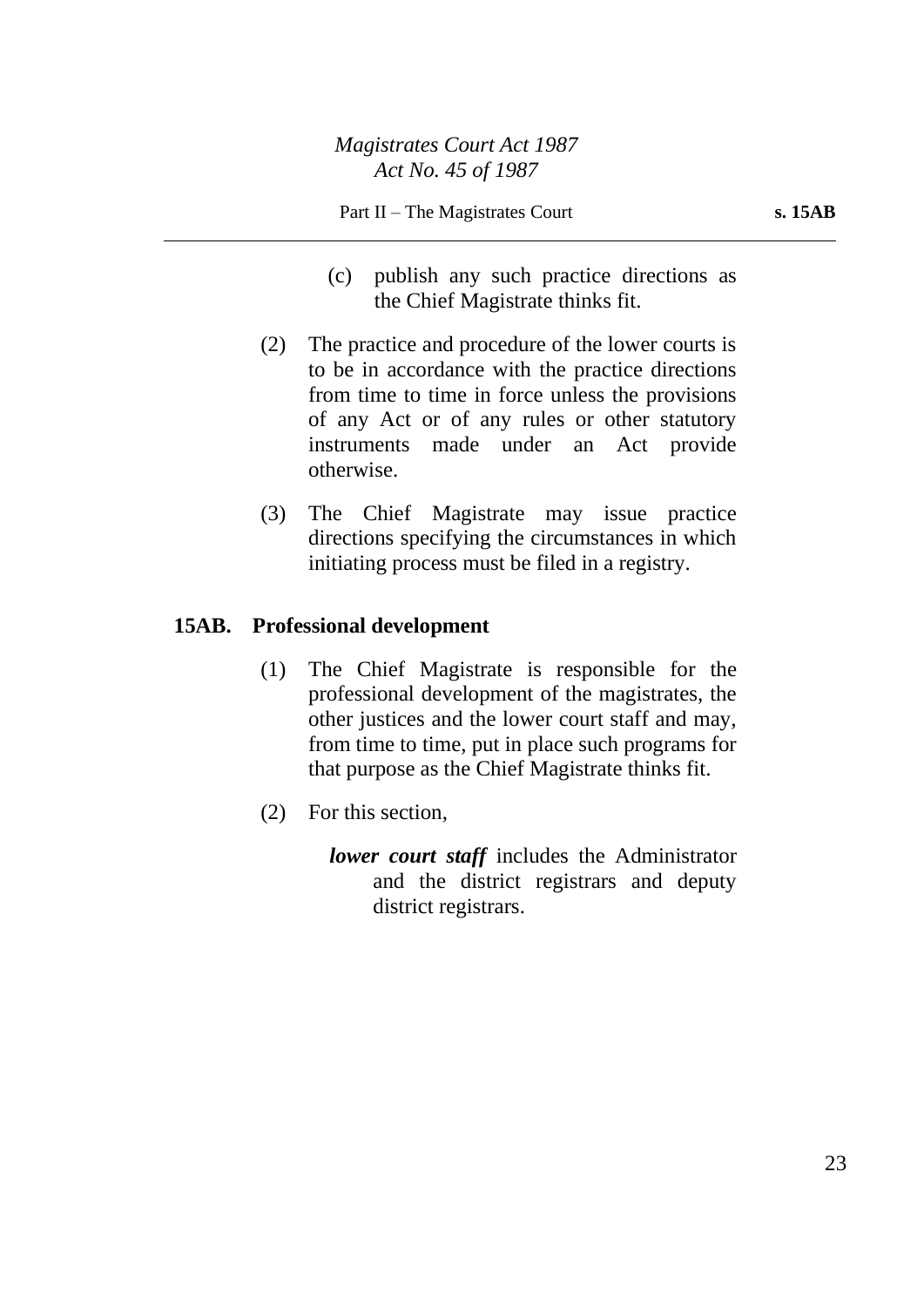## **PART IIA – RULES**

#### **15AC. Magistrates Rule Committee**

- (1) The former rules committee continues under the name "Magistrates Rule Committee".
- (2) The committee consists of
	- (a) the Chief Magistrate who is the presiding member; and
	- (b) the Deputy Chief Magistrate; and
	- (c) the permanent full-time magistrates; and
	- (d) a person appointed by the Minister on the nomination of The Tasmanian Bar; and
	- (e) a person appointed by the Minister on the nomination of the Law Society of Tasmania.
- (3) The Minister may require the body referred to in subsection  $(2)(d)$  or (e) to nominate a person within a specified period (being a period not less than 30 days).
- (4) If the body fails to nominate a person within that period, the Minister may make the nomination.
- (5) If the body referred to in subsection  $(2)(d)$  or (e) changes its name, the Governor may, by order, amend the relevant paragraph by substituting the body's new name.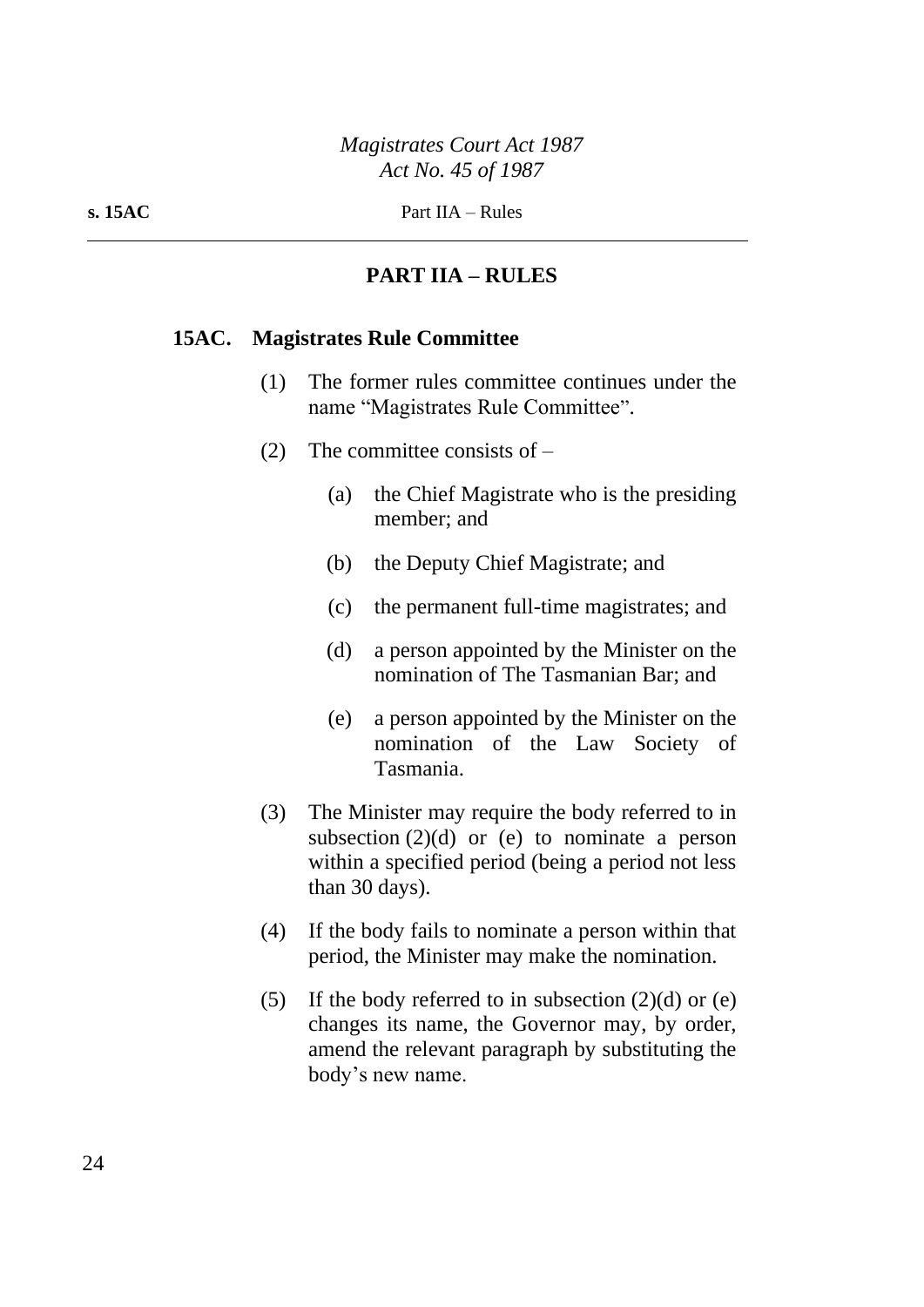Part IIA – Rules **s. 15AC** 

- (6) If the body referred to in paragraph (d) or (e) of subsection (2) ceases to exist, the Governor may, by order made on the recommendation of the committee, amend the relevant paragraph by substituting the name of a body which the Governor is satisfied substantially represents the interests represented by the body that has ceased to exist.
- (7) The Minister may, on the recommendation of the body referred to in paragraph (d) or (e) of subsection (2), appoint a deputy of the committee member referred to in the relevant paragraph.
- (8) If the committee member referred to in subsection  $(2)(d)$  or (e) is unable to attend a meeting of the committee for any reason, the member's deputy may attend and, when so doing, is taken to be a member of the committee with all the powers, rights and duties of a member.
- (9) All acts and proceedings of the committee while a deputy is acting in place of a member of the committee are valid and effectual for all purposes.
- (10) A committee member referred to in subsection  $(2)(d)$  or (e) and any deputy of that member holds office for the term set out in his or her instrument of appointment.
- (11) In this section,

*former rules committee* means the committee referred to in section 20 of the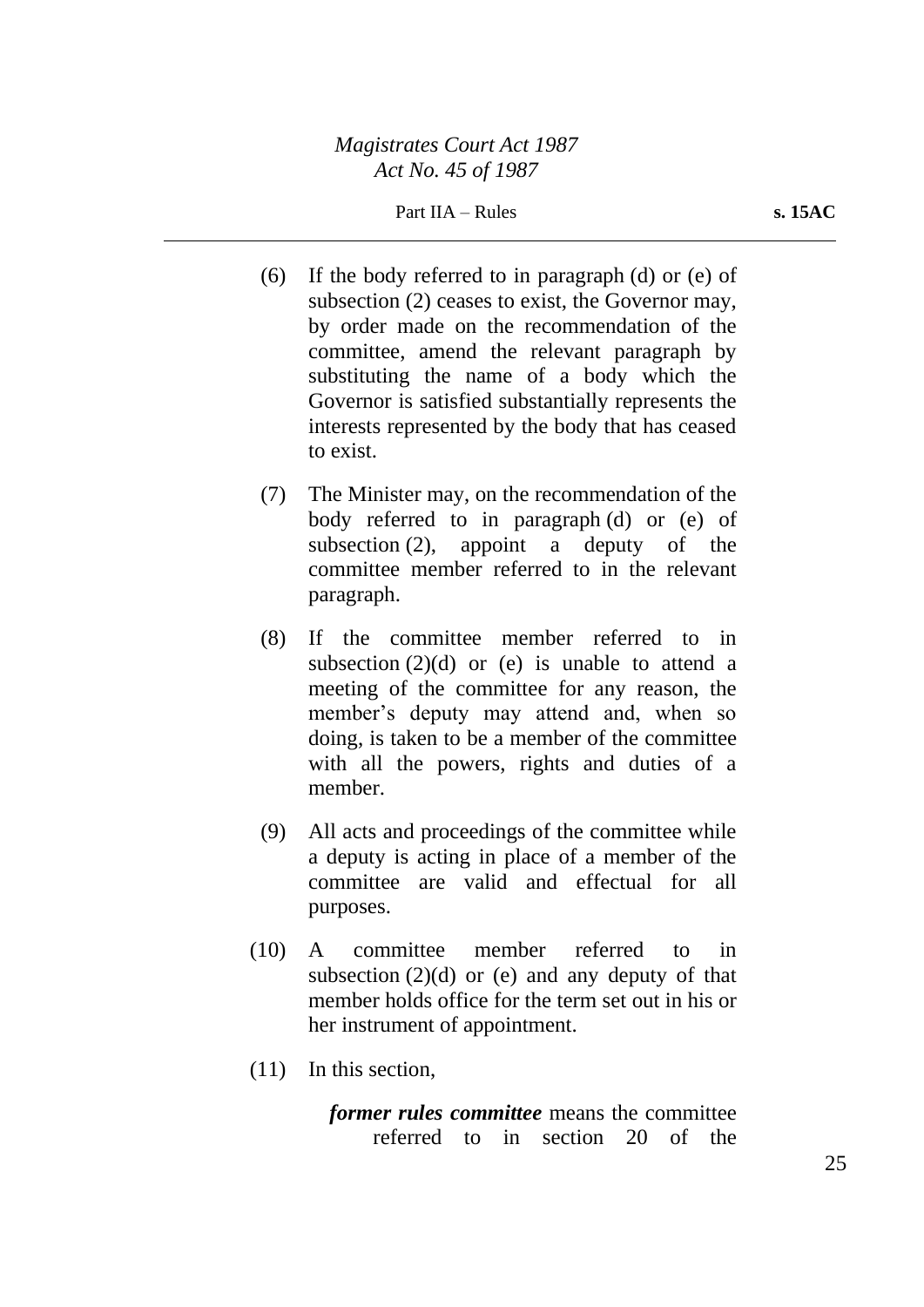*Magistrates Court (Civil Division) Act 1992* as in force immediately before the commencement of the *Justice (Delegated Legislation) Act 2003*.

## **15AD. Meetings and procedure of committee**

- (1) Meetings of the Magistrates Rule Committee are to be convened by or on the direction of the Chief Magistrate.
- (2) The quorum for a meeting of the committee is 8, of whom one is to be the Chief Magistrate or Deputy Chief Magistrate.
- (3) If the presiding member is unable to attend a meeting of the committee, the Deputy Chief Magistrate must preside at the meeting.
- (4) A telephone or video conference between members of the committee is a meeting of the committee at which the members participating in the conference are present.
- (5) Except as provided by this section, the committee may regulate its own proceedings.

## **15AE. Committee may make rules of court**

- (1) The Magistrates Rule Committee may make rules of court for all or any of the following:
	- (a) the divisions of the Magistrates Court;
	- (b) courts of summary jurisdiction;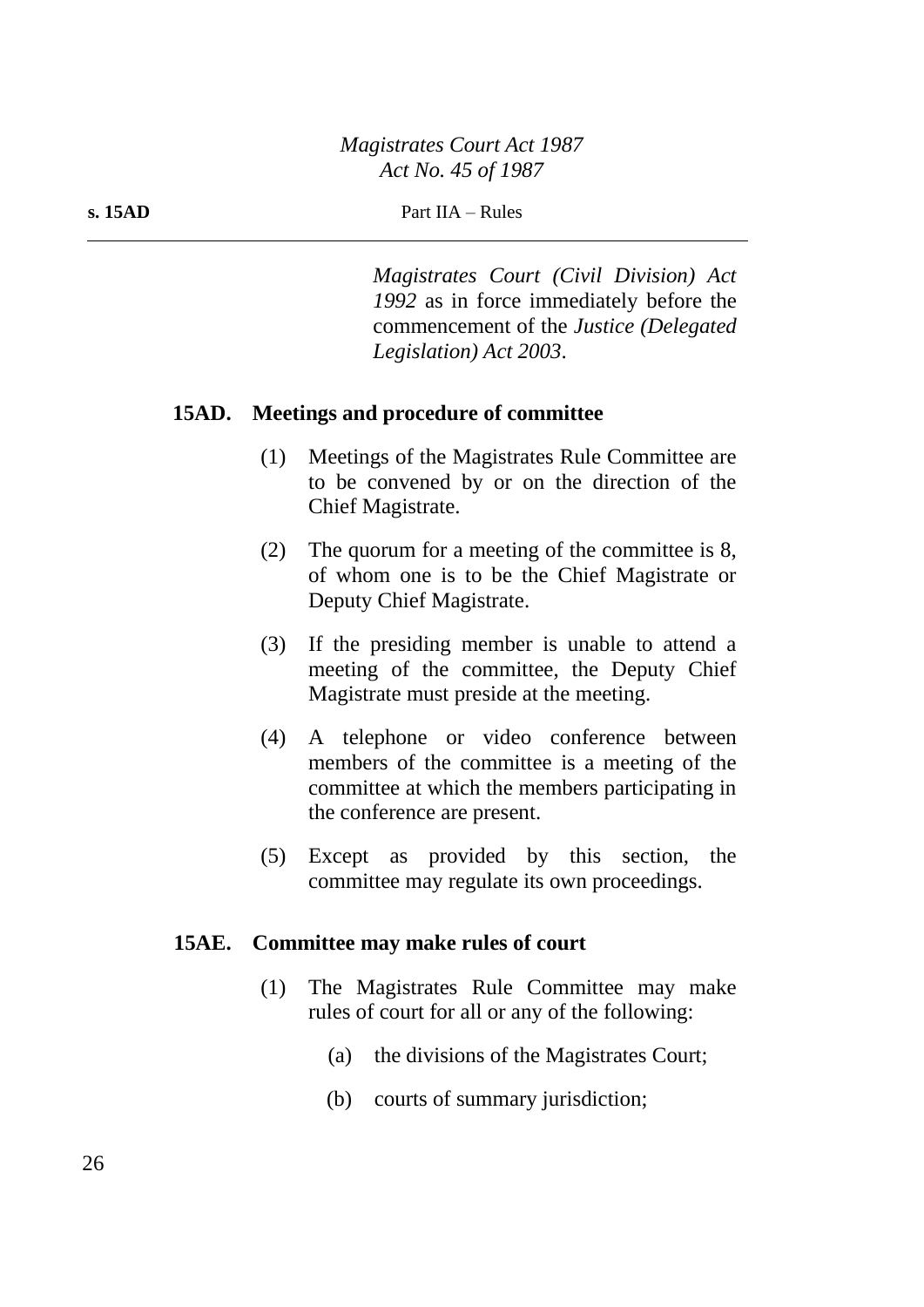- (c) except as may be provided by any Act, other lower courts;
- (d) except as may be provided by any Act, special proceedings.
- (2) Rules made under subsection (1) for any court, division of a court or special proceedings may, subject to any relevant enactment –
	- (a) regulate the practice and procedure of that court or division or those proceedings; and
	- (b) make provision for or in relation to the enforcement of judgments and orders of that court or division or magistrate presiding over those proceedings; and
	- (c) make provision for or in relation to mediation and conciliation conferences including, but not limited to, the following matters:
		- (i) the appointment of mediators and conciliators and their powers and functions;
		- (ii) the conduct of such conferences and associated procedures;
		- (iii) the consequences of such conferences or the failure of such conferences; and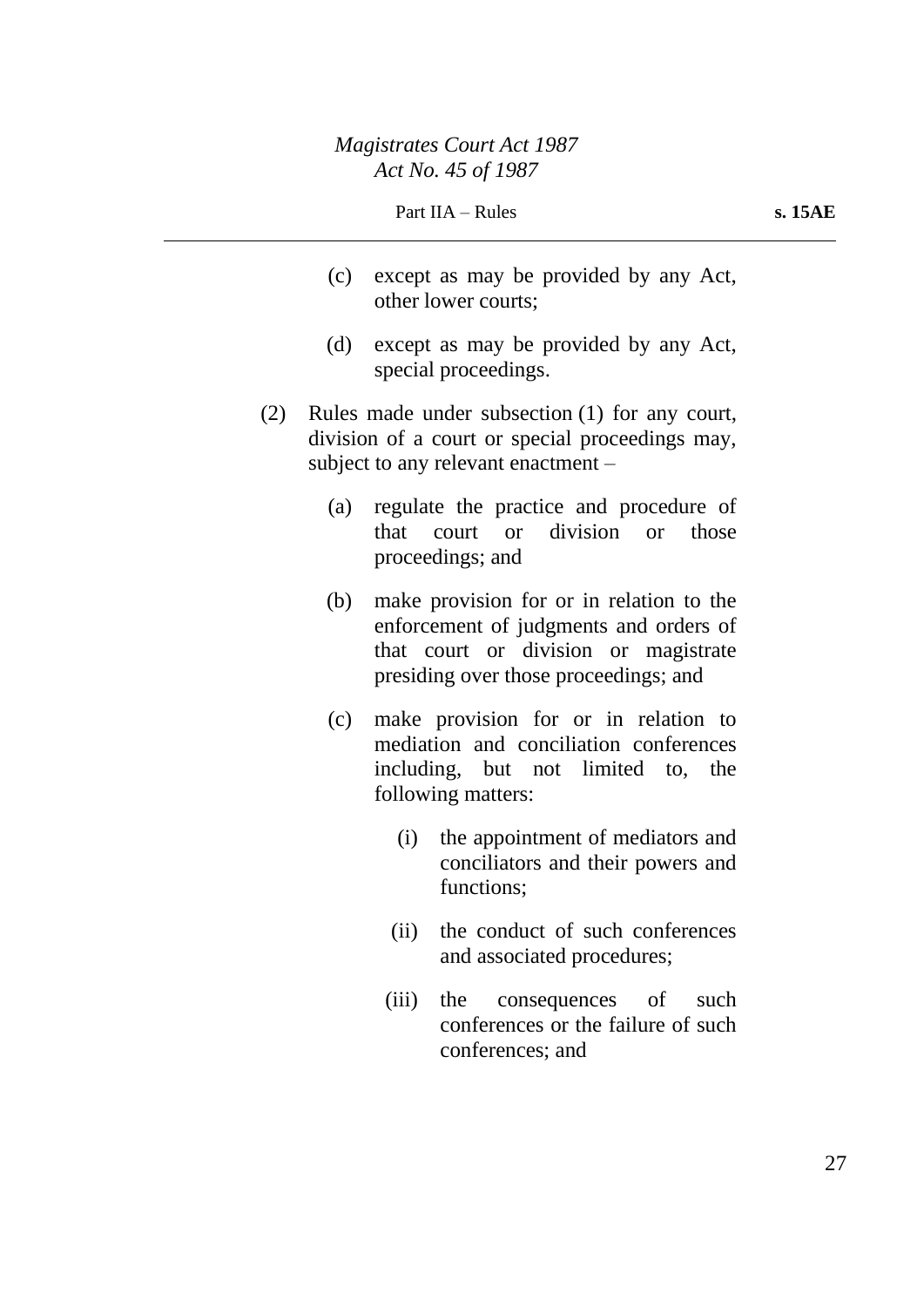| s. 15AE | Part IIA - Rules |                    |                                                                                                                                                                          |  |
|---------|------------------|--------------------|--------------------------------------------------------------------------------------------------------------------------------------------------------------------------|--|
|         | (d)              |                    | make provision for or in relation to any<br>other matters as expressly or impliedly<br>authorised by that enactment; and                                                 |  |
|         | (e)              | proceedings.       | make provision for any incidental or<br>ancillary matters related to<br>the<br>jurisdiction and business of that court or<br>division or related to the conduct of those |  |
| (2A)    | Without          | subsection $(1)$ – | limiting the<br>generality<br>of                                                                                                                                         |  |
|         | (a)              | respect to $-$     | rules of court may be made for, or with                                                                                                                                  |  |
|         |                  | (i)                | the practice and procedure of a<br>magistrate in determining a minor<br>civil claim; and                                                                                 |  |
|         |                  | (ii)               | the powers and functions that a<br>registrar, mediator or conciliator<br>may exercise, or be required to<br>perform, in respect of a minor<br>civil claim; and           |  |
|         | (b)              |                    | the rules may provide for, or with respect<br>to, the holding of a conference by a<br>registrar, mediator or conciliator in<br>respect of a minor civil claim; and       |  |
|         | (c)              | rules              | made for the purpose<br>of<br>paragraph (b) may $-$                                                                                                                      |  |
|         |                  | (i)                | prescribe the purpose for which a<br>conference referred to in that<br>paragraph is to be held; and                                                                      |  |

 $\overline{\phantom{0}}$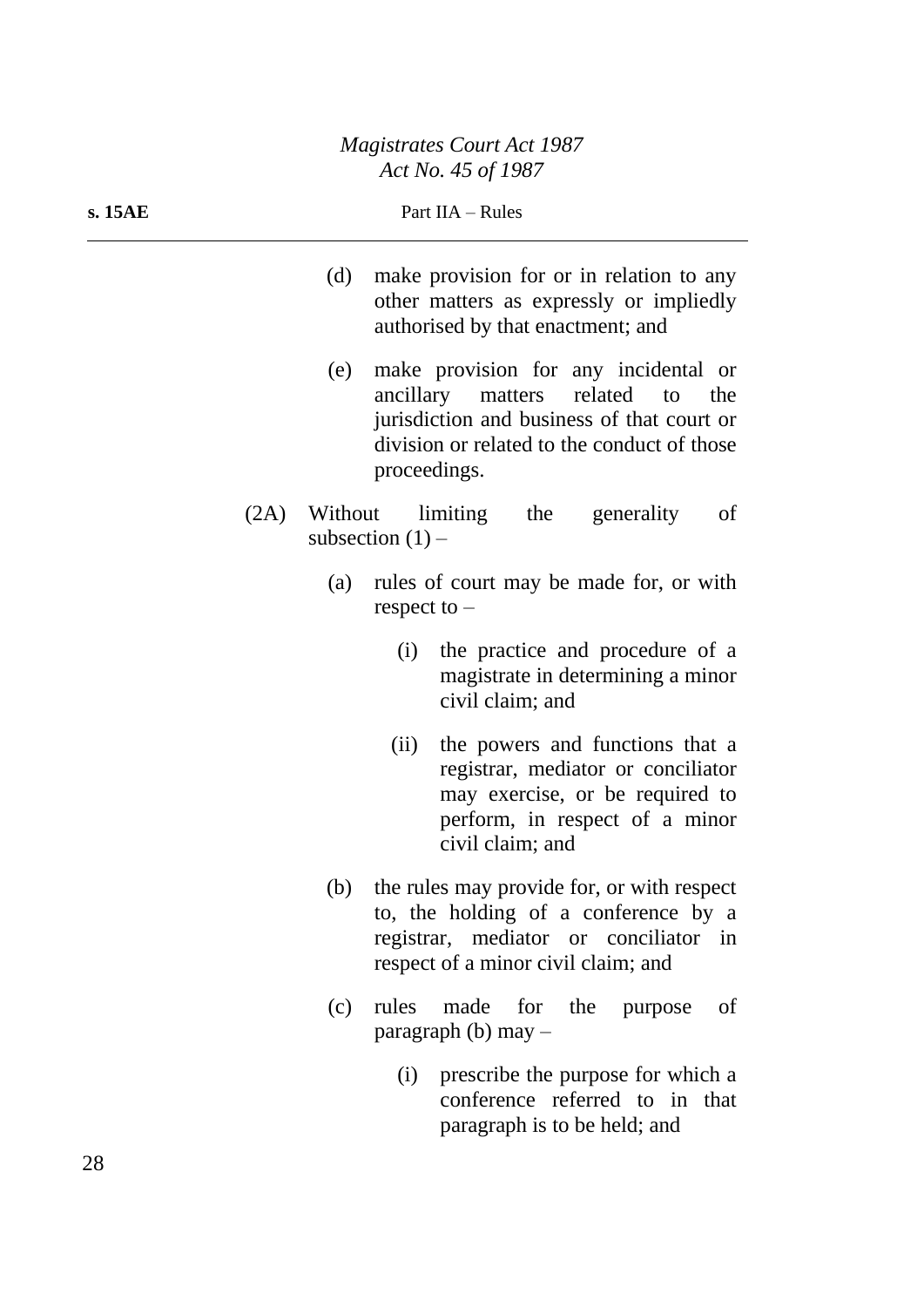- (ii) authorise a registrar to delegate to an officer of the Magistrates Court of which he or she is the district registrar or deputy district registrar the performance of his or her functions, and the exercise of his or her powers, in respect of the holding of a conference under those rules; and
- (iii) provide for, or with respect to, the representation of the parties to a conference and the parties who are not entitled to be present at the conference; and
- (iv) provide for, or with respect to, the adjournment of a conference; and
- (v) provide for, or with respect to, the bringing about of an agreement between the parties to a proceeding as a result of a conference.
- (3) Rules made under subsection (1) for any court, division of a court or special proceedings may –
	- (a) authorise any matter to be from time to time determined, applied or regulated  $by -$ 
		- (i) the Chief Magistrate, a magistrate or coroner or other judicial officer specified in the rules; and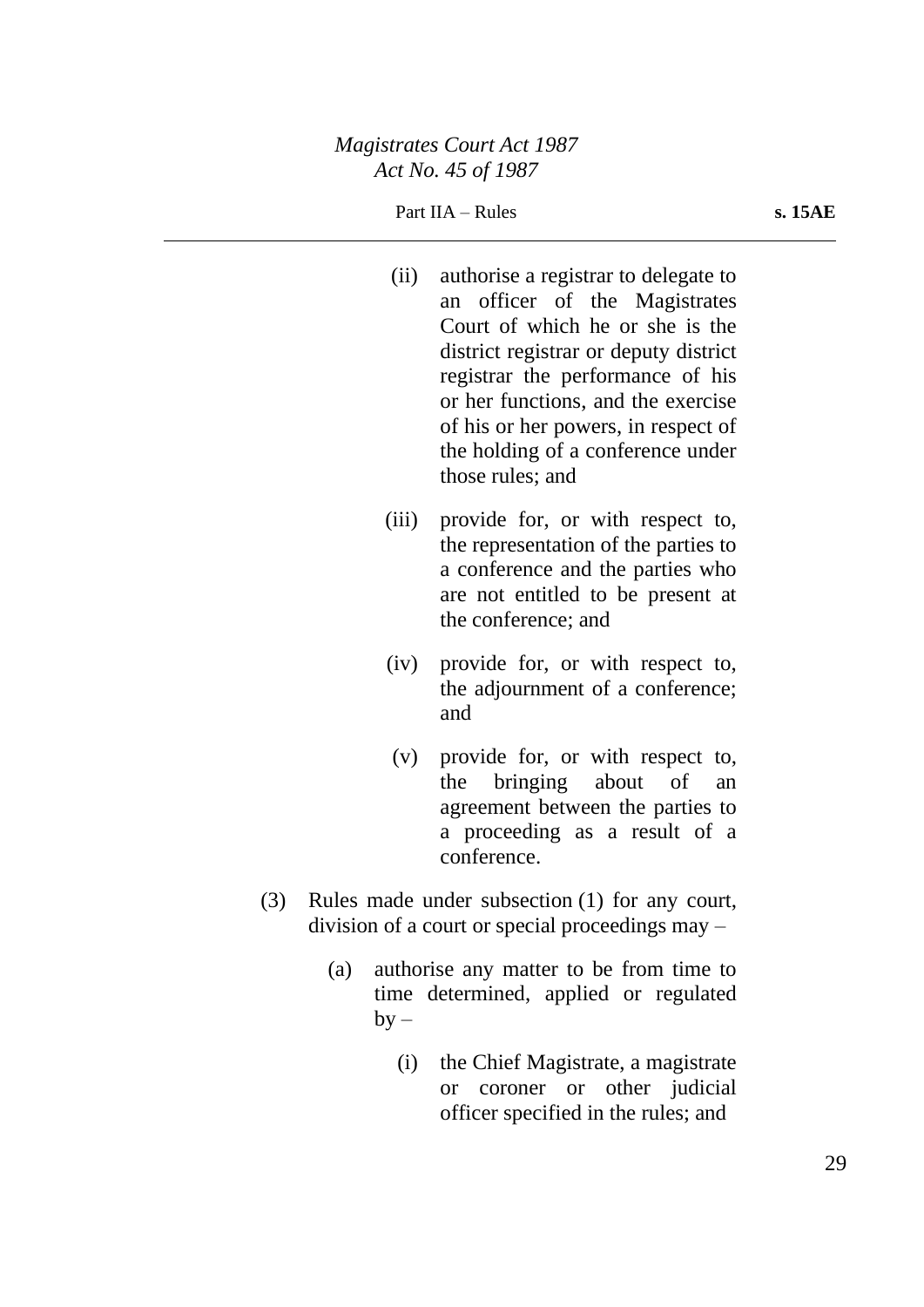| s. 15AE | Part IIA - Rules |                                                                                                                                                                                                                                                                                                                                                                                               |  |
|---------|------------------|-----------------------------------------------------------------------------------------------------------------------------------------------------------------------------------------------------------------------------------------------------------------------------------------------------------------------------------------------------------------------------------------------|--|
|         |                  | the Administrator, a registrar or<br>(ii)<br>other court official specified in<br>the rules; and                                                                                                                                                                                                                                                                                              |  |
|         | (b)              | be made so as to apply differently<br>according to matters, limitations<br><b>or</b><br>restrictions, whether as to time<br><b>or</b><br>circumstance or otherwise, specified in<br>the rules; and                                                                                                                                                                                            |  |
|         | (c)              | provide that a contravention of any of the<br>rules is an offence; and                                                                                                                                                                                                                                                                                                                        |  |
|         | (d)              | in respect of such an offence, provide for<br>the imposition of a fine not exceeding 10<br>penalty units and, in the case of a<br>continuing offence, a further fine not<br>exceeding one penalty unit for each day<br>during which the offence continues; and                                                                                                                                |  |
|         | (e)              | contain provisions of a savings<br><b>or</b><br>transitional nature consequent on the<br>enactment of the <i>Justice (Delegated</i><br>Legislation) Act 2003 or the Magistrates<br>Court (Minor Civil Claims) Act 2003,<br>and any such provision may, if the rules<br>so provide, take effect on the day of<br>commencement of any Part of the Act<br>specified in the rules or a later day. |  |
| (4)     |                  | Rules of court are statutory rules within the<br>meaning of the <i>Rules Publication Act 1953</i> .                                                                                                                                                                                                                                                                                           |  |
|         |                  |                                                                                                                                                                                                                                                                                                                                                                                               |  |

(5) The committee may delegate any of its functions or powers, other than this power of delegation, to the Chief Magistrate.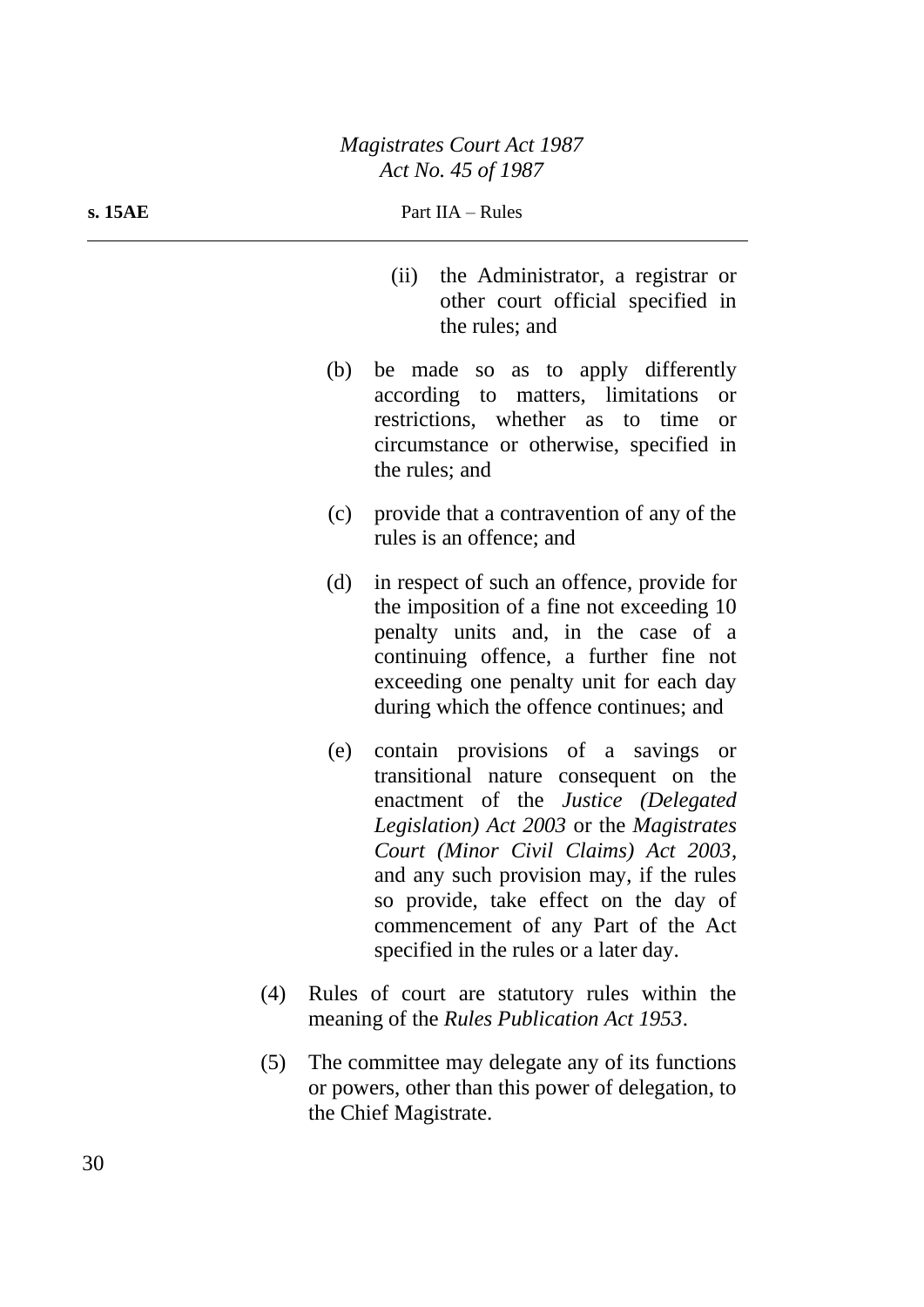$(6)$  In this section –

#### *relevant enactment* means –

- (a) the enactment under which a court or a division of a court is established or constituted, or under which provision is made for special proceedings; or
- (b) any other enactment having application to that court or division or to those proceedings;
- *special proceedings* means applications, appeals or other proceedings that are required to be presided over by a magistrate and for which, under the relevant enactment, rules of court are expressly or impliedly authorised or required to be made by the committee.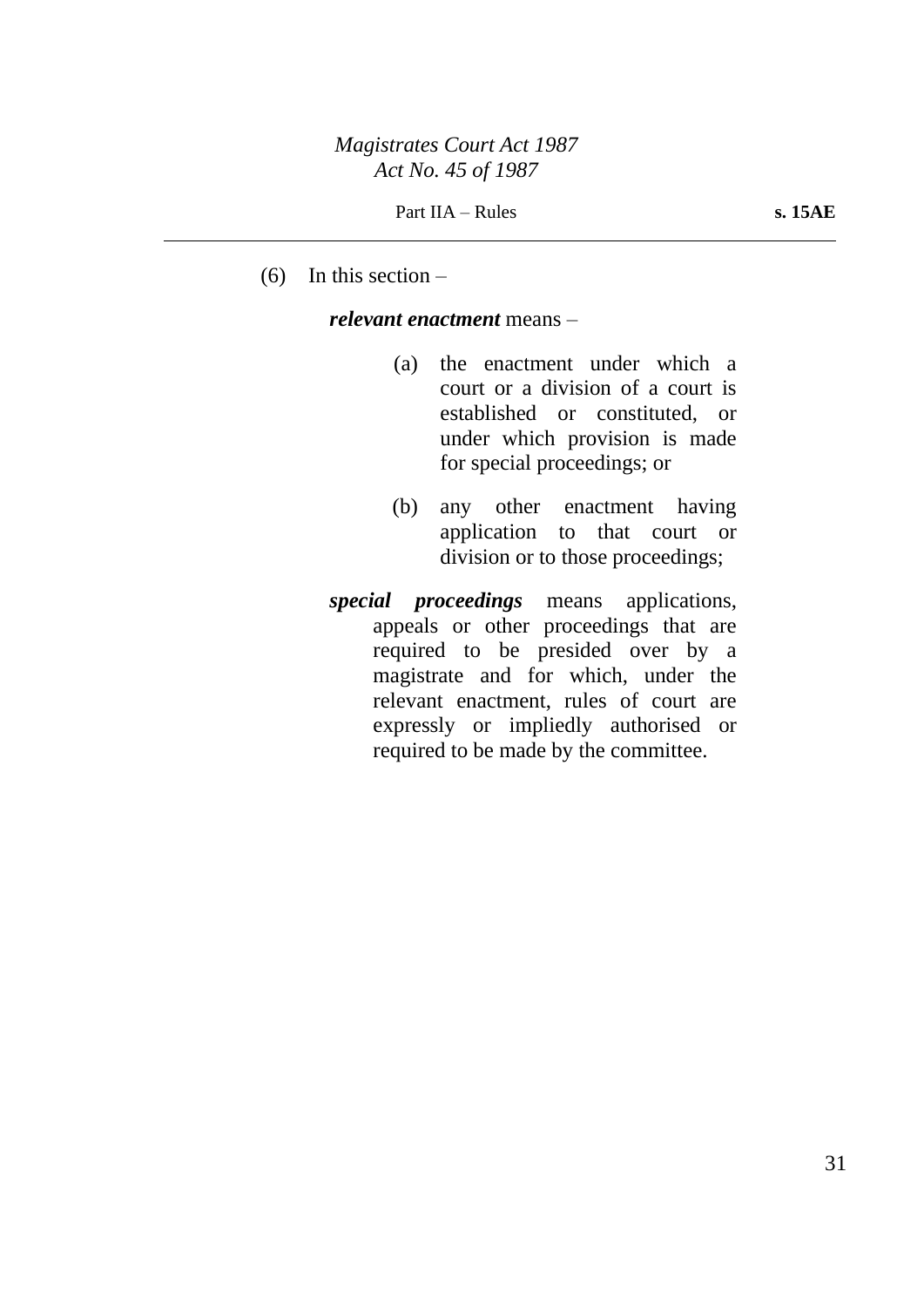## **PART III – REGISTRIES, OFFICERS, AND SEAL**

## **15A. Registries**

- (1) The Governor may cause such registries of the Magistrates Court to be established as the Governor thinks fit.
- (2) Each registry shall be a district registry in respect of such district as the Governor specifies.

## **16. Administrator of Magistrates Court**

- (1) The Minister administering the *State Service Act 2000* may appoint a State Service officer or State Service employee to be Administrator of the Magistrates Court and that person shall hold that office in conjunction with State Service employment.
- (1A) A person holding the office of Administrator of the Magistrates Court immediately before the commencement of the *Administrative Arrangements (Miscellaneous Amendments) Act 1990* shall be deemed to hold that office under the provisions of the Principal Act as in force on that commencement and shall continue to hold that office under the same terms and conditions, including remuneration, that applied to that person immediately before that commencement.
	- $(2)$  . . . . . . . .
- (2A) The Administrator shall have and may exercise and discharge all such powers, authorities, duties, and functions as may be imposed on or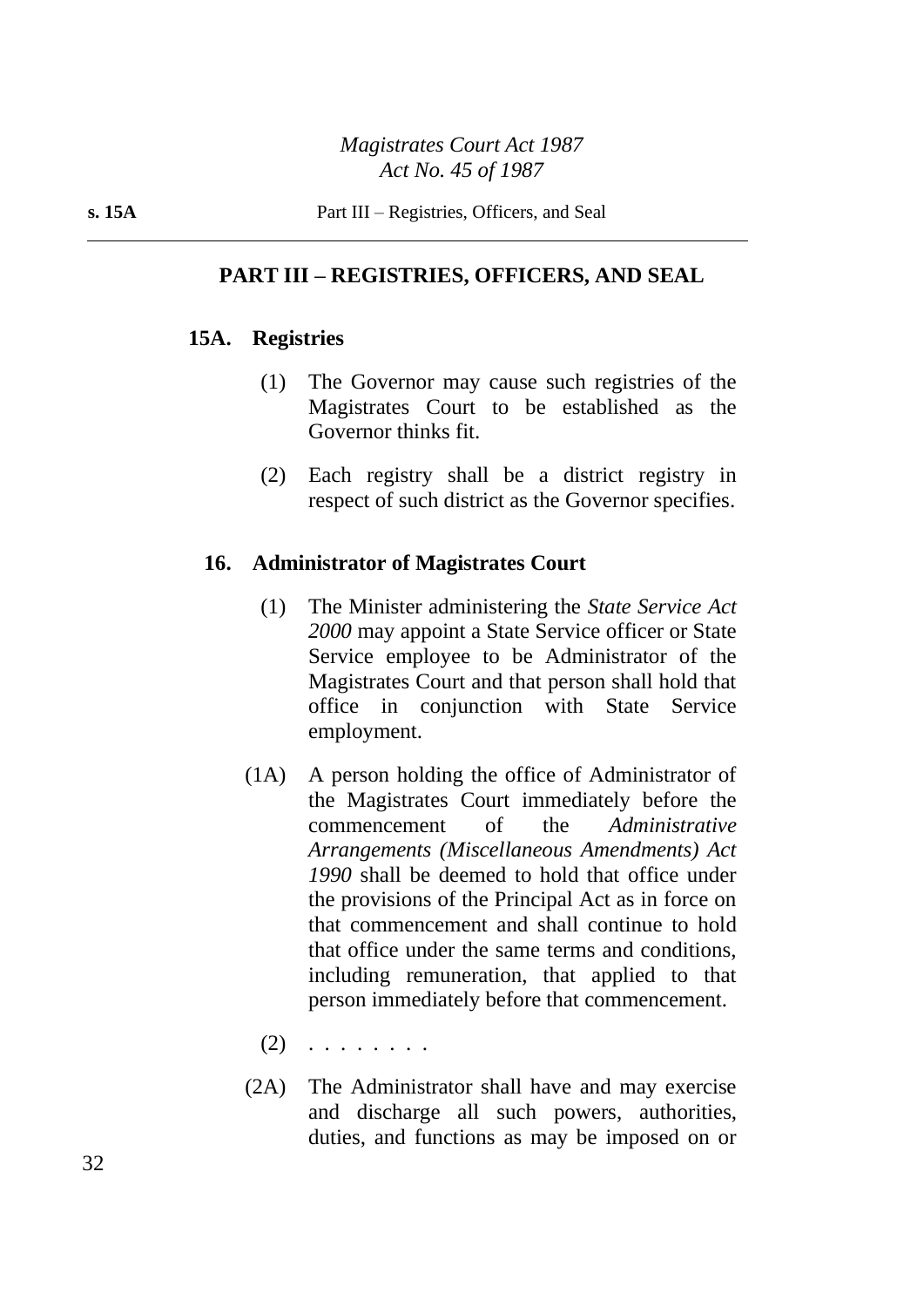given to a district registrar or a deputy district registrar under this or any other Act.

- (3) The Administrator shall be responsible to the Secretary of the Department for the control and direction of the staff of the lower courts appointed subject to and in accordance with the provisions of the *State Service Act 2000* in the performance of their duties and the exercise of their powers.
- (4) Subsection (3) does not apply to police officers acting as coroners' associates.

## **16A. Registrars**

- (1) The Minister administering the *State Service Act 2000* may appoint a State Service officer or State Service employee to be the district registrar in respect of each district registry, and a person or persons appointed or employed under that Act to be a deputy district registrar or deputy district registrars in respect of each district registry, and those persons shall hold office in conjunction with State Service employment.
- (2) A registrar shall have and may exercise and discharge such powers, authorities, duties, and functions as may be specified in this or any other Act.
- (3) Where there is no district registrar or deputy district registrar for a district registry or, for any reason, the district registrar or deputy district registrar is unable to act, the Administrator may authorize a suitable person to perform the duties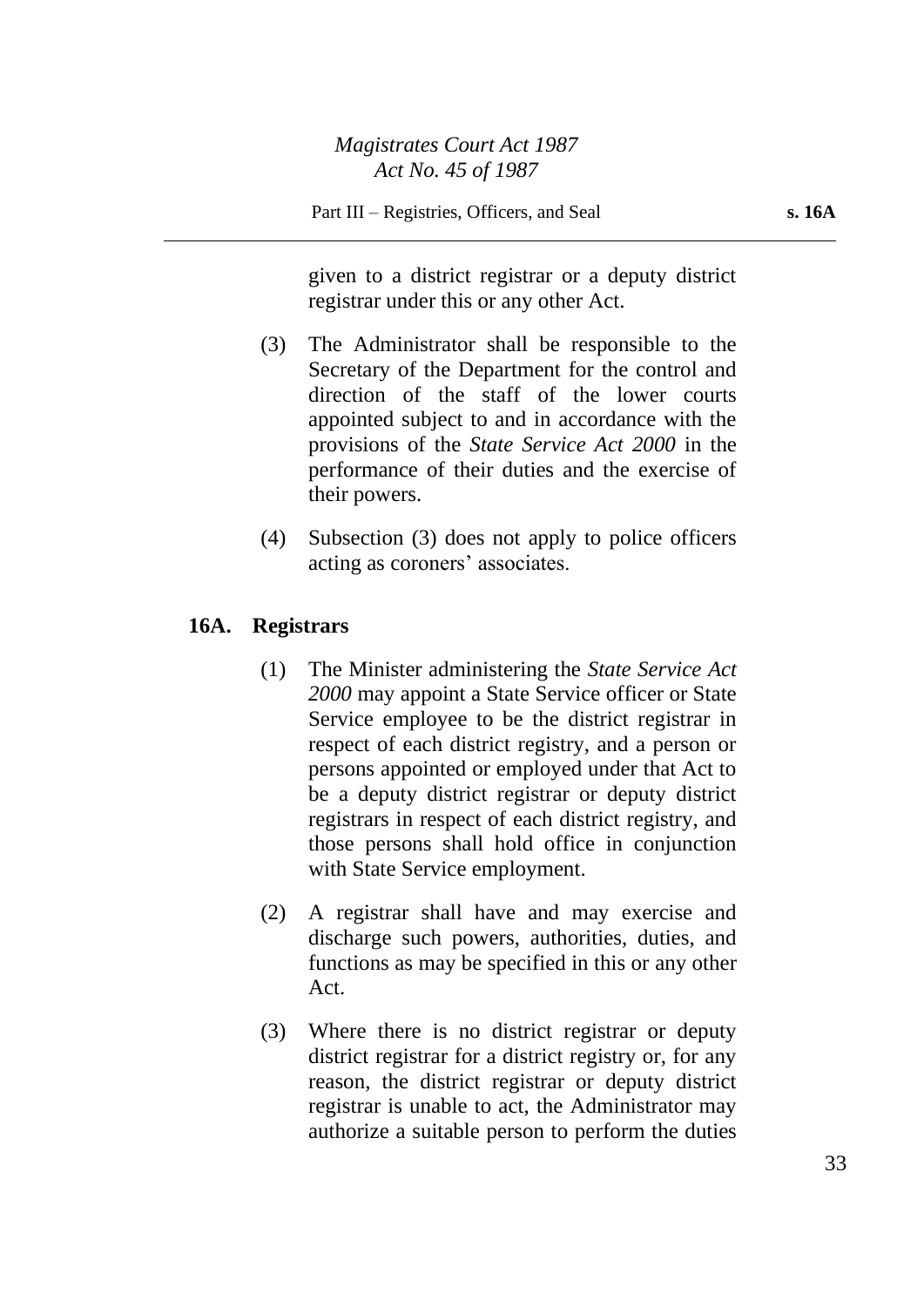and exercise the powers of district registrar in respect of that district registry.

(4) A deputy district registrar or a person authorized under this section to perform the duties of district registrar may exercise any of the powers conferred by this Act or otherwise on the district registrar, and any act or other thing done by or before the deputy district registrar or the person so authorized has the same force and effect as if it were done by or before the district registrar.

## **16B. Seals of Court**

- (1) The Magistrates Court shall have a seal, the design of which shall be determined by the Attorney-General.
- (2) The seal of the Magistrates Court shall be kept at the office of the Administrator in such custody as the Chief Magistrate directs.
- (3) The district registrar in respect of a district registry shall have in his custody a seal the design of which shall, as nearly as practicable, be the same as the design of the seal of the Magistrates Court, with the addition of such words as the Chief Magistrate directs for the purpose of relating the seal to that district registry.
- (4) A document or a copy of a document sealed with a seal referred to in subsection (3) is as valid and effectual as if it had been sealed with the seal of the Magistrates Court.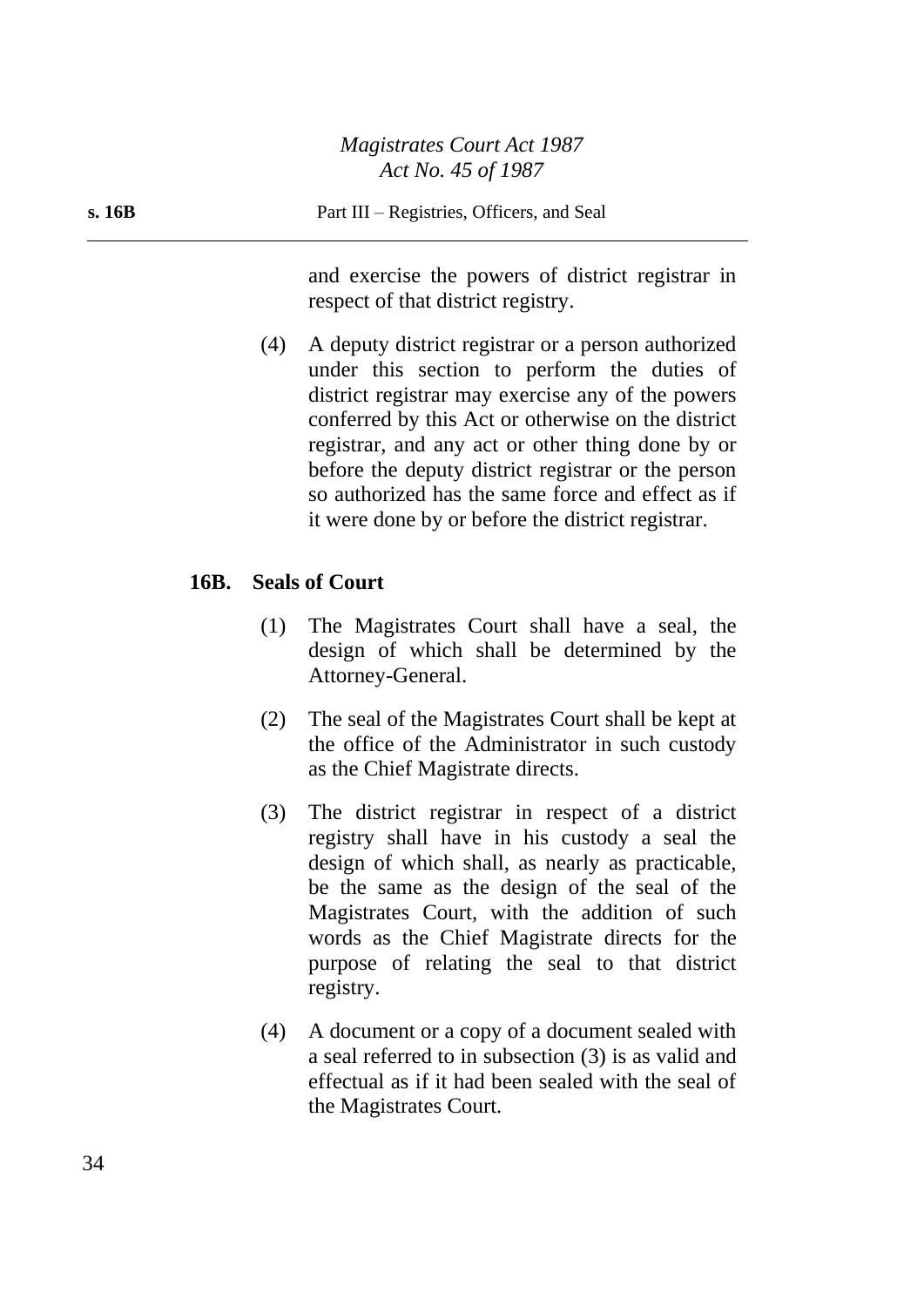Part III – Registries, Officers, and Seal **s. 16B** 

(5) The seal of the Magistrates Court shall be affixed to documents as provided by or under this or any other Act.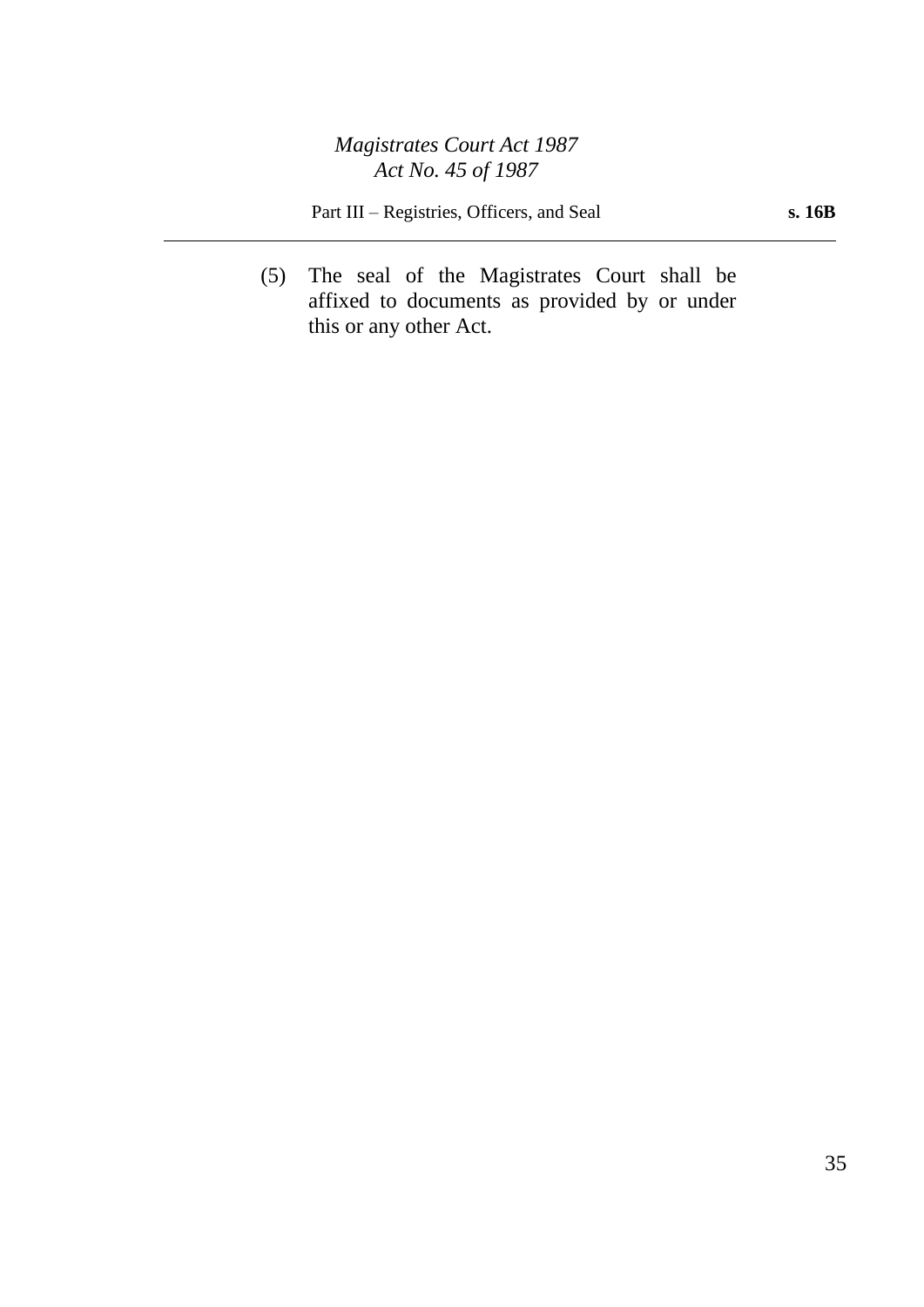## **PART IV – MISCELLANEOUS**

#### **16C. Inter-court exchanges**

- (1) The Chief Magistrate may enter into an arrangement with the Chief Magistrate of another State or a Territory that provides for either or both of the following:
	- (a) a magistrate of this State to serve for a period as a magistrate in that other State or that Territory;
	- (b) a magistrate of that other State or that Territory to serve for a period as a magistrate in this State.
- (2) An arrangement under subsection (1) is to be on such terms, consistent with this Act, as the Chief Magistrate and the other Chief Magistrate determine.
- (3) Notwithstanding subsection (1), a person is not eligible to exercise powers or perform functions as a magistrate in this State pursuant to an arrangement entered into under that subsection unless he or she holds an appointment under section 4(4) as a temporary magistrate.

## **17. Delegation**

(1) The Chief Magistrate may, by instrument in writing, delegate to a magistrate the performance or exercise of such of the functions and powers of the Chief Magistrate (other than this power of delegation) under this Act or any other Act as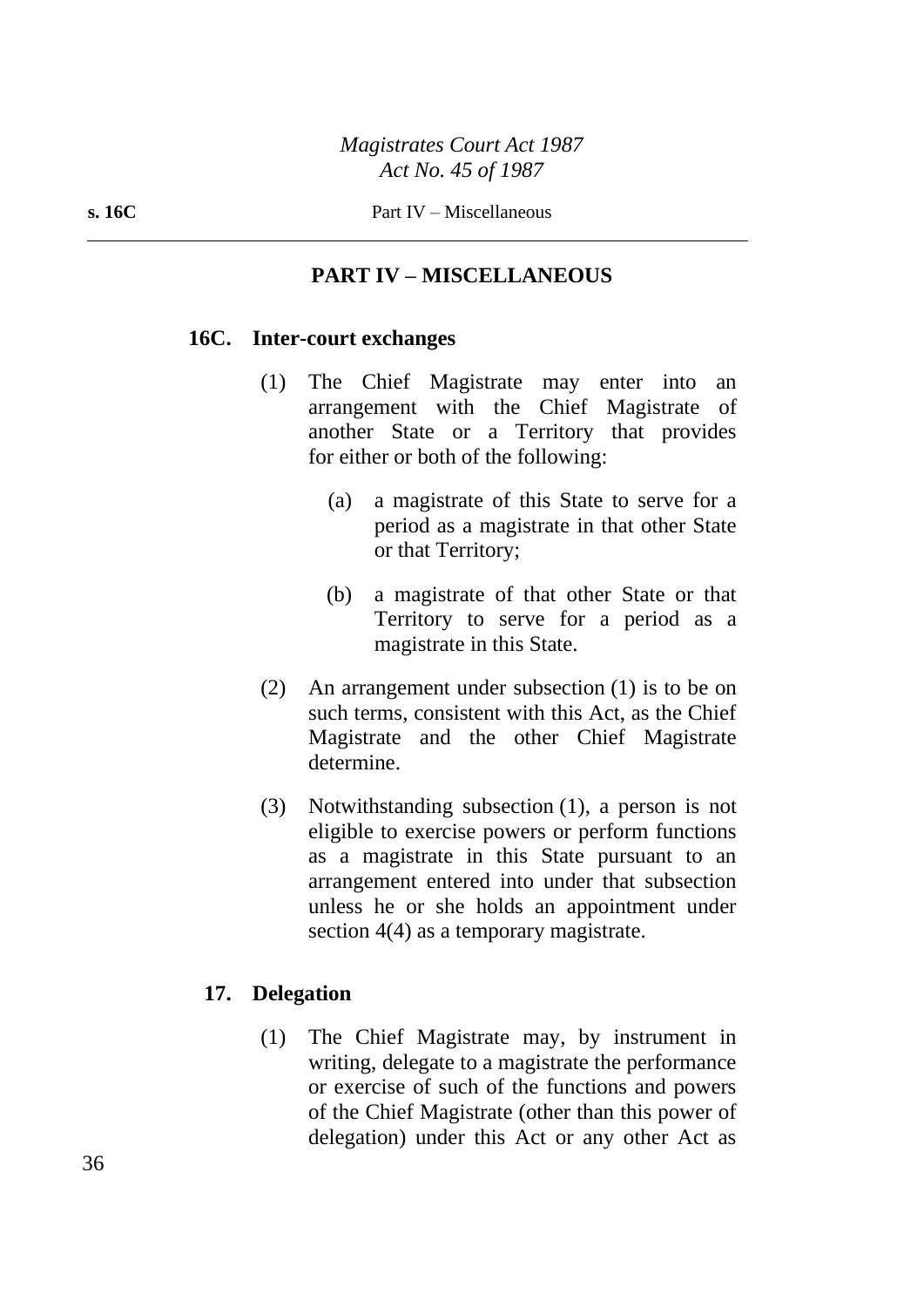are specified in the instrument, and may, by instrument in writing, revoke wholly or in part any such delegation.

- (2) The Administrator may, by instrument in writing, delegate to a person employed in the Department the performance or exercise of such of the functions and powers of the Administrator (other than this power of delegation) as are specified in the instrument, and may, by instrument in writing, revoke wholly or in part any such delegation.
- (3) A function or power, the performance or exercise of which has been delegated under this section, may, while the delegation remains unrevoked, be performed or exercised from time to time in accordance with the terms of the delegation.
- (4) A delegation under this section may be made subject to such conditions or limitations as to the performance or exercise of any of the functions or powers delegated, or as to time or circumstances, as are specified in the instrument.
- (5) Notwithstanding any delegation under this section, the Chief Magistrate or the Administrator, as the case may be, may continue to perform or exercise all or any of the functions or powers delegated.
- (6) Any act or thing done by or to a delegate while acting in the exercise of a delegation under this section shall have the same force and effect as if the act or thing had been done by or to the Chief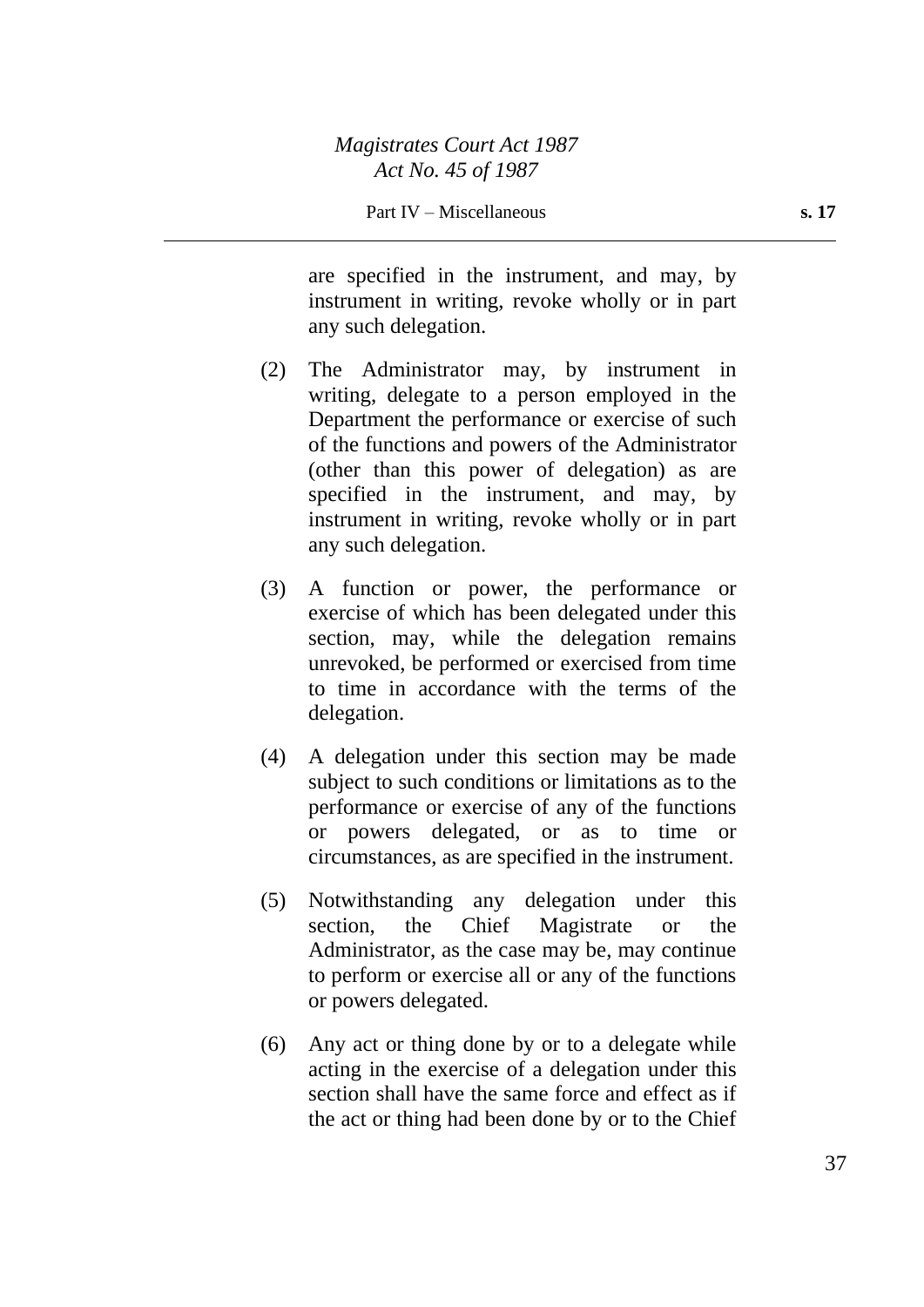#### **s. 17A** Part IV – Miscellaneous

Magistrate or the Administrator, as the case may be, and shall be deemed to have been done by or to the Chief Magistrate or the Administrator, as the case may be.

#### **17A. Contempt of Court**

- (1) If a person  $-$ 
	- (a) wilfully misbehaves himself before the Magistrates Court sitting in exercise of its jurisdiction under this or any other Act;
	- (b) wilfully interrupts or obstructs any proceedings before the Court; or
	- (c) is guilty of wilful prevarication in giving evidence before the Court –

that person shall be deemed guilty of contempt of court, and the magistrate sitting in the Court may, by oral order, direct that person to be removed from the Court or other place, and to be taken into custody and may, by warrant, commit that person to imprisonment for a period not exceeding 3 months or may fine him an amount not exceeding 5 penalty units.

(2) Where a person is guilty of misconduct referred to in subsection (1), the magistrate may, if he or she thinks fit, accept an apology for the misconduct, and may remit any penalty or punishment imposed either wholly or in part.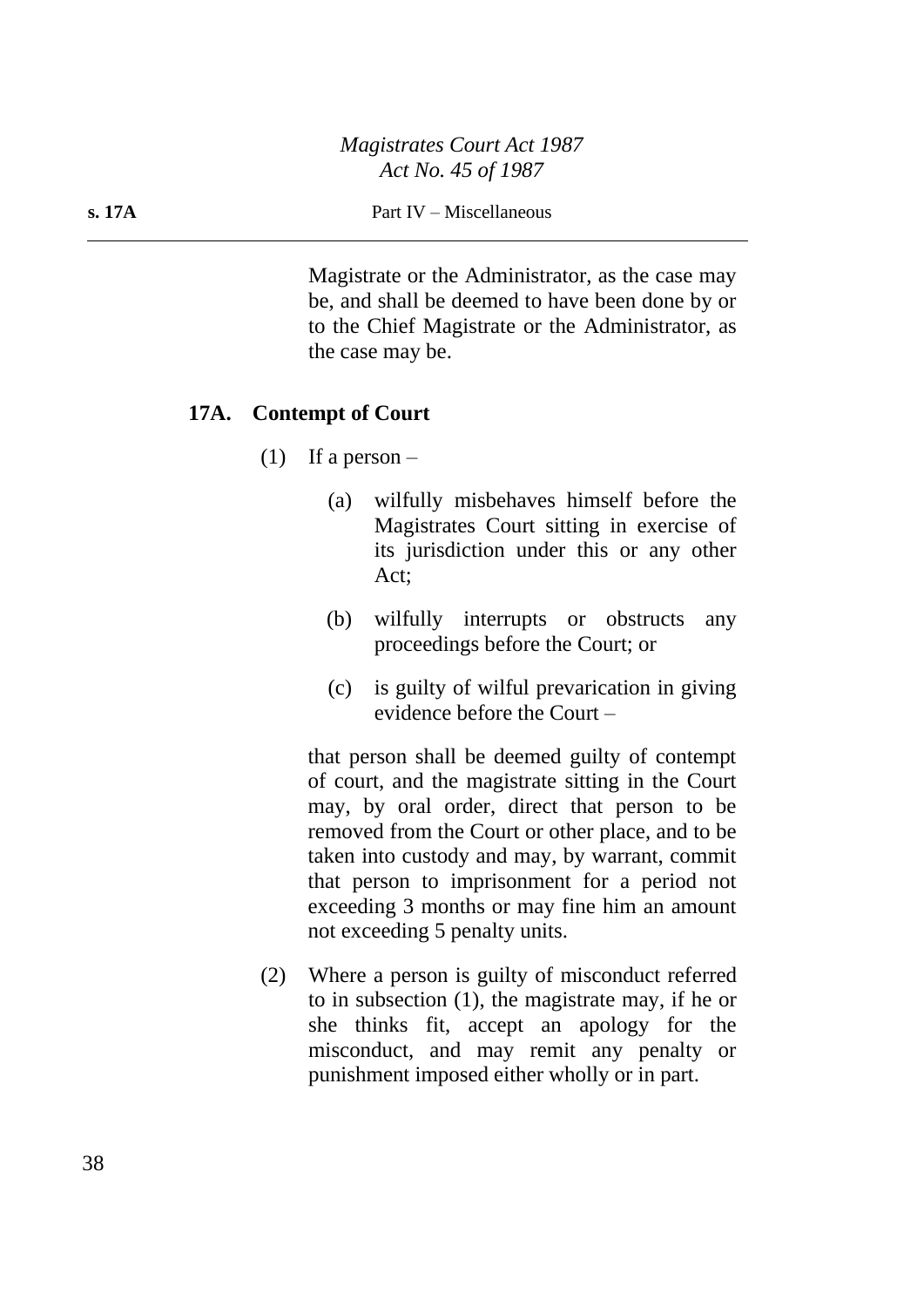## **17B. Special evidentiary rules**

The majority of the permanent full-time magistrates may make rules of court in respect of any matter relating to the practice and procedure of the lower courts under the *Evidence (Audio and Audio Visual Links) Act 1999*.

## **17C. Annual report**

- (1) On or before 30 November in each year, the Chief Magistrate must prepare and provide to the Minister an annual report in respect of the year that ended on the preceding 30 June.
- (2) The annual report
	- (a) must include details as to the administration of justice in each lower court during that year; and
	- (b) may include any other matter that the Chief Magistrate considers appropriate.
- (3) The Minister must cause a copy of the annual report to be laid on the table of each House of Parliament within 10 sitting days after receiving it.

## **18. Regulations**

The Governor may make regulations for the purposes of this Act.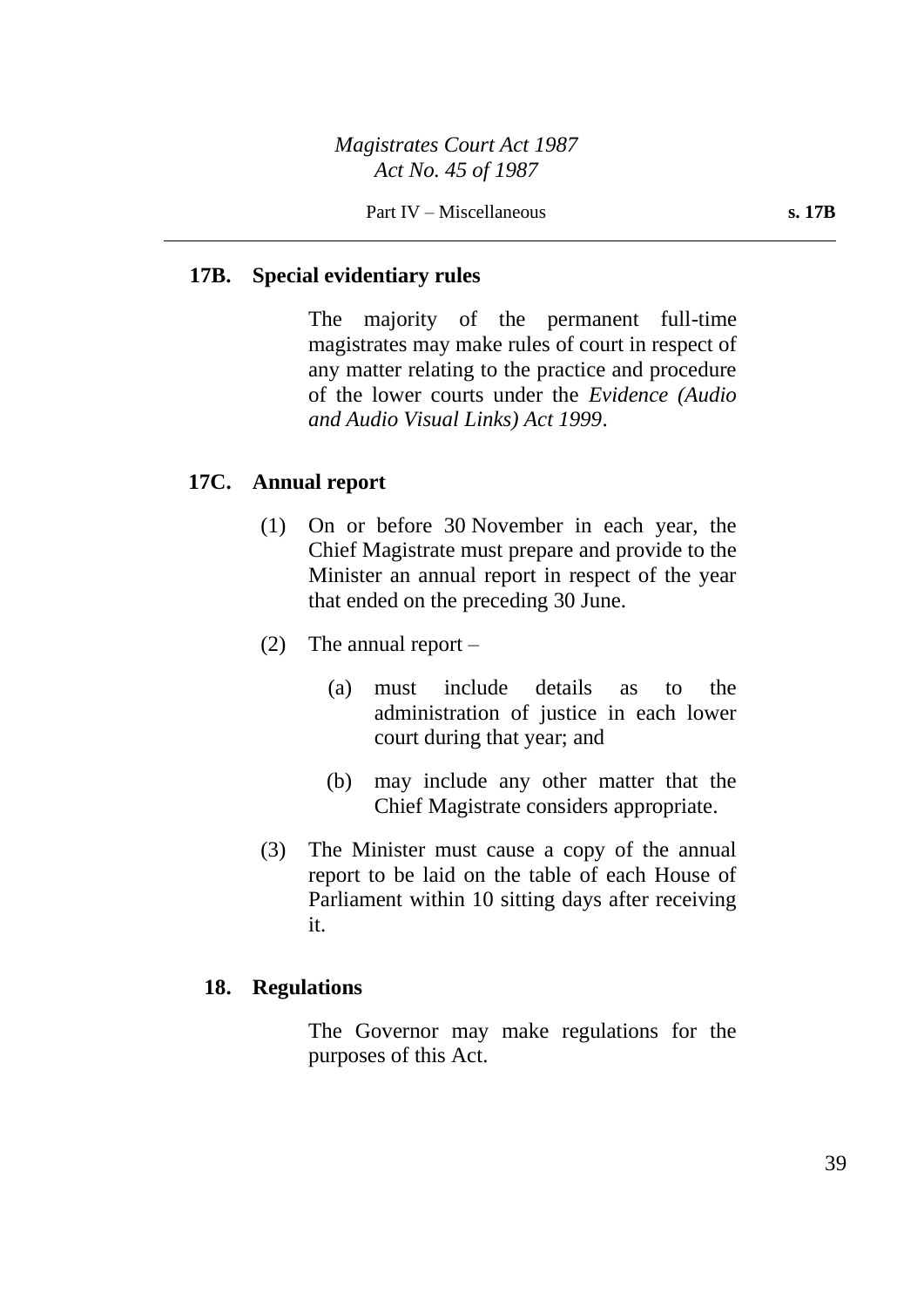#### **19. Transitional provisions**

- (1) A person holding office as a magistrate at the commencement of this Act is deemed to have been appointed as a magistrate under this Act.
- (2) Notwithstanding section 11, a person who is holding office as a magistrate at the commencement of this Act shall not, by virtue of a determination made under section 11 on the commencement of this Act, be stationed in a city or town other than the city or town in which he or she is stationed at that commencement except with that person's consent.
- (3) In the case of a person who is holding office as a magistrate at the commencement of this Act, that person's service as a magistrate before that commencement is deemed to be service as a magistrate under this Act for the purpose of calculating his or her entitlements under section 10.
- (4) The person who is senior magistrate in the Southern Magisterial District immediately before the commencement of this Act is deemed to have been appointed as the Chief Magistrate under this Act.
- (5) The person who is senior magistrate in the Northern Magisterial District immediately before the commencement of this Act is deemed to have been appointed as the Deputy Chief Magistrate under this Act.
- (6) The person who is holding office as Clerk of Petty Sessions and Registrar of the Court of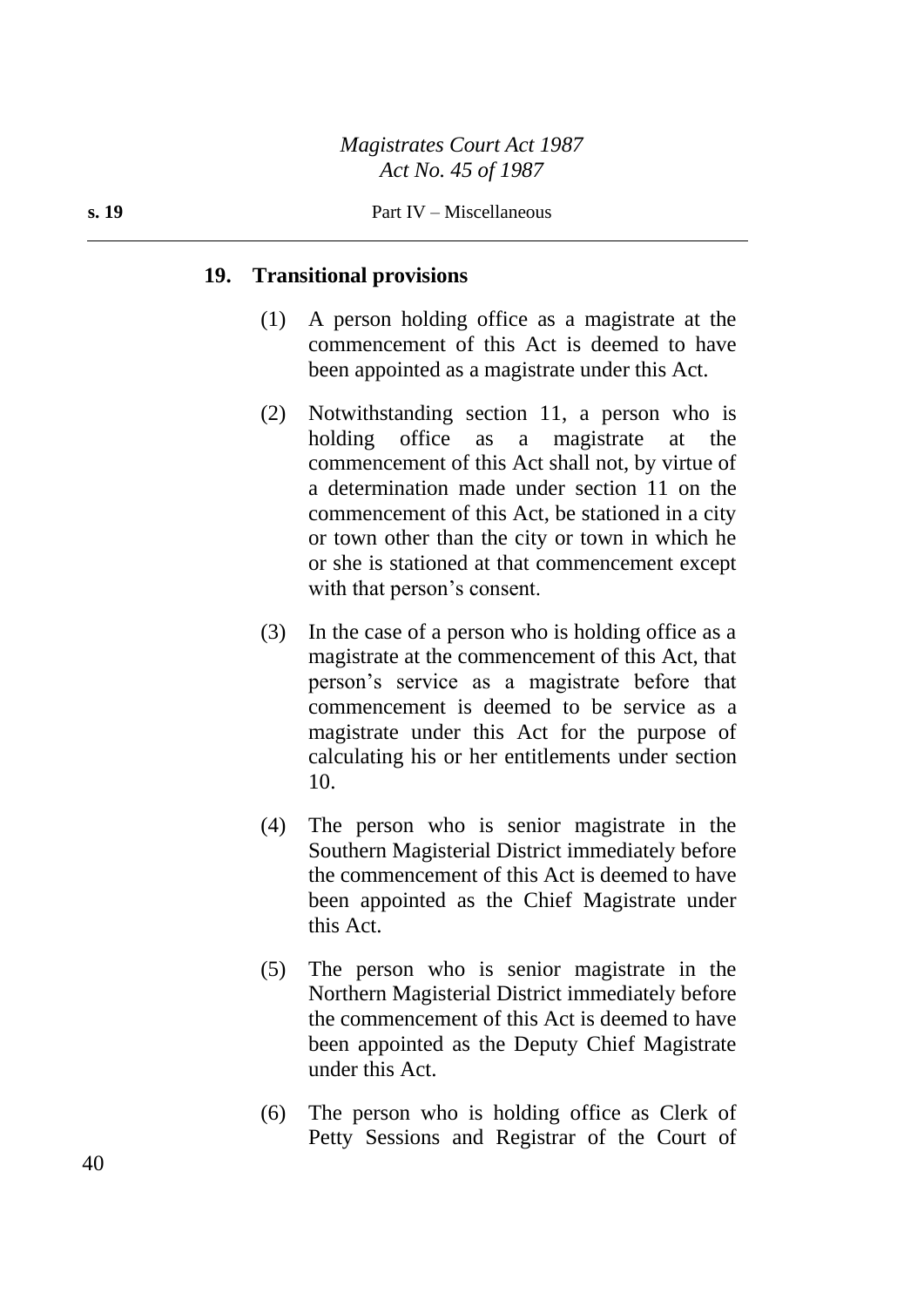Requests at Hobart immediately before the commencement of this Act is deemed to have been appointed as Administrator of the Magistrates Courts under this Act.

- (7) On and after the commencement of this Act, a reference to a police magistrate or to a stipendiary magistrate in an Act, or in a regulation, rule, by-law, proclamation, order-incouncil, order, summons, warrant, notice, or other instrument or document made, issued, given, or filed under or for the purposes of an Act or for the purposes of any legal proceedings shall be read as a reference to a person who is appointed as a magistrate, or is deemed to have been so appointed, under this Act.
- $(8)$  In this section –

*commencement of this Act* means the day fixed by proclamation under section 2(2).

#### **19A. Transitional and saving**

(1) The person appointed and holding office as the Special Commissioner under the *Court of Requests (Small Claims Division) Act 1985* immediately before the proclaimed day is deemed to have been appointed a magistrate under this Act on that day and his or her services as Special Commissioner, for the purposes of section 4(2) and (3) of this Act, be deemed to be services as an employee within the meaning of the *Tasmanian State Service Act 1984*.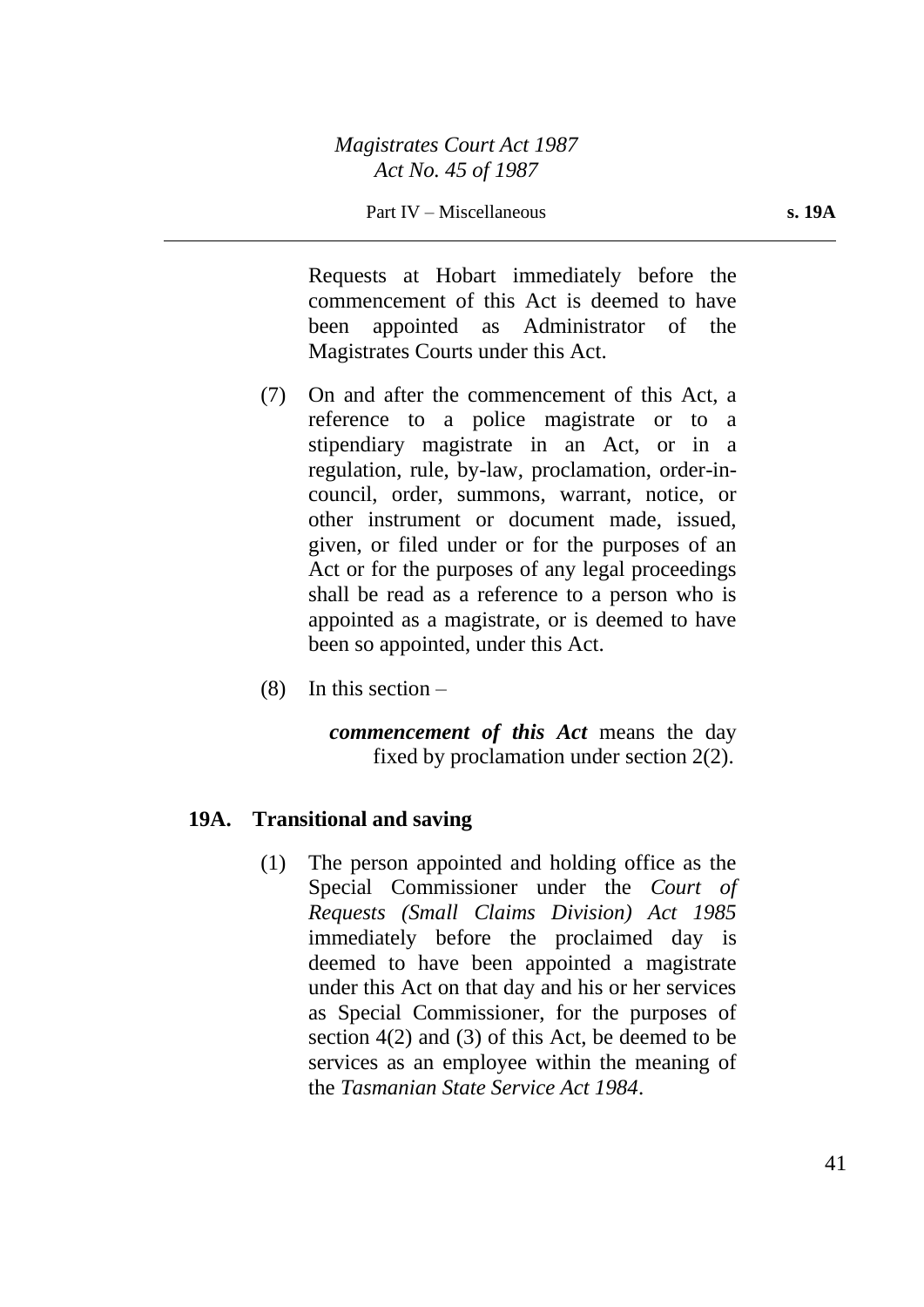#### **s. 19A** Part IV – Miscellaneous

- (2) The person holding office as deputy registrar of the court of requests at Hobart immediately before the proclaimed day is deemed to have been appointed on that day as district registrar of the district registry established under the *Magistrates Amendment Act 1989* which includes Hobart in its area of responsibility.
- (3) The persons holding office as registrar and deputy registrar of the court of requests at Launceston immediately before the proclaimed day are deemed to have been appointed as district registrar and deputy district registrar of the district registry established under the *Magistrates Amendment Act 1989* which includes Launceston in its area of responsibility.
- (4) The persons holding office as registrar and deputy registrar of the court of requests at Devonport immediately before the proclaimed day are deemed to have been appointed as district registrar and deputy district registrar of the district registry established under the *Magistrates Amendment Act 1989* which includes Devonport in its area of responsibility.
- (5) The persons holding office as registrar and deputy registrar of the court of requests at Burnie immediately before the proclaimed day are deemed to have been appointed as district registrar and deputy district registrar of the district registry established under the *Magistrates Amendment Act 1989* which includes Burnie in its area of responsibility.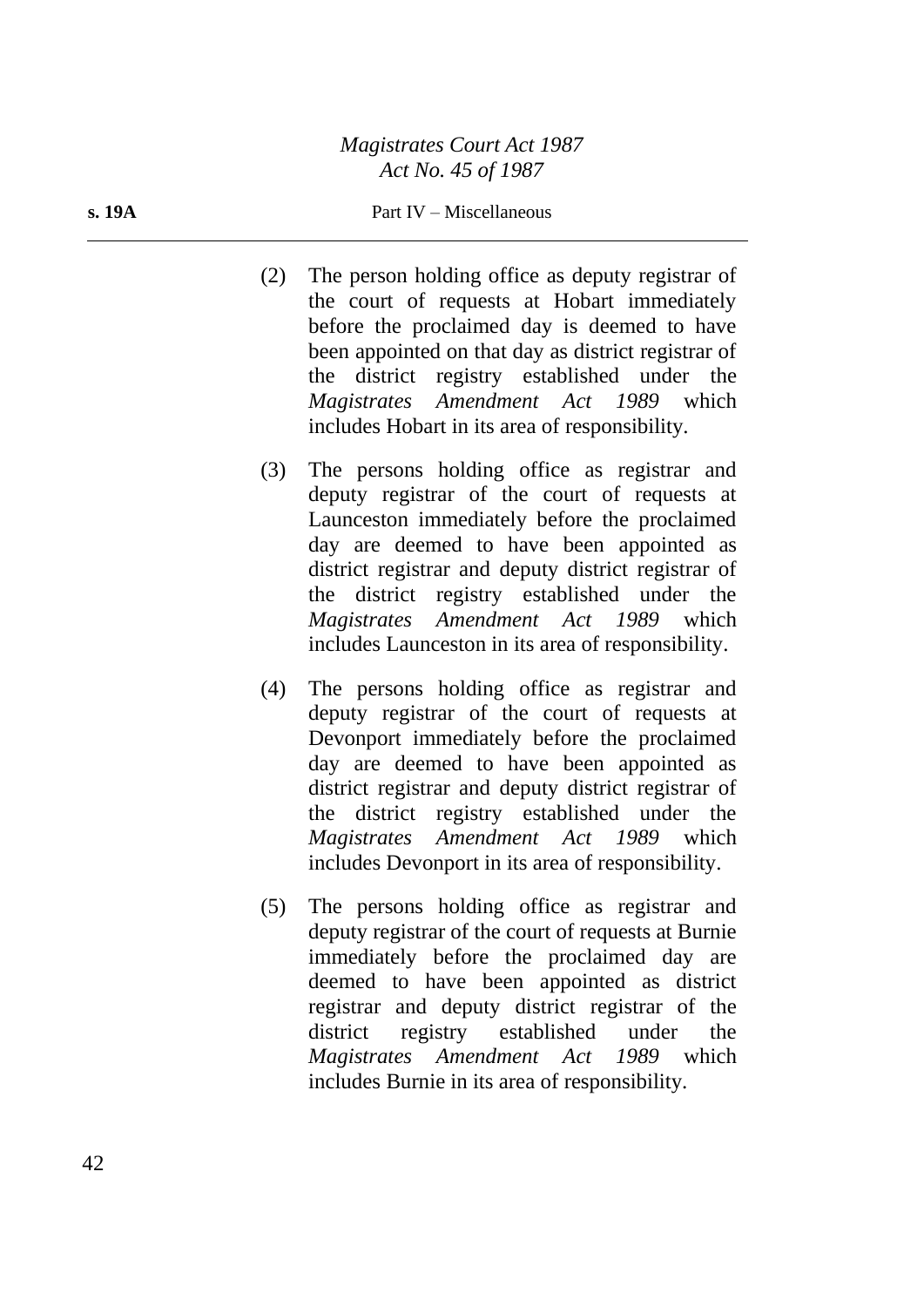(6) In this section, *proclaimed day* means the day fixed by proclamation under section 2 (2) of the *Magistrates Amendment Act 1989*.

#### **19B. Transitional provision: membership of committee**

- $(1)$  In this section
	- *former committee* means the Rules Committee of Magistrates Court (Civil Division) as constituted under Division 1 of Part 5 of the *Magistrates Court (Civil Division) Act 1992* immediately before the transition day;
	- *new committee* means the committee continued by section 15AC under the name "Magistrates Rule Committee";
	- *transition day* means the day on which Part 5 of the *Justice (Delegated Legislation) Act 2003* commences.
- (2) A person who was an appointed member of the former committee immediately before the transition day continues in office on and after that day as a member of the new committee, under and subject to this Act, for the remainder of the term of office set out in the instrument by which the person was appointed to the former committee.

#### **20. Repeals**

The *Magistrates Act 1969* and the *Stipendiary Magistrates Act 1972* are repealed.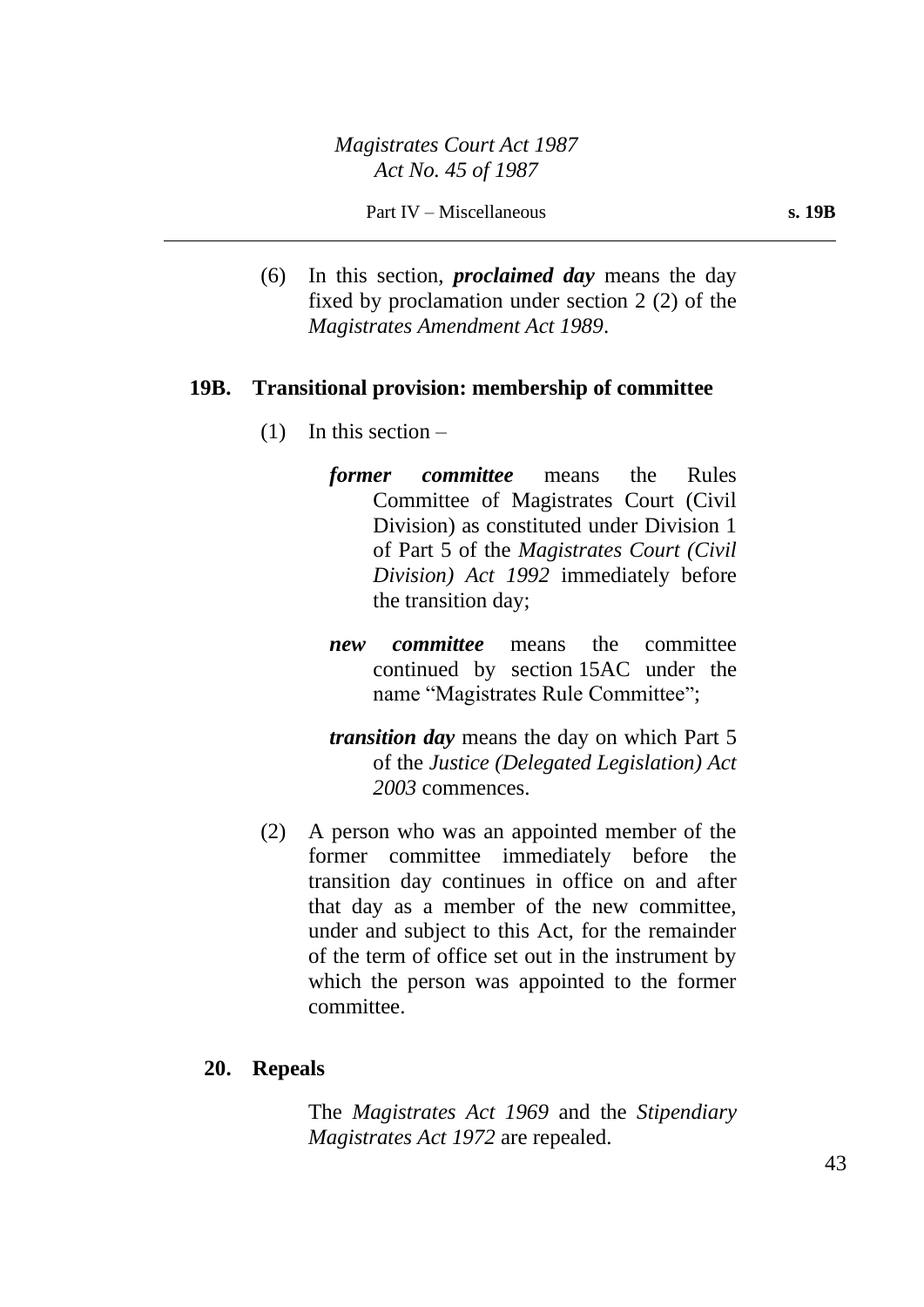21*. See Schedule 1.*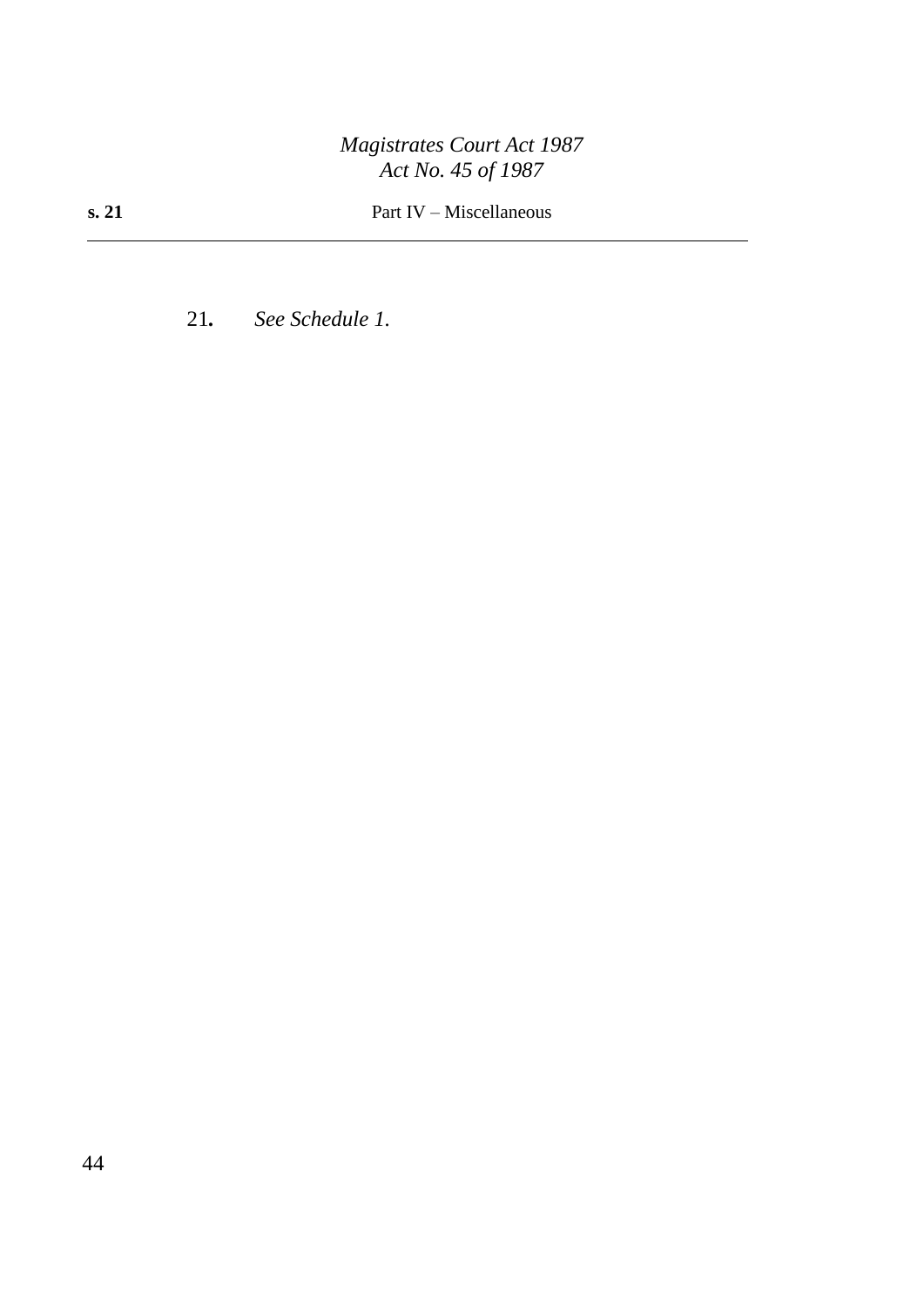# **SCHEDULE 1 – CONSEQUENTIAL AMENDMENTS**

Section 21

*The amendments effected by this Schedule have been incorporated into the authorised version of the following Acts:*

- *(a) Child Welfare Act 1960;*
- *(b) Coroners Act 1957;*
- *(c) Court of Requests (Small Claims Division) Act 1985;*
- *(d) Justices Act 1959;*
- *(e) Local Courts Act 1896;*
- *(f) Local Government Act 1962;*
- *(g) Statutory Salaries Act 1979.*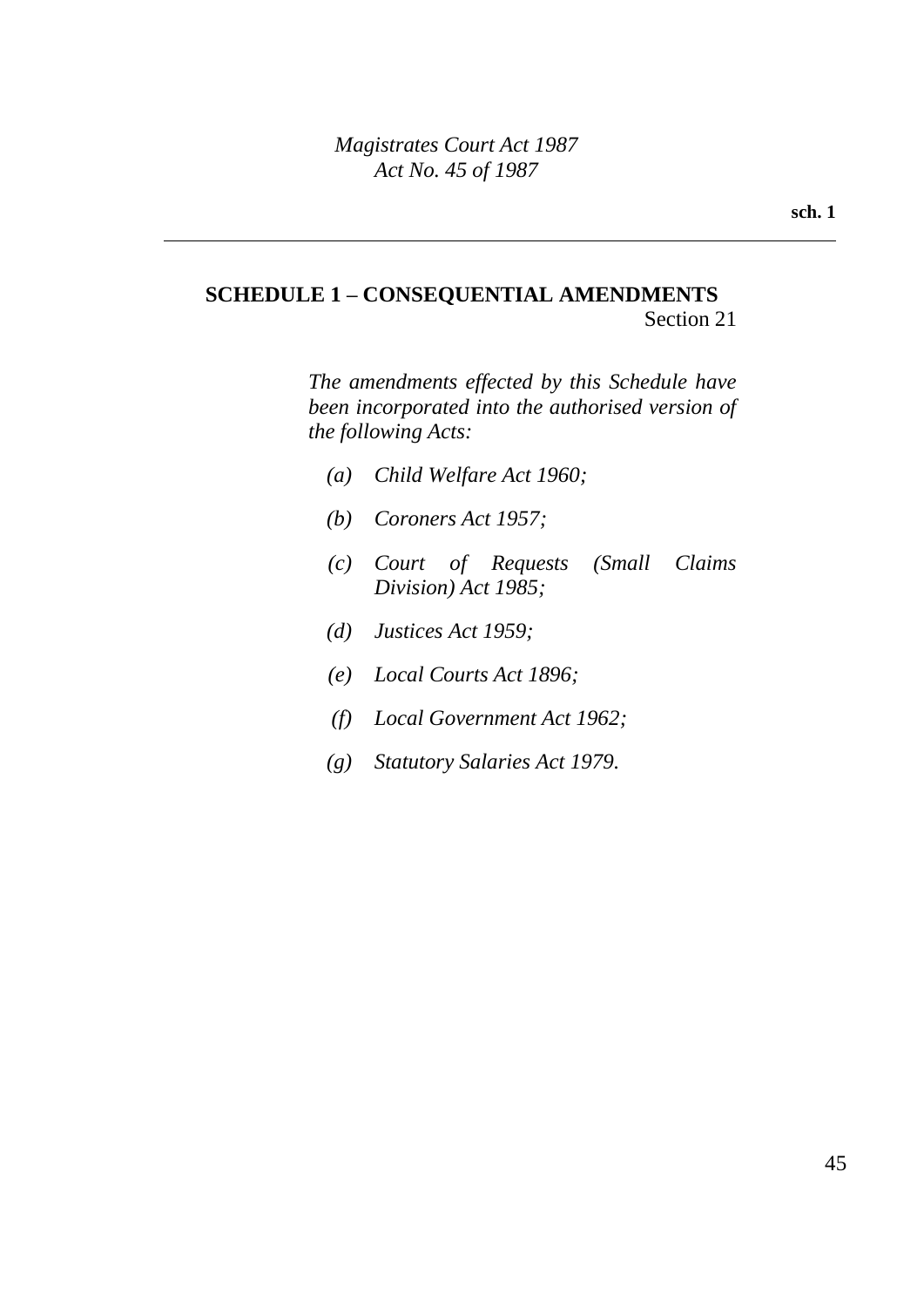#### **NOTES**

The foregoing text of the *Magistrates Court Act 1987* comprises those instruments as indicated in the following table. Any reprint changes made under any Act, in force before the commencement of the *Legislation Publication Act 1996*, authorising the reprint of Acts and statutory rules or permitted under the *Legislation Publication Act 1996* and made before 6 September 2021 are not specifically referred to in the following table of amendments.

| Act                                                                                                | Number and year | Date of      |
|----------------------------------------------------------------------------------------------------|-----------------|--------------|
|                                                                                                    |                 | commencement |
| <b>Magistrates Act 1987</b>                                                                        | No. 45 of 1987  | 2.9.1987     |
| <b>Workers Compensation Act 1988</b>                                                               | No. 4 of 1988   | 15.11.1988   |
| <b>Magistrates Amendment Act 1989</b>                                                              | No. 13 of 1989  | 1.9.1989     |
| Administrative Arrangements                                                                        | No. 5 of 1990   | 1.7.1990     |
| (Miscellaneous Amendments) Act<br>1990                                                             |                 |              |
| <b>Statute Law Revision Act 1991</b>                                                               | No. 46 of 1991  | 1.7.1990     |
| Magistrates Court Amendment Act<br>1991                                                            | No. 16 of 1991  | 17.7.1991    |
| <b>Magistrates Court Amendment Act</b><br>1992                                                     | No. 46 of 1992  | 10.12.1992   |
| <b>Statute Law Revision Act 1994</b>                                                               | No. 68 of 1994  | 25.11.1994   |
| Statutory Salaries Act (Repeal) Act<br>1996                                                        | No. 45 of 1996  | 26.6.1995    |
| Workers Rehabilitation and<br><b>Compensation Reform Act 1995</b>                                  | No. 16 of 1995  | 16.8.1995    |
| Workers Rehabilitation and<br><b>Compensation Reform</b><br>(Consequential Amendments) Act<br>1996 | No. 42 of 1996  | 16.8.1995    |
| Coroners (Consequential and<br>Miscellaneous Amendments) Act<br>1995                               | No. 74 of 1995  | 31.12.1996   |
| Magistrates Court (Civil Division) Act<br>1992                                                     | No. 27 of 1992  | 30.3.1998    |
| <b>Legislation Publication Act 1996</b>                                                            | No. 17 of 1996  | 13.7.1998    |
| Evidence (Audio and Audio Visual<br>Links) Act 1999                                                | No. 9 of 1999   | 30.4.1999    |
| <b>Magistrates Court Amendment Act</b><br>1998                                                     | No. 40 of 1998  | 26.5.1999    |
| Mental Health (Consequential<br>Amendments) Act 1996                                               | No. 32 of 1996  | 1.11.1999    |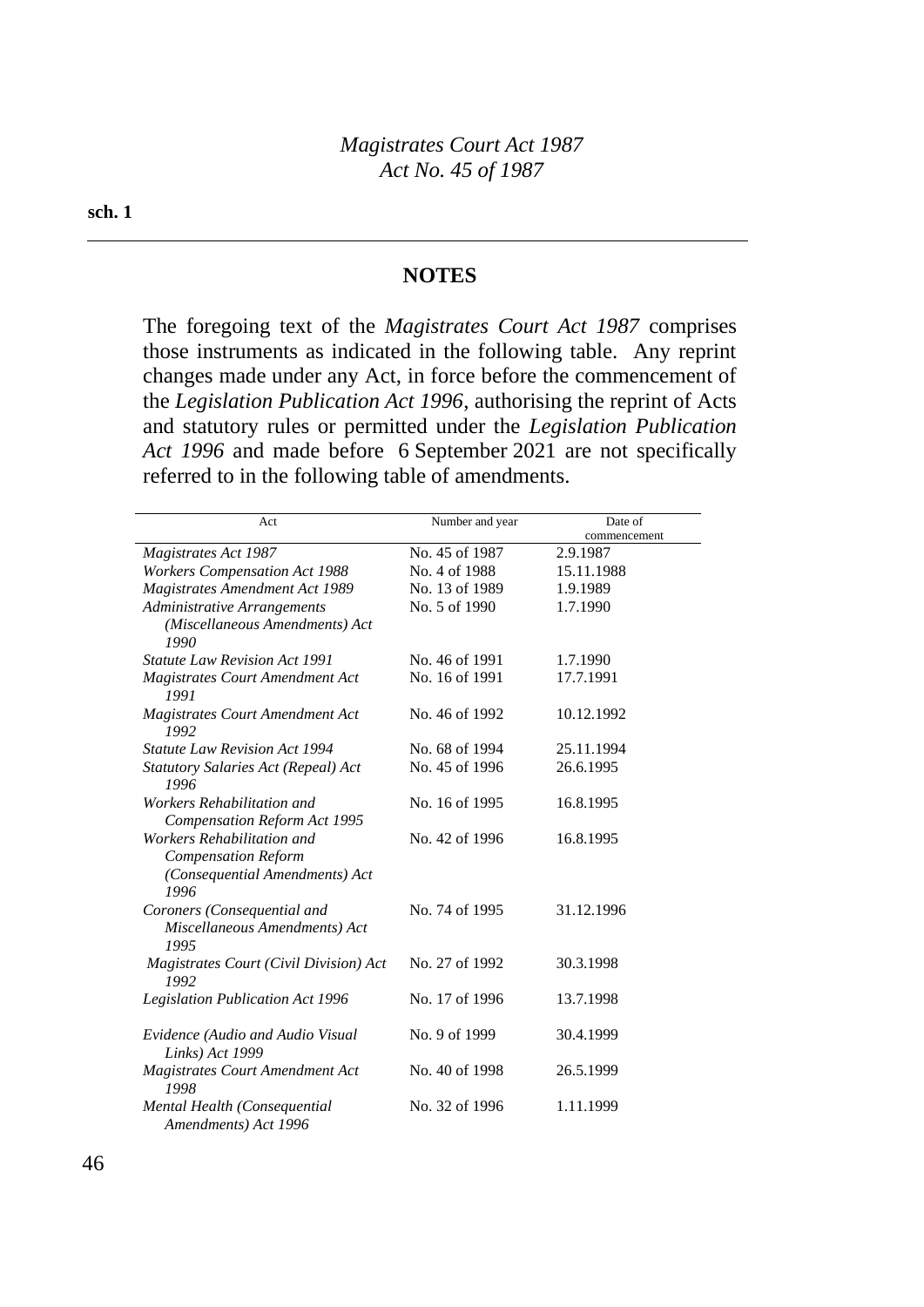#### **sch. 1**

| Act                                                                                                                          | Number and year | Date of<br>commencement |
|------------------------------------------------------------------------------------------------------------------------------|-----------------|-------------------------|
| Justice Legislation (Miscellaneous<br>Amendments) Act 1999                                                                   | No. 61 of 1999  | 24.11.1999              |
| Children, Young Persons and Their<br><b>Families and Youth Justice</b><br>(Consequential Repeals and<br>Amendments) Act 1998 | No. 2 of 1998   | 1.7.2000                |
| Superannuation (Miscellaneous and<br>Consequential Amendments) Act<br><i>2000</i>                                            | No. 103 of 2000 | 13.12.2000              |
| <b>Public Sector Superannuation</b><br>(Miscellaneous Amendments) Act<br>2013                                                | No. 6 of 2013   | 13.12.2000              |
| State Service (Consequential and<br>Miscellaneous Amendments) Act<br>2000                                                    | No. 86 of 2000  | 1.5.2001                |
| Promissory Oaths Amendment Act 2001                                                                                          | No. 92 of 2001  | 5.12.2001               |
| Justice Legislation (Miscellaneous<br>Amendments) Act 2001                                                                   | No. 91 of 2001  | 5.12.2001               |
| Valuation of Land Act 2001                                                                                                   | No. 102 of 2001 | 28.6.2002               |
| Magistrates Court Amendment Act<br>2003                                                                                      | No. 5 of 2003   | 11.4.2003               |
| Justice (Delegated Legislation) Act<br>2003                                                                                  | No. 6 of 2003   | 1.7.2003                |
| Magistrates Court Amendment Act (No.<br>2) 2003                                                                              | No. 54 of 2003  | 25.9.2003               |
| <b>Magistrates Court (Minor Civil Claims)</b><br>Act 2003                                                                    | No. 53 of 2003  | 25.9.2003               |
| Justice and Related Legislation<br>(Miscellaneous Amendments) Act<br>2004                                                    | No. 44 of 2004  | 16.11.2004              |
| <b>Statutory Officers (Age for Retirement)</b><br>Act 2005                                                                   | No. 17 of 2005  | 10.6.2005               |
| <b>Public Sector Superannuation</b><br>(Miscellaneous Amendments) Act<br>2005                                                | No. 65 of 2005  | 15.12.2005              |
| Justice and Related Legislation<br>(Further Miscellaneous<br>Amendments) Act 2006                                            | No. 43 of 2006  | 18.12.2006              |
| Justice and Related Legislation<br>(Miscellaneous Amendments) Act<br>2007                                                    | No. 65 of 2007  | 1.1.2008                |
| Legal Profession (Miscellaneous and<br>Consequential Amendments) Act<br>2007                                                 | No. 66 of 2007  | 31.12.2008              |
| <b>Asbestos-Related Diseases</b><br>(Occupational Exposure)<br>Compensation (Consequential                                   | No. 28 of 2011  | 31.10.2011              |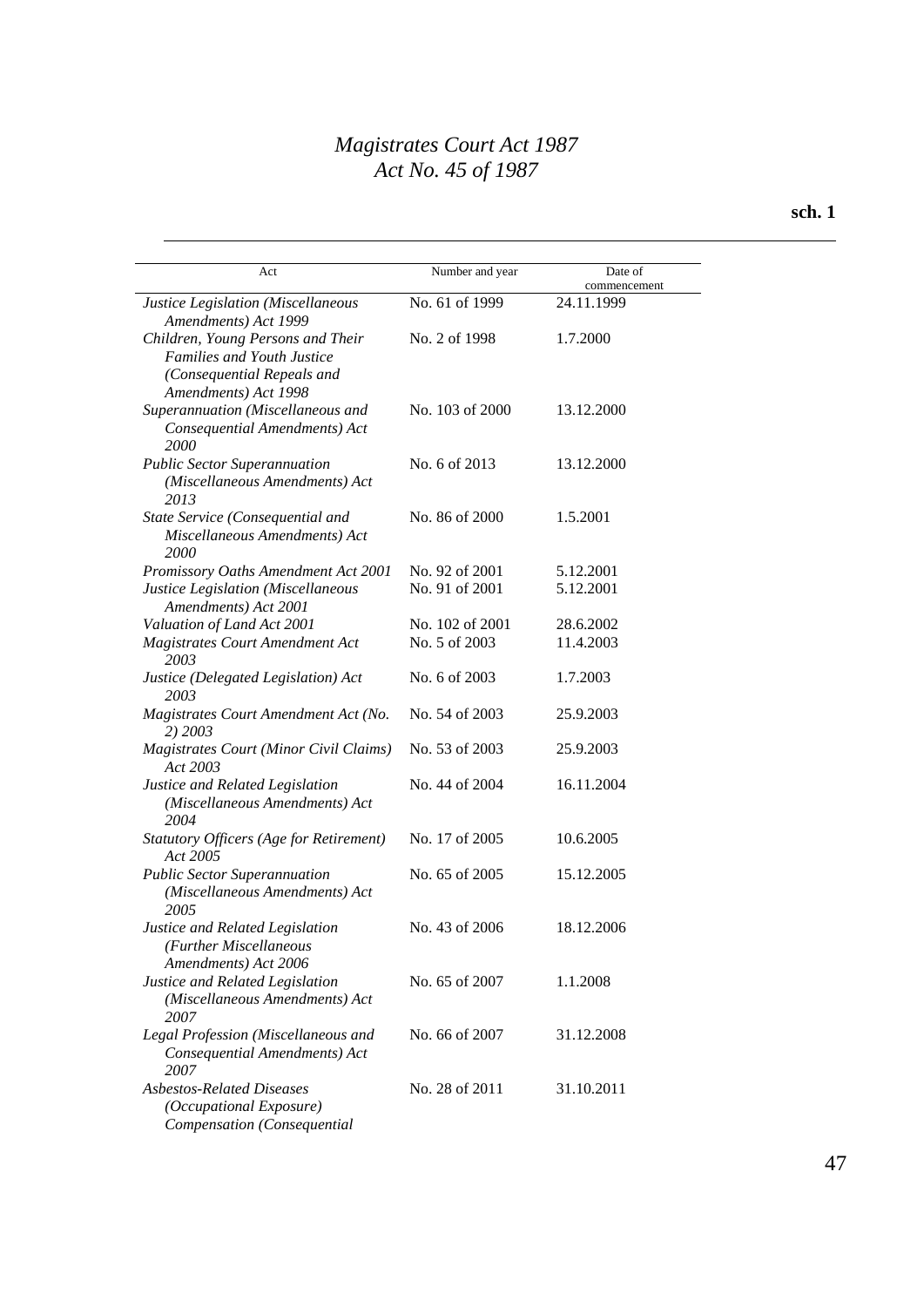#### **sch. 1**

| Act                                                                                                   | Number and year   | Date of<br>commencement |
|-------------------------------------------------------------------------------------------------------|-------------------|-------------------------|
| Amendments) Act 2011                                                                                  |                   |                         |
| <b>Magistrates Court Order 2013</b>                                                                   | S.R. 2013, No. 89 | 27.11.2013              |
| Promissory Oaths (Consequential<br>Amendments) Act 2015                                               | No. 8 of 2015     | 15.5.2015               |
| <b>Public Sector Superannuation Reform</b><br>(Consequential and Transitional<br>Provisions) Act 2016 | No. 54 of 2016    | 31.3.2017               |
| <b>Statutory Appointments (Miscellaneous</b><br>Amendments) Act 2017                                  | No. 36 of 2017    | 19.9.2017               |
| Financial Management (Consequential<br>and Transitional Provisions) Act<br>2017                       | No. 4 of 2017     | 1.7.2019                |
| Justice Miscellaneous (Increasing<br>Judicial Retirement Age) Act 2021                                | No. 11 of 2021    | 6.9.2021                |
| Magistrates Court (Criminal and<br>General Division) (Consequential<br>Amendments) Act 2019           | No. 44 of 2019    | not commenced           |

## **TABLE OF AMENDMENTS**

| Provision affected | How affected                                             |
|--------------------|----------------------------------------------------------|
| Long Title         | Amended by No. 13 of 1989, s. 4                          |
| Part I             | Heading inserted by No. 13 of 1989, s. 5                 |
| Section 1          | Amended by No. 13 of 1989, s. 6                          |
| Section 3          | Amended by No. 4 of 1988, s. 166, No. 13 of 1989, s. 7,  |
|                    | No. 46 of 1991, s. 5 and Sched. 3, No. 27 of 1992,       |
|                    | Sched. 1, No. 16 of 1995, s. 94, No. 74 of 1995, s. 3    |
|                    | and Sched. 1, No. 2 of 1998, Sched. 2, No. 40 of 1998,   |
|                    | s. 4, No. 103 of 2000, Sched. 1, No. 102 of 2001,        |
|                    | Sched. 1, No. 6 of 2003, s. 25, No. 53 of 2003, Sched.   |
|                    | 1, No. 65 of 2005, Sched. 1 and No. 54 of 2016, s. 67    |
| Part II            | Heading inserted by No. 13 of 1989, s. 8                 |
| Section 3A         | Inserted by No. 13 of 1989, s. 9                         |
| Section 3B         | Inserted by No. 13 of 1989, s. 9                         |
|                    | Amended by No. 65 of 2007, s. 9                          |
| Section 4          | Amended by No. 86 of 2000, Sched. 1, No. 103 of 2000,    |
|                    | Sched. 1, No. 5 of 2003, s. 4, No. 54 of 2003, s. 4, No. |
|                    | 65 of 2005, Sched. 1, No. 65 of 2007, s. 10, No. 54 of   |
|                    | 2016, s. 68 and No. 36 of 2017, s. 17                    |
| Section 5          | Amended by No. 54 of 2003, s. 5                          |
| Section 6          | Amended by No. 13 of 1989, s. 10, No. 54 of 2003, s. 6   |
|                    | and No. 65 of 2007, s. 11                                |
| Section 7          | Amended by No. 92 of 2001, s. 14, No. 65 of 2007, s. 12  |
|                    | Substituted by No. 8 of 2015, s. 11                      |
| Section 8          | Amended by No. 68 of 1994, s. 3 and Sched. 1, No. 5 of   |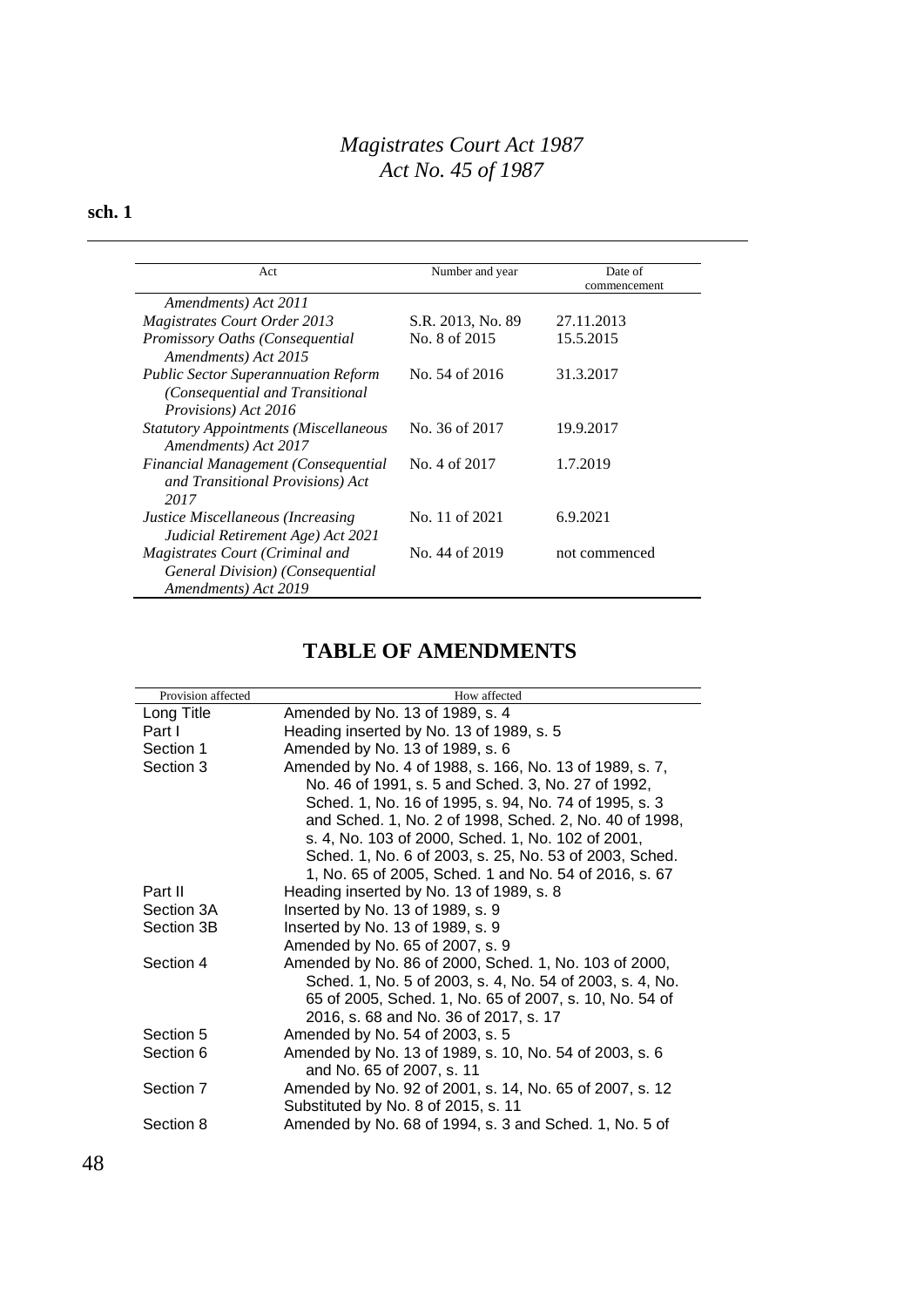| Provision affected | How affected                                              |
|--------------------|-----------------------------------------------------------|
|                    | 2003, s. 5, No. 54 of 2003, s. 7, No. 17 of 2005, Sched.  |
|                    | 1, No. 65 of 2007, s. 13, No. 66 of 2007, Sched. 1 and    |
|                    | No. 11 of 2021, s. 4                                      |
| Section 9          | Amended by No. 32 of 1996, Sched. 1, No. 54 of 2003, s.   |
|                    | 8, No. 17 of 2005, Sched. 1, No. 65 of 2007, s. 14 and    |
|                    | No. 11 of 2021, s. 5                                      |
| Section 10         | Amended by No. 68 of 1994, s. 3 and Sched. 1, No. 17 of   |
|                    | 1996, No. 42 of 1996, s. 3 and Sched. 1, No. 45 of        |
|                    | 1996, s. 6, No. 86 of 2000, Sched. 1, No. 103 of 2000,    |
|                    | Sched. 1, No. 54 of 2003, s. 9, No. 65 of 2007, s. 15,    |
|                    | No. 28 of 2011, s. 39, No. 6 of 2013, s. 8, No. 54 of     |
|                    | 2016, s. 69 and No. 4 of 2017, Sched. 1                   |
|                    |                                                           |
| Section 10A        | Inserted by No. 46 of 1992, s. 4                          |
| Section 10B        | Inserted by No. 61 of 1999, Sched. 1                      |
|                    | Amended by No. 44 of 2004, s. 44                          |
| Section 11         | Substituted by No. 54 of 2003, s. 10                      |
| Section 11A        | Inserted by No. 54 of 2003, s. 10                         |
| Section 12         | Substituted by No. 16 of 1991, s. 4                       |
|                    | Amended by No. 66 of 2007, Sched. 1                       |
| Section 13         | Amended by No. 13 of 1989, s. 19 and Sched. 1, No. 27 of  |
|                    | 1992, Sched. 1, No. 16 of 1995, s. 94, No. 74 of 1995,    |
|                    | s. 3 and Sched. 1, No. 54 of 2003, s. 11 and No. 65 of    |
|                    | 2007, s. 16                                               |
| Section 14         | Amended by No. 27 of 1992, Sched. 1, No. 74 of 1995, s. 3 |
|                    | and Sched. 1 and No. 54 of 2003, s. 12                    |
| Section 15         | Amended by No. 13 of 1989, s. 12, No. 5 of 1990, s. 3 and |
|                    | Sched. 1, No. 27 of 1992, Sched. 1, No. 74 of 1995, s. 3  |
|                    | and Sched. 1, No. 91 of 2001, s. 15 and No. 43 of 2006,   |
|                    | s. 42                                                     |
| Section 15AA       | Inserted by No. 91 of 2001, s. 16                         |
|                    | Amended by No. 43 of 2006, s. 43                          |
| Section 15AB       | Inserted by No. 91 of 2001, s. 16                         |
| Section 15AC       | Inserted by No. 6 of 2003, s. 26                          |
|                    | Amended by No. 54 of 2003, s. 13 and S.R. 2013, No. 89    |
| Section 15AD       | Inserted by No. 6 of 2003, s. 26                          |
| Section 15AE       | Inserted by No. 6 of 2003, s. 26                          |
|                    | Amended by No. 53 of 2003, Sched. 1                       |
| Part III           | Heading inserted by No. 13 of 1989, s. 13                 |
| Section 15A        | Inserted by No. 13 of 1989, s. 14                         |
|                    | Amended by No. 65 of 2007, s. 17                          |
| Section 16         | Amended by No. 13 of 1989, s. 19 and Sched. 1, No. 5 of   |
|                    |                                                           |
|                    | 1990, s. 3 and Sched. 1, No. 46 of 1991, s. 5 and         |
|                    | Sched. 3, No. 86 of 2000, Sched. 1 and No. 91 of 2001,    |
|                    | s. 17                                                     |
| Section 16A        | Inserted by No. 13 of 1989, s. 16                         |
|                    | Amended by No. 5 of 1990, s. 3 and Sched. 1 and No. 86    |
|                    | of 2000, Sched. 1                                         |
| Section 16B        | Inserted by No. 13 of 1989, s. 16                         |
|                    |                                                           |